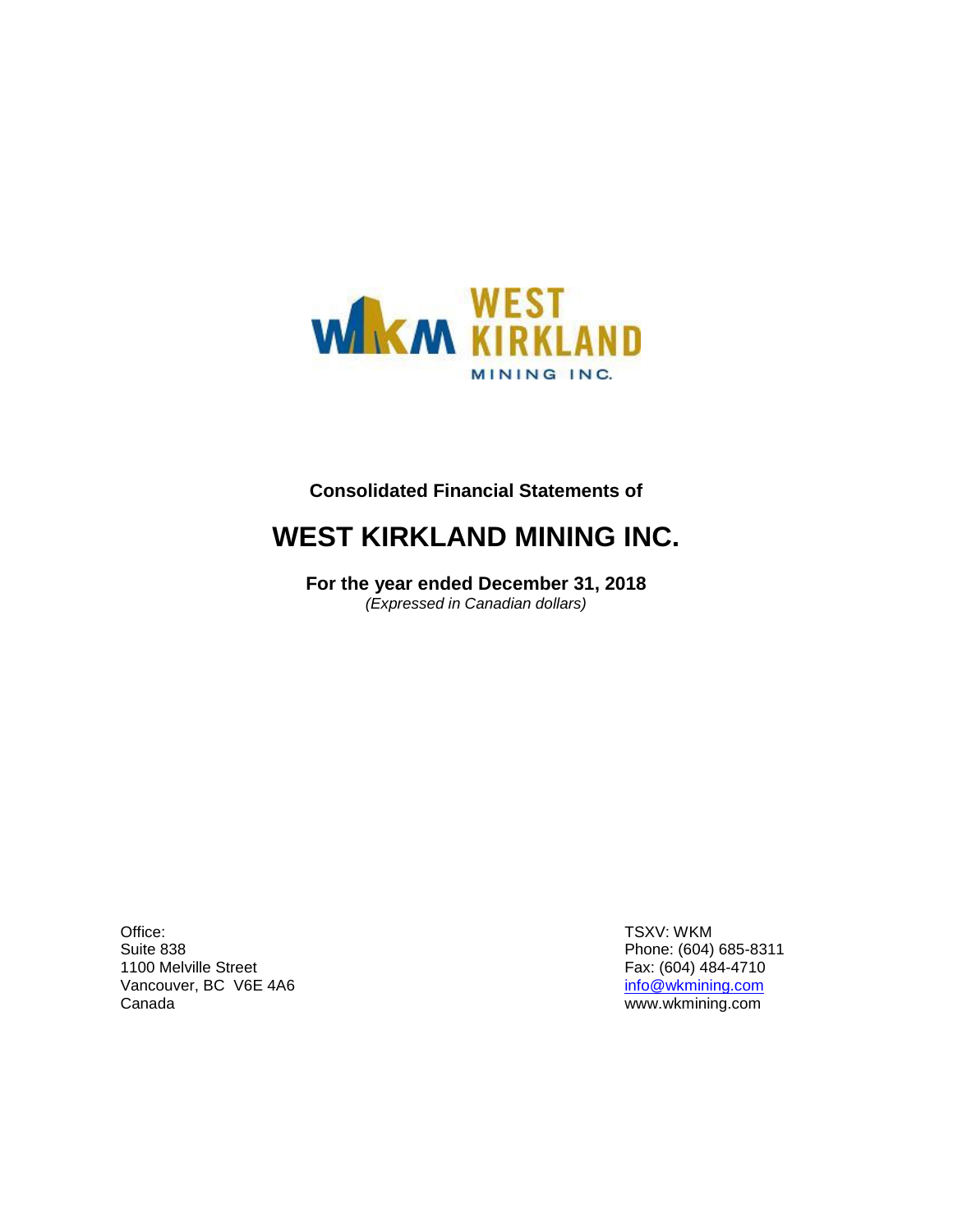# Deloitte.

Deloitte LLP 2800 - 1055 Dunsmuir Street Four Bentall Centre Vancouver BC V7X 1P4 Canada

Tel: 604-669-4466 Fax: 778-374-0496 www.deloitte.ca

**April 26, 2019**

# **Independent Auditor's Report**

To the Shareholders and the Board of Directors of West Kirkland Mining Inc.

#### **Opinion**

We have audited the consolidated financial statements of West Kirkland Mining Inc. (the "Company"), which comprise the consolidated statements of financial position as at December 31, 2018 and 2017, and the consolidated statements of loss and comprehensive (income) loss, changes in equity and cash flows for the years then ended, and notes to the consolidated financial statements, including a summary of significant accounting policies (collectively referred to as the "financial statements").

In our opinion, the accompanying financial statements present fairly, in all material respects, the financial position of the Company as at December 31, 2018 and 2017, and its financial performance and its cash flows for the years then ended in accordance with International Financial Reporting Standards ("IFRS").

#### **Basis for Opinion**

We conducted our audit in accordance with Canadian generally accepted auditing standards ("Canadian GAAS"). Our responsibilities under those standards are further described in the *Auditor's Responsibilities for the Audit of the Financial Statements* section of our report. We are independent of the Company in accordance with the ethical requirements that are relevant to our audit of the financial statements in Canada, and we have fulfilled our other ethical responsibilities in accordance with these requirements. We believe that the audit evidence we have obtained is sufficient and appropriate to provide a basis for our opinion.

#### **Material Uncertainty related to Going Concern**

We draw attention to Note 1 in the consolidated financial statements which indicates that the Company incurred a net loss of \$770,340 for the year ended December 31, 2018 and has incurred cumulative losses from inception in the amount of \$25,502,797 at December 31, 2018. These conditions, along with other matters as set forth in Note 1, indicate the existence of a material uncertainty that may cast significant doubt about the Company's ability to continue as a going concern. Our opinion is not modified in respect of this matter.

#### **Other Information**

Management is responsible for the other information. The other information comprises Management's Discussion and Analysis.

Our opinion on the financial statements does not cover the other information and we do not express any form of assurance conclusion thereon. In connection with our audit of the financial statements, our responsibility is to read the other information identified above and, in doing so, consider whether the other information is materially inconsistent with the financial statements or our knowledge obtained in the audit, or otherwise appears to be materially misstated.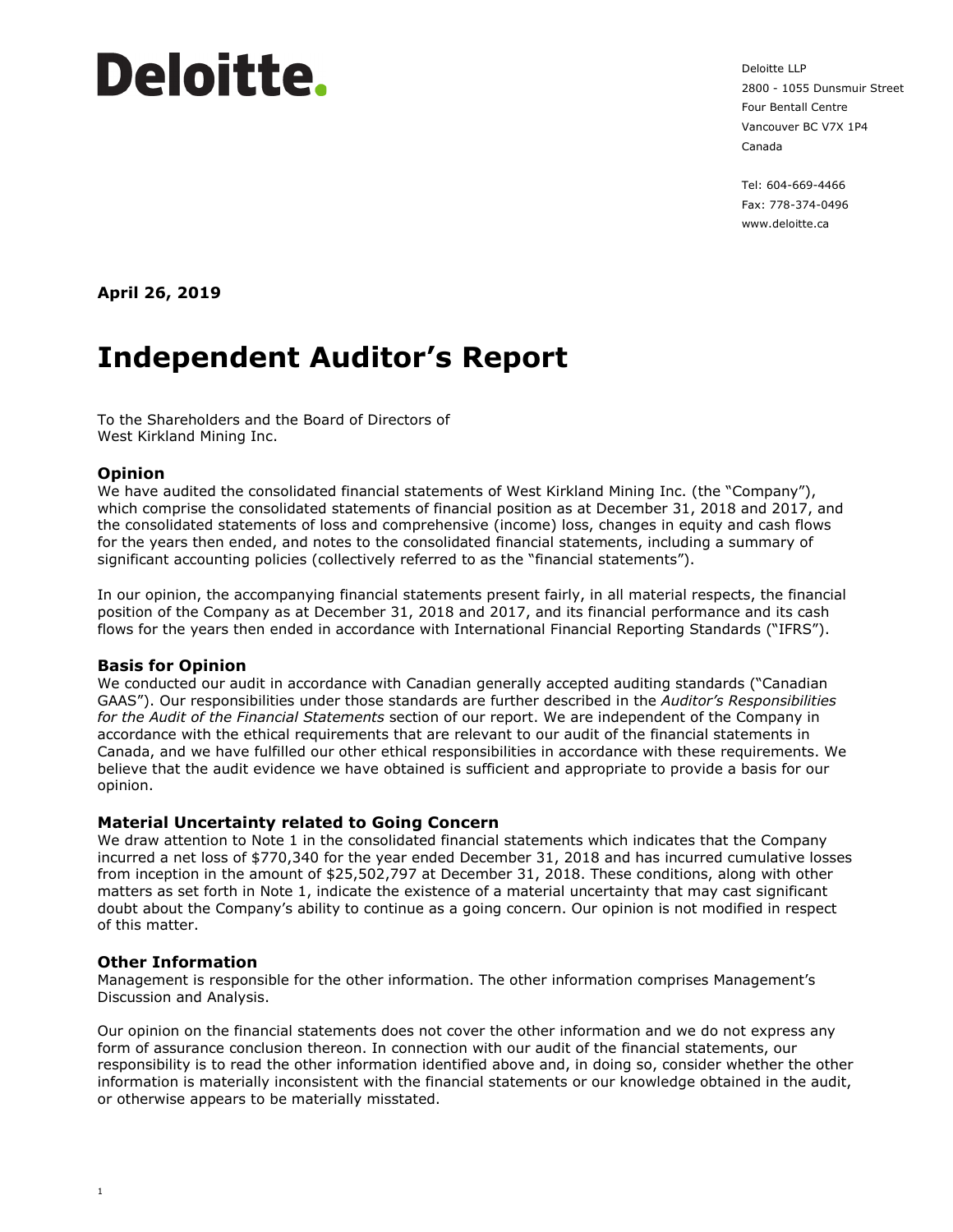We obtained Management's Discussion and Analysis prior to the date of this auditor's report. If, based on the work we have performed on this other information, we conclude that there is a material misstatement of this other information, we are required to report that fact in this auditor's report. We have nothing to report in this regard.

#### **Responsibilities of Management and Those Charged with Governance for the Financial Statements**

Management is responsible for the preparation and fair presentation of the financial statements in accordance with IFRS, and for such internal control as management determines is necessary to enable the preparation of financial statements that are free from material misstatement, whether due to fraud or error.

In preparing the financial statements, management is responsible for assessing the Company's ability to continue as a going concern, disclosing, as applicable, matters related to going concern and using the going concern basis of accounting unless management either intends to liquidate the Company or to cease operations, or has no realistic alternative but to do so.

Those charged with governance are responsible for overseeing the Company's financial reporting process.

#### **Auditor's Responsibilities for the Audit of the Financial Statements**

Our objectives are to obtain reasonable assurance about whether the financial statements as a whole are free from material misstatement, whether due to fraud or error, and to issue an auditor's report that includes our opinion. Reasonable assurance is a high level of assurance, but is not a guarantee that an audit conducted in accordance with Canadian GAAS will always detect a material misstatement when it exists. Misstatements can arise from fraud or error and are considered material if, individually or in the aggregate, they could reasonably be expected to influence the economic decisions of users taken on the basis of these financial statements.

As part of an audit in accordance with Canadian GAAS, we exercise professional judgment and maintain professional skepticism throughout the audit. We also:

- Identify and assess the risks of material misstatement of the financial statements, whether due to fraud or error, design and perform audit procedures responsive to those risks, and obtain audit evidence that is sufficient and appropriate to provide a basis for our opinion. The risk of not detecting a material misstatement resulting from fraud is higher than for one resulting from error, as fraud may involve collusion, forgery, intentional omissions, misrepresentations, or the override of internal control.
- Obtain an understanding of internal control relevant to the audit in order to design audit procedures that are appropriate in the circumstances, but not for the purpose of expressing an opinion on the effectiveness of the Company's internal control.
- Evaluate the appropriateness of accounting policies used and the reasonableness of accounting estimates and related disclosures made by management.
- Conclude on the appropriateness of management's use of the going concern basis of accounting and, based on the audit evidence obtained, whether a material uncertainty exists related to events or conditions that may cast significant doubt on the Company's ability to continue as a going concern. If we conclude that a material uncertainty exists, we are required to draw attention in our auditor's report to the related disclosures in the financial statements or, if such disclosures are inadequate, to modify our opinion. Our conclusions are based on the audit evidence obtained up to the date of our auditor's report. However, future events or conditions may cause the Company to cease to continue as a going concern.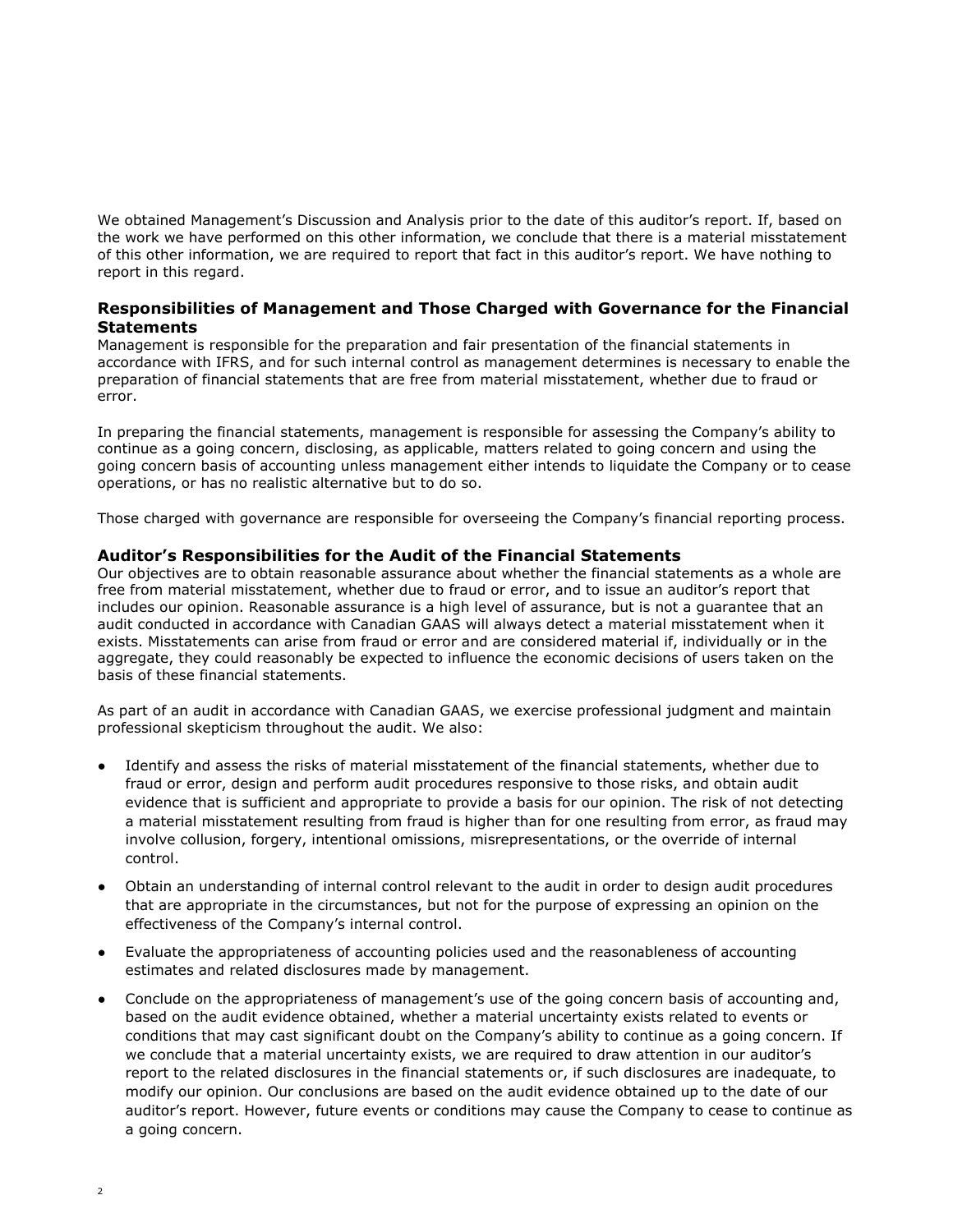- Evaluate the overall presentation, structure and content of the financial statements, including the disclosures, and whether the financial statements represent the underlying transactions and events in a manner that achieves fair presentation.
- Obtain sufficient appropriate audit evidence regarding the financial information of the entities or business activities within the Company to express an opinion on the financial statements. We are responsible for the direction, supervision and performance of the group audit. We remain solely responsible for our audit opinion.

We communicate with those charged with governance regarding, among other matters, the planned scope and timing of the audit and significant audit findings, including any significant deficiencies in internal control that we identify during our audit.

We also provide those charged with governance with a statement that we have complied with relevant ethical requirements regarding independence, and to communicate with them all relationships and other matters that may reasonably be thought to bear on our independence, and where applicable, related safeguards.

The engagement partner on the audit resulting in this independent auditor's report is Tim Holwill.

#### */s/ Deloitte LLP*

Chartered Professional Accountants Vancouver, British Columbia April 26, 2019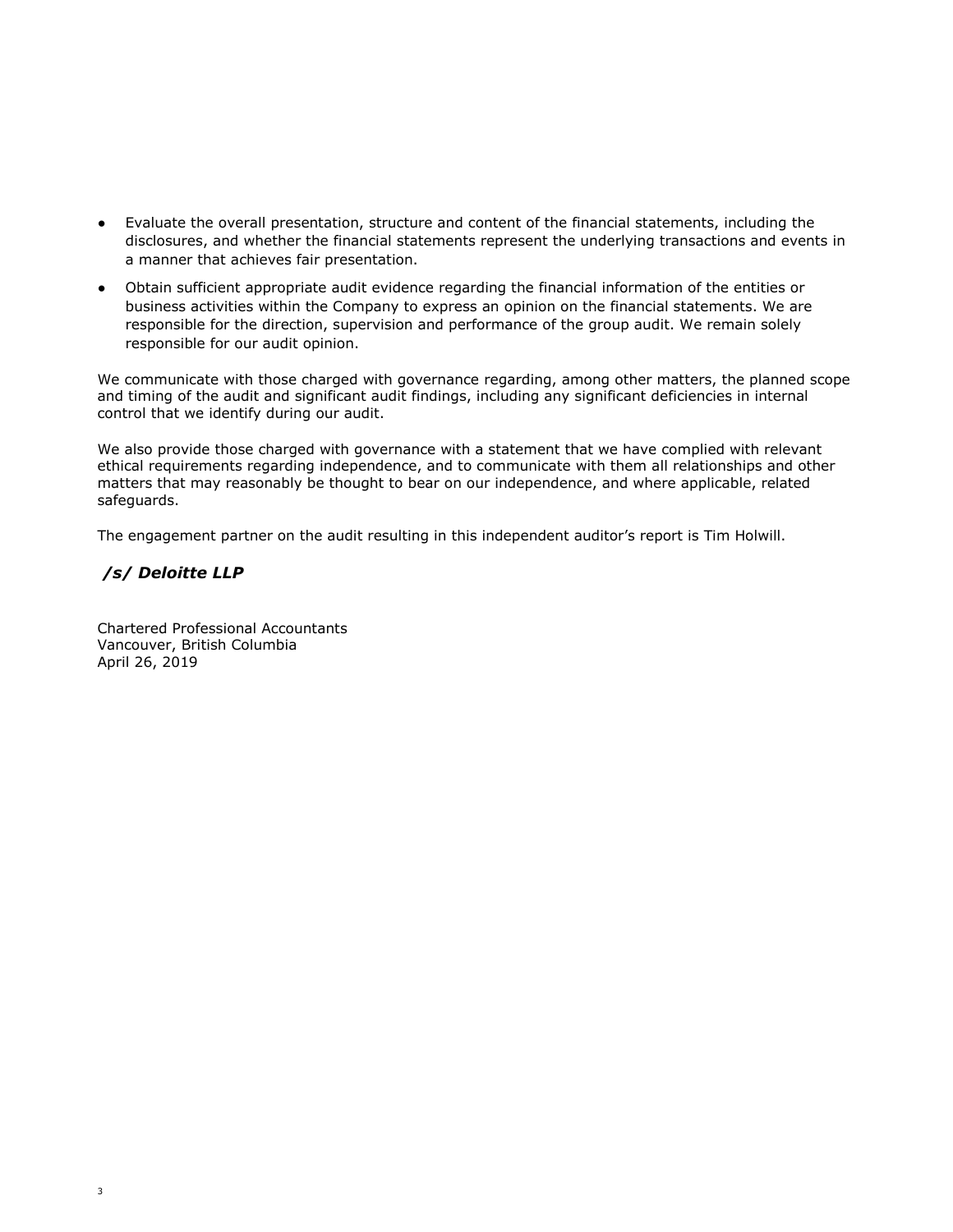# **West Kirkland Mining Inc.**

# **Consolidated Statements of Financial Position**

(Expressed in Canadian dollars)

|                                                        | December 31, |                |    | December 31,   |
|--------------------------------------------------------|--------------|----------------|----|----------------|
|                                                        |              | 2018           |    | 2017           |
| <b>Assets</b>                                          |              |                |    |                |
| <b>Current:</b>                                        |              |                |    |                |
| Cash                                                   | \$           | 1,505,400      | \$ | 228,492        |
| Accounts receivable                                    |              | 31,768         |    | 93,105         |
| Prepaid expenses and deposits                          |              | 24,984         |    | 36,616         |
| <b>Total current assets</b>                            |              | 1,562,152      |    | 358,213        |
| Non-current assets:                                    |              |                |    |                |
| Reclamation bond (Note 4)                              |              | 221,455        |    | 257,638        |
| Property and equipment (Note 5)                        |              | 17,130         |    | 43,236         |
| Mineral properties (Note 6)                            |              | 44,208,475     |    | 38,907,926     |
| <b>Total assets</b>                                    | \$           | 46,009,212     | \$ | 39,567,013     |
| <b>Liabilities and Equity</b>                          |              |                |    |                |
| Current:                                               |              |                |    |                |
| Accounts payable and accrued liabilities               | \$           | 177,341        | \$ | 179,837        |
| <b>Total current liabilities</b>                       |              | 177,341        |    | 179,837        |
| Non-current liabilities:                               |              |                |    |                |
| Reclamation provision (Note 7)                         |              | 71,248         |    | 67,285         |
| <b>Total liabilities</b>                               | \$           | 248,589        | \$ | 247,122        |
| Equity:                                                |              |                |    |                |
| Share capital (Note 8)                                 | \$           | 56,616,352     | \$ | 53,365,978     |
| Warrant reserve (Note 8)                               |              | 4,418,817      |    | 4,418,817      |
| Share based payment reserve (Note 8)                   |              | 1,185,845      |    | 1,074,510      |
| Foreign currency translation reserve<br><b>Deficit</b> |              | 8,122,346      |    | 4,691,403      |
| Total shareholders' equity attributable to the         |              | (25, 502, 797) |    | (24, 866, 248) |
| shareholders of West Kirkland Mining Inc.              | \$           | 44,840,563     | \$ | 38,684,460     |
|                                                        |              |                |    |                |
| Non-controlling interest                               |              | 920,060        |    | 635,431        |
| Total shareholders' equity                             |              | 45,760,623     |    | 39,319,891     |
| Total liabilities and shareholders' equity             | \$           | 46,009,212     | \$ | 39,567,013     |

Going Concern (Note 1) Commitments and contingencies (Note 13)

The accompanying notes are an integral part of these consolidated financial statements.

Approved by the Board of Directors and authorized for issue on April 25, 2019.

/s/ R. Michael Jones /s/ Kevin Falcon

Director Director **Director** Director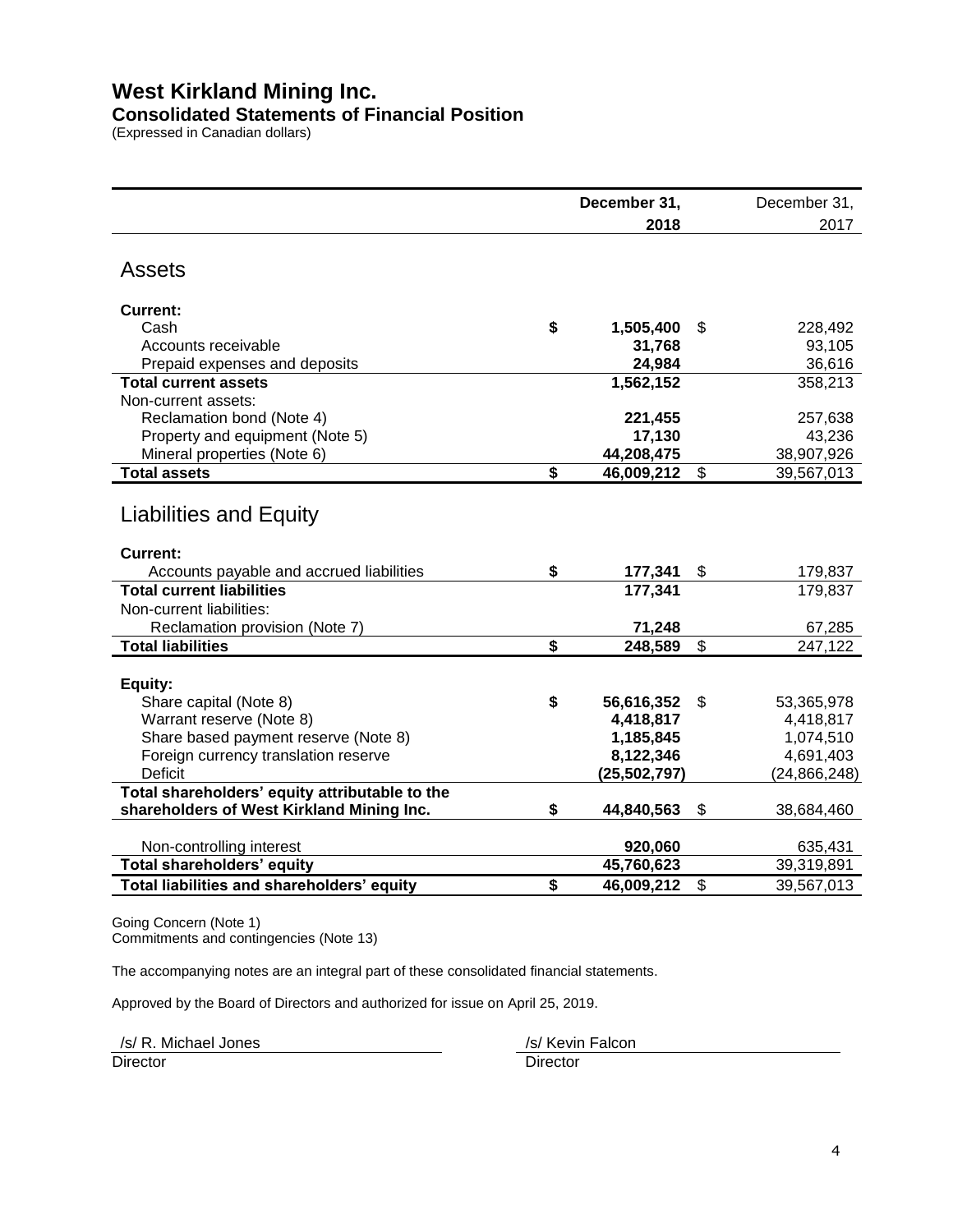# **West Kirkland Mining Inc. Consolidated Statements of Loss and Comprehensive (Income) Loss**

(Expressed in Canadian dollars)

|                                                                                                       | Year ended        |                            | Year ended   |
|-------------------------------------------------------------------------------------------------------|-------------------|----------------------------|--------------|
|                                                                                                       | December 31,      |                            | December 31, |
|                                                                                                       | 2018              |                            | 2017         |
| <b>Expenses</b>                                                                                       |                   |                            |              |
| Management and consulting fees                                                                        | \$<br>174,241     | \$                         | 171,397      |
| <b>Professional Fees</b>                                                                              | 135,895           |                            | 235,596      |
| Office and general                                                                                    | 85,471            |                            | 96,481       |
| Salaries and benefits                                                                                 | 56,612            |                            | 98,869       |
| Filing and transfer agent fees                                                                        | 50,421            |                            | 55,367       |
| Shareholder relations                                                                                 | 37,452            |                            | 110,077      |
| Travel                                                                                                | 4,622             |                            | 18,826       |
| Share-based compensation expense                                                                      | 209,307           |                            | 239,971      |
| Depreciation                                                                                          | 20,731            |                            | 7,936        |
| Loss before finance and other income                                                                  | 774,752           |                            | 1,034,520    |
|                                                                                                       |                   |                            |              |
| <b>Finance and Other Income</b>                                                                       |                   |                            |              |
| Interest income                                                                                       | (4, 412)          |                            | (4,958)      |
|                                                                                                       |                   |                            |              |
| <b>Net loss</b>                                                                                       | \$<br>770,340     | $\boldsymbol{\mathsf{\$}}$ | 1,029,562    |
| Item that may be subsequently reclassified to net loss<br>Exchange differences on translating foreign |                   |                            |              |
| operations                                                                                            | (3,511,278)       |                            | 2,672,367    |
|                                                                                                       |                   |                            |              |
| Comprehensive (income) loss for the period                                                            | \$<br>(2,740,938) | \$                         | 3,701,929    |
|                                                                                                       |                   |                            |              |
| Loss attributable to:                                                                                 |                   |                            |              |
| Shareholders of West Kirkland Mining                                                                  | \$<br>770,076     | $\boldsymbol{\mathsf{\$}}$ | 1,029,396    |
| Non-controlling interest                                                                              | 264               |                            | 166          |
| <b>Net Loss</b>                                                                                       | \$<br>770,340     | \$                         | 1,029,562    |
|                                                                                                       |                   |                            |              |
| Comprehensive (income) loss attributable to:                                                          |                   |                            |              |
| Shareholders of West Kirkland Mining                                                                  | \$<br>(2,660,867) | \$                         | 3,678,606    |
| Non-controlling interest                                                                              | (80,071)          |                            | 23,323       |
| Comprehensive Income (Loss)                                                                           | \$<br>(2,740,938) | $\boldsymbol{\mathsf{S}}$  | 3,701,929    |
|                                                                                                       |                   |                            |              |
| Basic and diluted loss per share                                                                      | \$<br>0.00        | \$                         | 0.00         |
|                                                                                                       |                   |                            |              |
| Weighted average number of common shares                                                              |                   |                            |              |
| outstanding:                                                                                          |                   |                            |              |
| Basic and diluted                                                                                     | 369,852,225       |                            | 333,097,901  |
|                                                                                                       |                   |                            |              |

The accompanying notes are an integral part of these consolidated financial statements.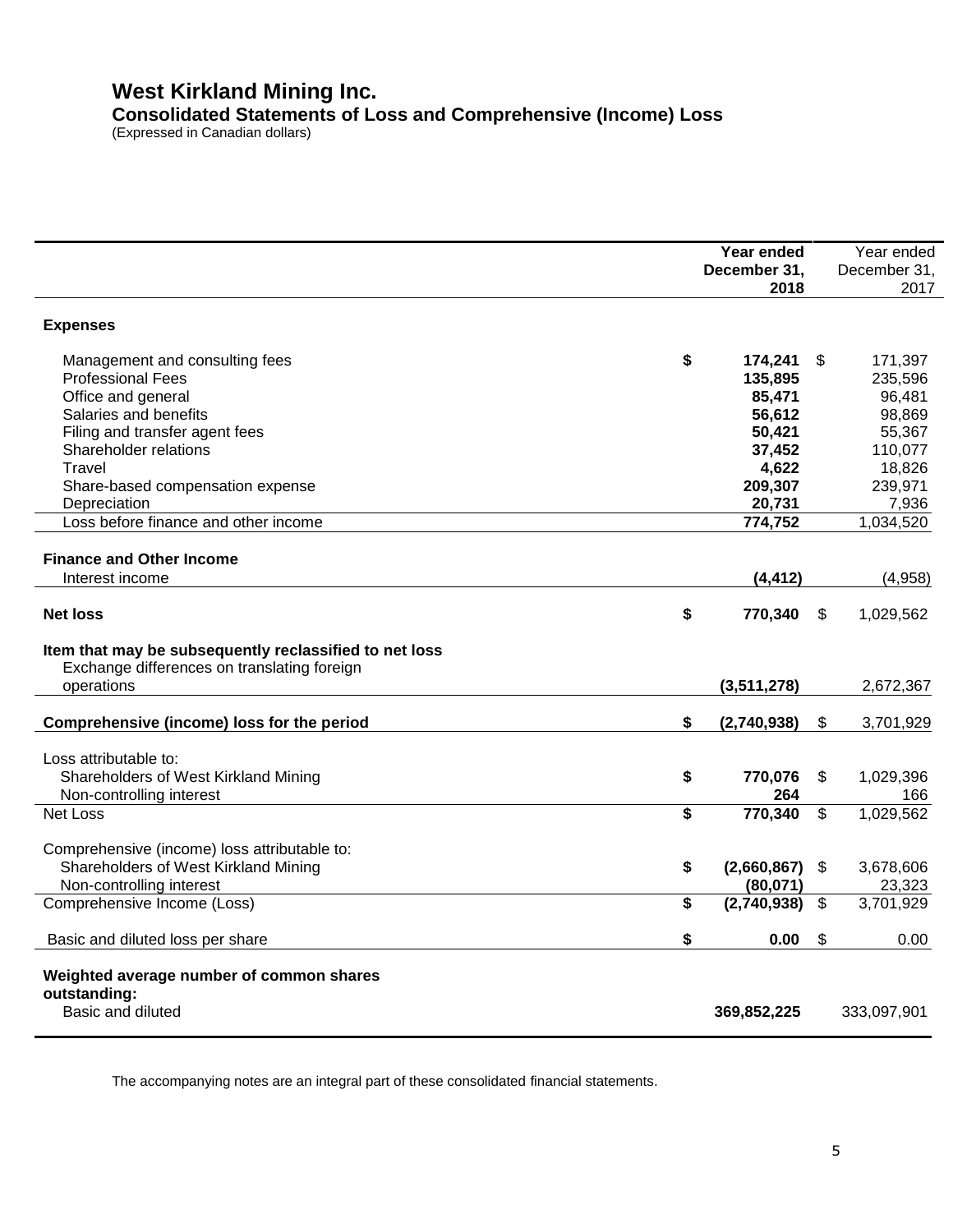# **West Kirkland Mining Inc. Consolidated Statements of Changes in Equity**

(Expressed in Canadian dollars)

|                                                                               | <b>Share Capital</b>    |                      |    |                    |     |                                          |     |                                                             |                   |                                                                           |                                 |                            |
|-------------------------------------------------------------------------------|-------------------------|----------------------|----|--------------------|-----|------------------------------------------|-----|-------------------------------------------------------------|-------------------|---------------------------------------------------------------------------|---------------------------------|----------------------------|
|                                                                               | <b>Number</b>           | Amount               |    | Warrant<br>Reserve |     | <b>Share Based</b><br>Payment<br>Reserve |     | Foreign<br><b>Currency</b><br><b>Translation</b><br>Reserve | <b>Deficit</b>    | Attributable<br>to the<br><b>Shareholders</b><br>of the Parent<br>Company | Non-<br>Controlling<br>Interest | Total                      |
| Balance at December 31, 2016                                                  | 324,634,169             | 51,805,935           | S  | 4,418,817          | - 5 | 882,870                                  | - 5 | 7,340,613 \$                                                | $(23,909,618)$ \$ | 40,538,617                                                                | - 5                             | 40,538,617                 |
| Share issuance - water rights (Note 8)<br>Share issuance - financing (Note 8) | 1,454,788<br>19,300,000 | 130,930<br>1,447,500 |    |                    |     |                                          |     |                                                             |                   | 130,930<br>1,447,500                                                      |                                 | 130,930<br>447,500         |
| Share issuance - cost                                                         |                         | (18, 387)            |    |                    |     |                                          |     |                                                             |                   | (18, 387)                                                                 |                                 | (18, 387)                  |
| Share based compensation expense<br>Expired stock options                     |                         |                      |    |                    |     | 264,406<br>(72, 766)                     |     |                                                             | 72,766            | 264,406                                                                   |                                 | 264,406                    |
| Contributions for project costs                                               |                         |                      |    |                    |     |                                          |     |                                                             |                   |                                                                           | 658,754                         | 658,754                    |
| Other comprehensive income<br>Net loss                                        |                         |                      |    |                    |     |                                          |     | (2,649,210)                                                 | (1,029,396)       | (2,649,210)<br>(1,029,396)                                                | (23, 157)<br>(166)              | (2,672,367)<br>(1,029,562) |
| Balance December 31, 2017                                                     | 345,388,947             | 53,365,978           |    | 4,418,817          |     | 1,074,510                                |     | 4,691,403                                                   | (24, 886, 248)    | 38,684,460                                                                | 635,431                         | 39,319,891                 |
| Share issuance – water rights (Note 8)                                        | 179,446                 | 12,561               |    |                    |     |                                          |     |                                                             |                   | 12,561                                                                    |                                 | 12,561                     |
| Share issuance - financing (Note 8)                                           | 62,900,000              | 3,374,000            |    |                    |     |                                          |     |                                                             |                   | 3,374,000                                                                 |                                 | 3,374,000                  |
| Share issuance - cost                                                         |                         | (136, 187)           |    |                    |     |                                          |     |                                                             |                   | (136, 187)                                                                |                                 | (136, 187)                 |
| Share based compensation expense                                              |                         |                      |    |                    |     | 244,862                                  |     |                                                             |                   | 244,862                                                                   |                                 | 244,862                    |
| Expired stock options                                                         |                         |                      |    |                    |     | (133, 527)                               |     |                                                             | 133,527           |                                                                           |                                 |                            |
| Contributions for project costs                                               |                         |                      |    |                    |     |                                          |     |                                                             |                   |                                                                           | 204,558                         | 204,558                    |
| Other comprehensive income                                                    |                         |                      |    |                    |     |                                          |     | 3,430,943                                                   |                   | 3,430,943                                                                 | 80,335                          | 3,511,278                  |
| Net loss                                                                      |                         |                      |    |                    |     |                                          |     |                                                             | (770, 076)        | (770, 076)                                                                | (264)                           | (770, 340)                 |
| Balance December 31, 2018                                                     | 408,468,393             | 56,616,352           | \$ | 4,418,817          |     | 1,185,845                                | S   | 8,122,346<br>- 5                                            | (25,502,797) \$   | 44,840,563                                                                | 920,060                         | 45,760,623                 |

The accompanying notes are an integral part of these consolidated financial statements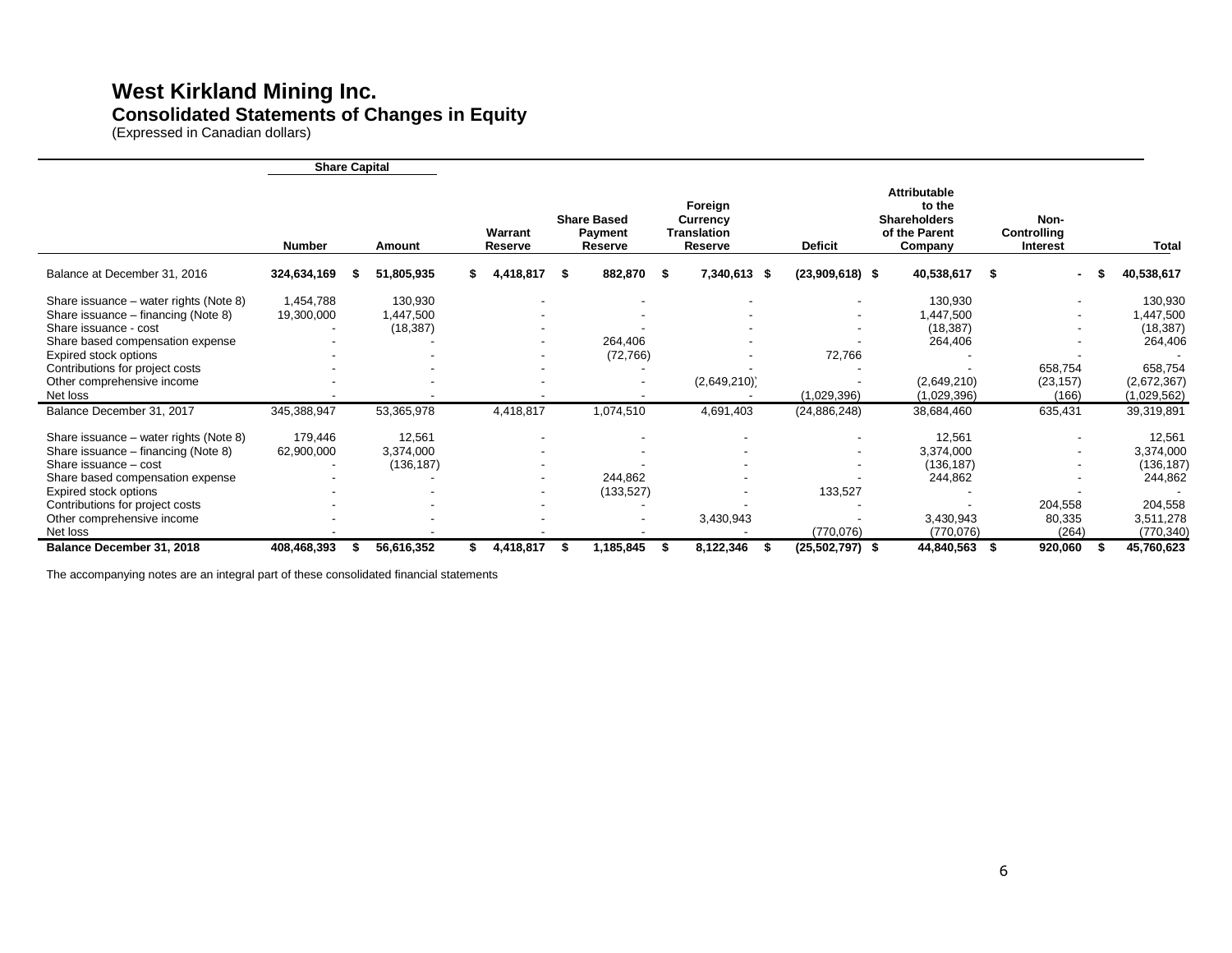# **West Kirkland Mining Inc.**

#### **Consolidated Statements of Cash flows**

(Expressed in Canadian dollars)

|                                                                                                   | Year ended<br>December 31, 2018 |                          | Year ended<br><b>December 31, 2017</b> |
|---------------------------------------------------------------------------------------------------|---------------------------------|--------------------------|----------------------------------------|
| Cash flows provided by (used in):                                                                 |                                 |                          |                                        |
| <b>Operating activities</b>                                                                       |                                 |                          |                                        |
| Net loss                                                                                          | \$<br>(770, 340)                | \$                       | (1,029,562)                            |
| Items not involving cash:<br>Share-based compensation expense                                     | 209,307                         |                          | 239,971                                |
| Depreciation                                                                                      | 20,731                          |                          | 7,936                                  |
| Changes in non-cash working capital:                                                              |                                 |                          |                                        |
| Accounts receivable                                                                               | 32,810                          |                          | 24,547                                 |
| Prepaid expenses and deposits                                                                     | 13,361                          |                          | (3, 170)                               |
| Accounts payable and accrued liabilities<br>Net cash used in operating activities                 | \$<br>(10, 770)<br>(504, 901)   | \$                       | (267, 120)<br>(1,027,398)              |
|                                                                                                   |                                 |                          |                                        |
| <b>Investing activities</b>                                                                       |                                 |                          |                                        |
| Expenditures on mineral properties (Note 6)                                                       | (1,842,776)                     |                          | (1,690,293)                            |
| Reclamation bond returned (Note 4)                                                                | 57,960                          |                          |                                        |
| Net cash used in investing activities                                                             | \$<br>(1,784,816)               | $\overline{\mathcal{S}}$ | (1,690,293)                            |
|                                                                                                   |                                 |                          |                                        |
| <b>Financing Activities</b><br>Issuance of share capital                                          | 3,374,000                       |                          | 1,447,500                              |
| Share issuance costs                                                                              | (136, 187)                      |                          | (18, 387)                              |
| Cash contributions from non-controlling interest                                                  | 240,958                         |                          | 561,053                                |
| Net cash received from financing activities                                                       | \$<br>3,478,771                 | $\overline{\$}$          | 1,990,166                              |
| Increase (Decrease) in cash                                                                       | 1,189,054                       |                          | (727, 525)                             |
| Effect of exchange rate changes on cash denominated in                                            |                                 |                          |                                        |
| a foreign currency                                                                                | 87,854                          |                          | (65, 390)                              |
| Cash, beginning of year                                                                           | 228,492                         |                          | 1,021,407                              |
| Cash, end of period                                                                               | \$<br>1,505,400                 | \$                       | 228,492                                |
| Supplemental disclosure of cash flow information                                                  |                                 |                          |                                        |
| Non-cash investing and financing activities:                                                      |                                 |                          |                                        |
| Depreciation capitalized to mineral properties<br>Share-based compensation capitalized to mineral | \$<br>7,346                     | \$                       | 9,647                                  |
| properties<br>Increase (Decrease) in trade and other payables                                     | 35,555                          |                          | 24,435                                 |
| related to mineral properties                                                                     | 28,049                          |                          | (141, 339)                             |

The accompanying notes are an integral part of these consolidated financial statements.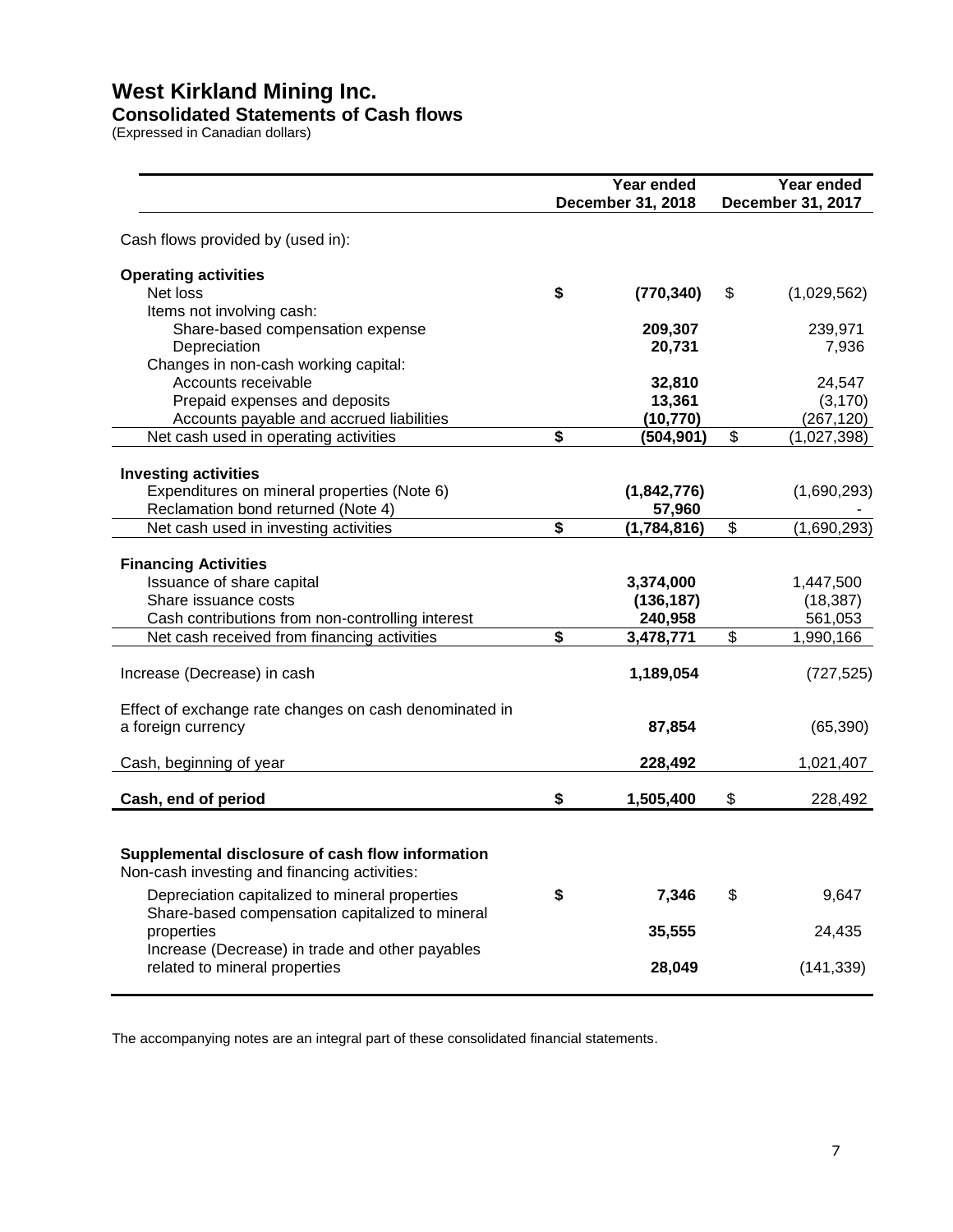#### **1. Nature of Operations and Continuance of Operations**

West Kirkland Mining Inc. ("West Kirkland" or the "Company") was incorporated on April 3, 2007, under the Company Act of the Province of British Columbia, Canada. The Company was a capital pool corporation, and on May 28, 2010, completed its Qualifying Transaction as that term is defined in TSX Venture Exchange Policy 2.4. These consolidated financial statements reflect the financial position, financial performance and cash flows of the Company's legal subsidiaries, WK Mining Corp. ("WKM Corp."), WK Mining (USA) Ltd. ("WK USA Ltd.") and WK-Allied Hasbrouck LLC ("Hasbrouck LLC").

The Company is an exploration and development company working on mineral properties it has staked or acquired in Nevada. At the Hasbrouck Project, an updated pre-feasibility study and declaration of reserves was completed in September 2016. The Company defers all acquisition, exploration and development costs related to the properties on which it is conducting exploration. The recoverability of these amounts is dependent upon the existence of economically recoverable reserves, the ability of the Company to obtain the necessary permitting and financing to complete the development of the interests, and future profitable production, or alternatively, upon the Company's ability to dispose of its interests on a profitable basis.

These financial statements have been prepared in accordance with International Financial Reporting Standards ("IFRS") applicable to a going concern, which assume that the Company will realize its assets and discharge its liabilities in the normal course of business for the foreseeable future. Since inception to December 31, 2018 the Company has incurred cumulative losses of approximately \$25.5 million, which may cast significant doubt regarding the Company's ability to continue as a going concern. Should the Company be unable to realize its assets and discharge its liabilities in the normal course of business, the net realizable value of its assets may be materially less than the amounts on the statements of financial position. External financing, predominantly by the issuance of equity to the public, will be sought to finance the operations of the Company; however, there is no certainty that such funds will be available at terms acceptable to the Company. These material uncertainties could cast significant doubt upon the Company's ability to continue as a going concern.

#### **2. Significant Accounting Policies and Basis of Presentation**

#### *(a) Statement of Compliance*

These consolidated financial statements have been prepared in accordance with accounting policies in full compliance with IFRS and were approved by the Board of Directors for distribution on April 25, 2019.

#### *(b) Basis of Presentation*

These consolidated financial statements have been prepared on a historical cost basis.

The accounting policies set out below have been applied consistently to all periods presented in these consolidated financial statements and have been applied consistently by the Company and its subsidiaries.

#### *(c) Principles of Consolidation*

These consolidated financial statements include the accounts of the Company and its wholly owned legal subsidiary, WKM Corp, its wholly owned legal subsidiary WKM (USA) Ltd. and its 75% owned subsidiary Hasbrouck LLC, all of which are controlled by the Company. Control is achieved when the Company has power over the investee; is exposed, or has rights, to variable returns from its involvement with the investee; and has the ability to use its power to affect its returns. All material intercompany transactions, balances, revenues and expenses are eliminated on consolidation.

#### *(d) Foreign Currency*

Items included in the consolidated financial statements are measured in each entity's functional currency. Each entity's functional currency is determined by the primary environment the entity operates in. The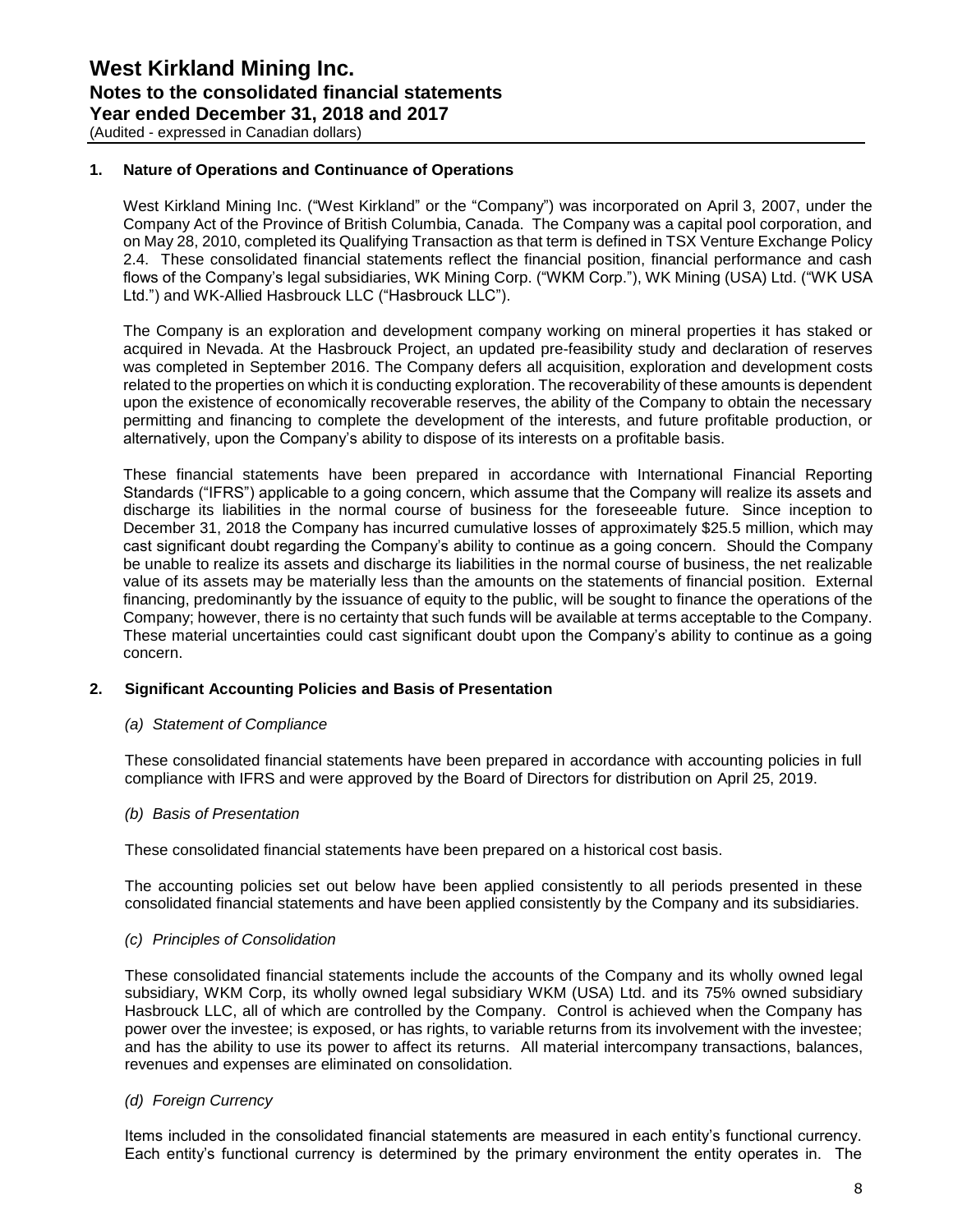(Audited - expressed in Canadian dollars)

functional currency of the Company's subsidiaries, WKM USA Ltd. and Hasbrouck LLC, is the United States Dollar and the functional currency of WKM Corp. and the ultimate parent company is the Canadian Dollar.

The presentation currency of the Company is the Canadian Dollar. For the purpose of presenting the financial statements, assets and liabilities of the Company's foreign subsidiaries are expressed in Canadian dollars using the closing rates at the date of the statement of financial position being presented. Revenue and expense items are translated at average exchange rates of the reporting period. The exchange differences that arise on translation are recognized as a component of other comprehensive income or loss and recorded in equity as "foreign currency translation reserve". Accumulated amounts in the foreign currency translation reserve will be recognized in profit or loss in the period when the foreign operation is disposed of.

Transactions in currencies which are not the entity's functional currency are translated to the functional currency at exchange rates at the date of the transaction. At each financial position reporting date, monetary assets and liabilities that are denominated in foreign currencies are translated at the rates prevailing at the date of the statement of financial position. Non-monetary items that are measured in terms of historical costs in a foreign currency are not retranslated.

#### *(e) Property and Equipment*

Property and equipment are stated at cost and are depreciated on a declining balance basis at the following rates:

| <b>Field Equipment</b> | 30%        |
|------------------------|------------|
| Leasehold Improvements | <b>20%</b> |
| Vehicles               | 30%        |

The depreciation rates, useful lives and residual values are assessed annually.

#### *(f) Exploration and Evaluation Expenditures*

The Company is in the exploration stage with respect to its investment in mineral properties and accordingly follows the practice of capitalizing all costs relating to the acquisition of, exploration for and development of mineral claims. Such costs include, but are not exclusive to, geological and geophysical studies, exploratory drilling and sampling. Capitalization of costs commences once the Company has obtained legal rights to explore a specific area. The aggregate costs related to abandoned mineral claims are charged to operations at the time of any abandonment or when it has been determined that there is evidence of impairment. An impairment charge relating to a mineral property is subsequently reversed when new exploration results or actual or potential proceeds on sale result in a revised estimate of the recoverable amount but only to the extent that this does not exceed the original carrying value of the property that would have resulted if no impairment had been recognized.

#### *(g) Development and Production Costs*

When technical feasibility and commercial viability of a property is established and the Company determines that it will proceed with development, all exploration and evaluation costs attributable to that area are reclassified to construction in progress within property and equipment or as intangible assets depending on the nature of the expenditure. If economically recoverable ore deposits are developed, the capitalized costs of the related property will be amortized using the unit-of-production method following the commencement of production.

#### *(h) Impairment of Non-Financial Assets*

Non-financial assets are reviewed each reporting period for any indicators that the carrying amount may not be recoverable. If any such indication is present, the recoverable amount of the asset is estimated in order to determine whether an impairment exists. Where the asset does not generate cash inflows that are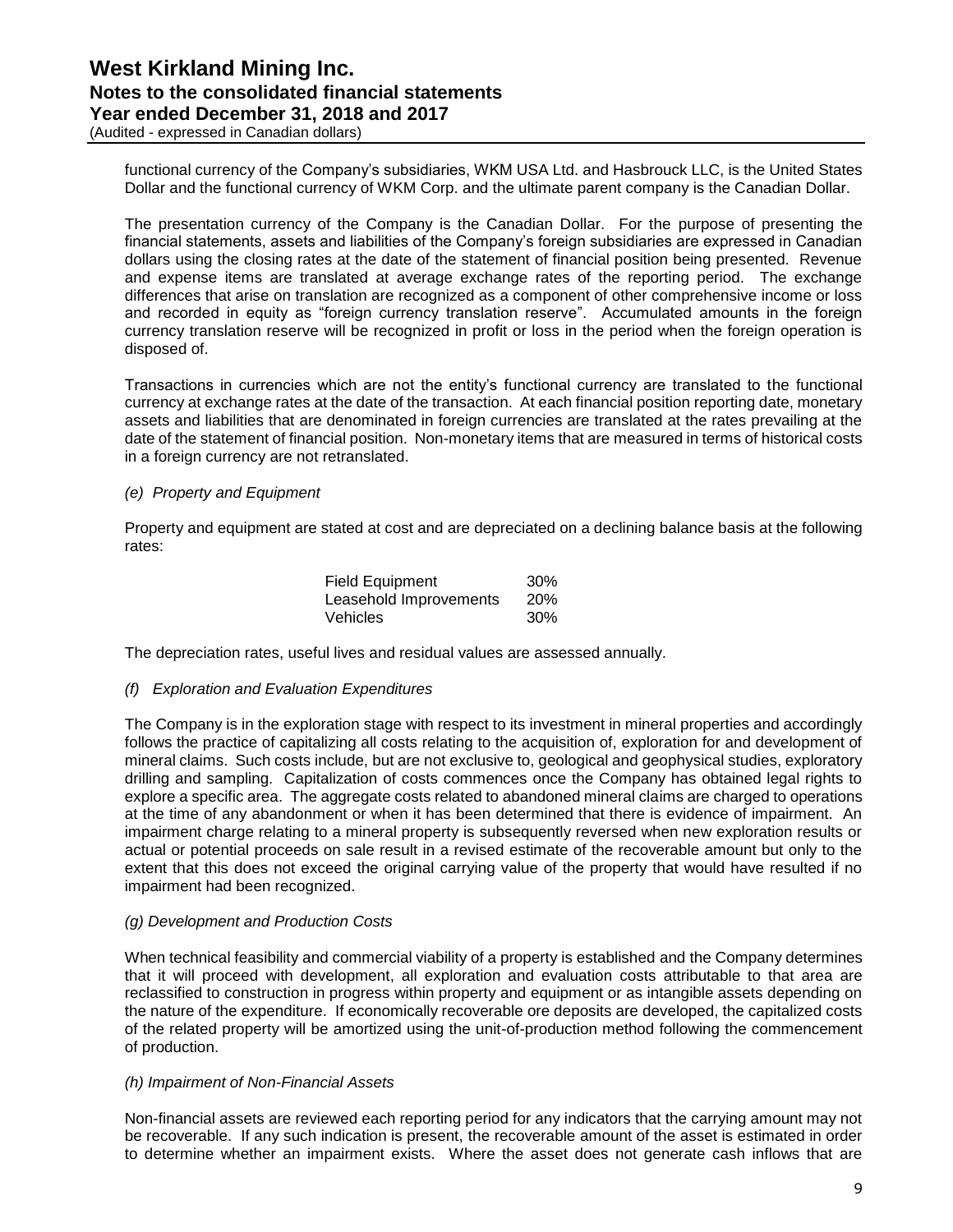(Audited - expressed in Canadian dollars)

independent from other assets, the Company estimates the recoverable amount of the cash-generating unit to which the asset belongs. Goodwill, any intangible asset with an indefinite useful life or any intangible asset not yet available for use is tested for impairment annually and whenever there is an indication that the asset may be impaired.

An asset or cash-generating unit's recoverable amount is the higher of fair value less costs to sell and value in use. In assessing value in use, the estimated future cash inflows are discounted to their present value, using a pre-tax discount rate that reflects current market assessments of the time value of money and the risks specific to the asset for which estimates of future cash flows have not been adjusted.

If the recoverable amount of an asset or cash-generating unit is estimated to be less than its carrying amount, the carrying amount is reduced to the recoverable amount. Impairment is recognized immediately in profit or loss. Where an impairment subsequently reverses, the carrying amount is increased to the revised estimate of recoverable amount but only to the extent that this does not exceed the carrying value that would have been determined if no impairment had previously been recognized. Impairment of goodwill cannot be reversed.

Industry specific indicators for an impairment review arise typically when one of the following circumstances applies:

- Substantive expenditure on further exploration and development activities is neither budgeted nor planned;
- Title to the asset is compromised;
- Adverse changes in commodity prices and markets; and
- Adverse variations in the exchange rate for the currency of operation.

#### *(i) Share Capital*

Common shares are classified as equity. Incremental costs directly attributable to the issuance of common shares and share options are recognized as a deduction from equity, net of any tax effects. The proceeds from the issuance of units are allocated between common shares and purchase warrants based on the relative fair value method. Under this method, the proceeds are allocated to the components in proportion to their relative fair values. The market price on the date of the issuance of the shares and the market price of the publicly traded warrants on their first day of trading are used to determine the relative fair values.

#### *(j) Share-based Payments*

The share option plan allows the Company's board of directors to grant options to Company employees and consultants to acquire shares of the Company. The fair value of options granted to employees is measured by the Black-Scholes formula options pricing model and is recognized as a share-based compensation expense and recognized over the length of the vesting period of each tranche, while the corresponding amount is recognized in the share-based payments reserve. At each financial reporting date, the number of options recognized as an expense is adjusted to reflect the number of options actually expected to vest going forward. Upon cancellation or expiry, the fair value of the applicable options is transferred to deficit. An individual is classified as an employee when they are an employee for legal purposes, or primarily performing services similar to the services that would be provided by a legal employee.

#### *(k) Loss Per Share*

Basic loss per share is calculated by dividing the loss attributable to common shareholders of the Company by the weighted average number of common shares outstanding during the year. Diluted loss per share is determined by adjusting the loss attributable to common shareholders and the weighted average number of common shares outstanding for the effects of dilutive instruments such as options granted to employees. During the years ended December 31, 2018 and 2017 all outstanding share options and warrants were antidilutive.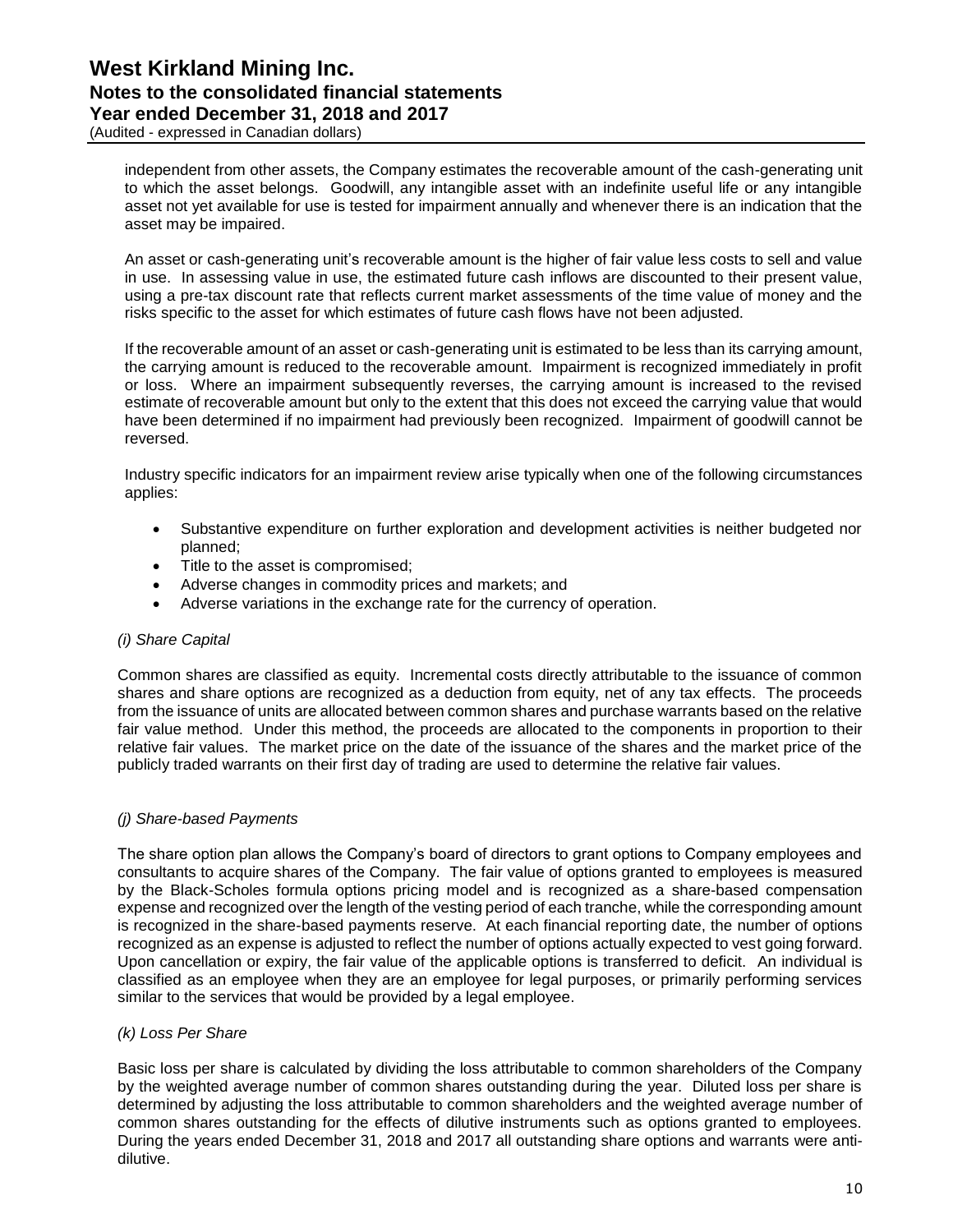#### *(l) Income Taxes*

Income tax expense comprises current and deferred income taxes. Income tax expense is recognized in profit and loss except to the extent that it relates to items recognized directly in equity or other comprehensive income, in which case it is recognized in equity or other comprehensive income.

Current tax is the expected tax payable on the taxable income for the year, using tax rates enacted or substantively enacted at the reporting date, and any adjustment to tax payable in respect of previous years.

Deferred taxes are recorded using the liability method. Deferred tax assets and liabilities are recognized for future tax consequences attributable to unused tax losses and unused tax credits and differences between the financial statement carrying amounts of existing assets and liabilities and their respective tax bases. The following temporary differences are not provided for: the initial recognition of assets or liabilities in a transaction that affects neither accounting nor taxable loss and is not a business combination; and differences relating to investments in subsidiaries to the extent that they will probably not reverse in the foreseeable future. Deferred tax assets and liabilities are measured using the enacted or substantively enacted tax rates expected to apply when the asset is realized or the liability settled.

A deferred tax asset is recognized to the extent that it is probable that future taxable profits will be available against which the unused tax losses and unused tax credits and temporary differences can be utilized.

#### *(m) Restoration, Rehabilitation and Environmental Obligations*

An obligation to incur restoration, rehabilitation and environmental costs arises when the environmental disturbance is caused by the exploration or development of a mineral property interest. Such costs arising from the decommissioning of plant and other site preparation work, discounted to their net present value, are provided for and capitalized at the start of each project to the carrying amount of the asset, along with a corresponding liability as soon as the obligation to incur such costs arises. The timing of the actual rehabilitation expenditure is dependent on a number of factors such as the life and nature of the asset, the operation license conditions and, when applicable, the environment in which the mine operates.

Discount rates using a pre-tax rate that reflects the time value of money are used to calculate the net present value. The capitalized costs are charged against profit or loss over the economic life of the related asset, through amortization using the unit-of-production method. The corresponding liability is progressively increased as the effect of discounting unwinds creating an expense in profit or loss.

Decommissioning costs are also adjusted for changes in estimates. Those adjustments are accounted for as a change in the corresponding capitalized cost, except where a reduction in costs is greater than the unamortized capitalized cost of the related assets, in which case the capitalized cost is reduced to nil and the remaining adjustment is recognized in profit or loss.

The operations of the Company have been, and may in the future be, affected from time to time in varying degrees by changes in environmental regulations, including those for site restoration costs. Both the likelihood of new regulations and their overall effect upon the Company are not predictable.

#### *(n) Measurement Uncertainties*

#### i) Resource estimates

The Company relies on appropriately qualified persons to estimate mineral resources. The information relating to the geological data on the size, depth and shape of the ore body requires complex geological judgments to interpret the data. Changes in the indicated and inferred mineral resources estimates may impact the carrying value of the mining properties.

ii) Share-based payments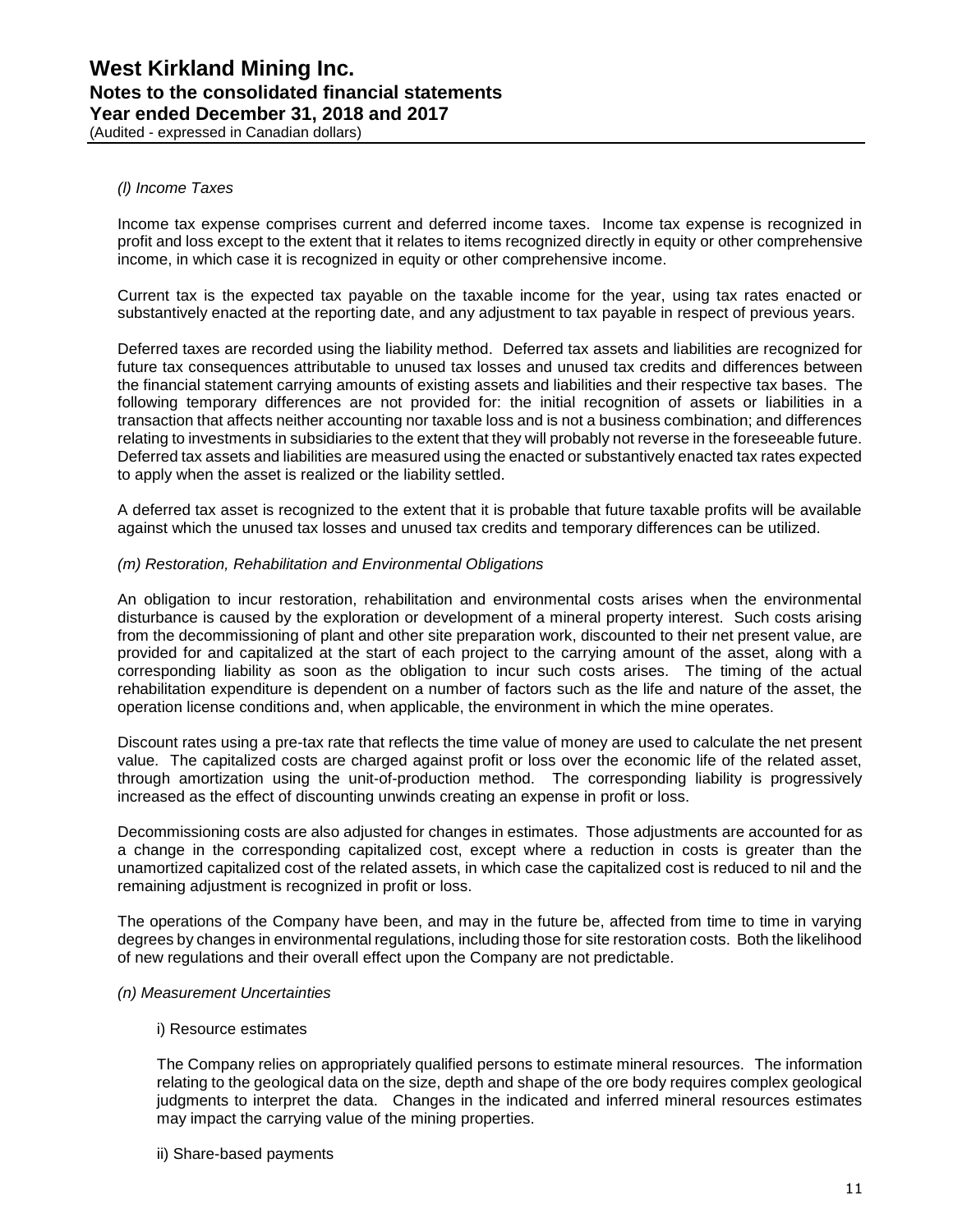The Company follows accounting guidelines in determining the fair value of share-based compensation. The computed amount is not based on historical cost, but is derived based on subjective assumptions input into an option pricing model. The model requires that management make forecasts as to future events, including estimates of the average future period of issued stock options before exercise, expiry or cancellation; future volatility of the Company's share price in the life of the options (using historical volatility as a reference); and the appropriate risk-free rate of interest. Share-based compensation also incorporates an expected forfeiture rate. The expected forfeiture rate is estimated annually based on historical forfeiture rates and expectations of future forfeiture rates.

The resulting value calculated is not necessarily the value that the holder of the options could receive in an arm's length transaction, given that there is no market for the options and they are not transferable.

iii) Deferred income taxes

Judgment is required in determining whether deferred tax assets are recognized on the statement of financial position. Deferred tax assets, including those arising from unutilized tax losses, require management to assess the likelihood that the Company and/or its subsidiaries will generate taxable earnings in future periods, in order to utilize recognized deferred tax assets. Estimates of future taxable income are based on forecast cash flows from operations and the application of existing tax laws in each jurisdiction. To the extent that future cash flows and taxable income differ significantly from estimates, the ability of the Company and/or its subsidiaries to realize the net deferred tax assets recorded at the statement of financial position date could be impacted. Additionally, future changes in tax laws in the jurisdictions in which the Company and its subsidiaries operate could limit the ability of the Company to obtain tax deductions in future periods.

iv) Impairment of mineral properties

The Company assesses its mineral properties quarterly to determine whether any indication of impairment exists. Where an indicator of impairment exists, a formal estimate of the recoverable amount is made, which is considered to be the higher of the fair value less costs to sell and value in use. These assessments require the use of estimates and assumptions such as long-term commodity prices, discount rates, future capital requirements, exploration potential and operating performance.

v) Environmental reclamation

The Company must use judgement when it assesses environmental reclamation and closure costs. Costs have been estimated based on the Company's interpretation of current regulatory requirements, however changes in regulatory requirements and new information may result in revisions to estimates. The Company recognizes the fair value of liabilities for reclamation and closure costs in the period in which they are incurred. A corresponding increase to the carrying amount of the related assets is generally recorded and depreciated over the life of the asset.

#### *(o) Significant Accounting Judgments*

The critical judgments that the Company's management has made in the process of applying the Company's accounting policies, apart from those involving estimations (Note 2(p)), that have the most significant effect on the amounts recognized in the Company's consolidated financial statements are related to the economic recoverability of the mineral properties, the determination of functional currency for the Company and its subsidiaries and the assumption that the Company will continue as a going concern.

#### *(p) Recent Accounting Pronouncements*

Several new standards, amendments to standards and interpretations applicable to the Company are not yet effective for the current accounting period and have not been applied in preparing these consolidated financial statements. These include: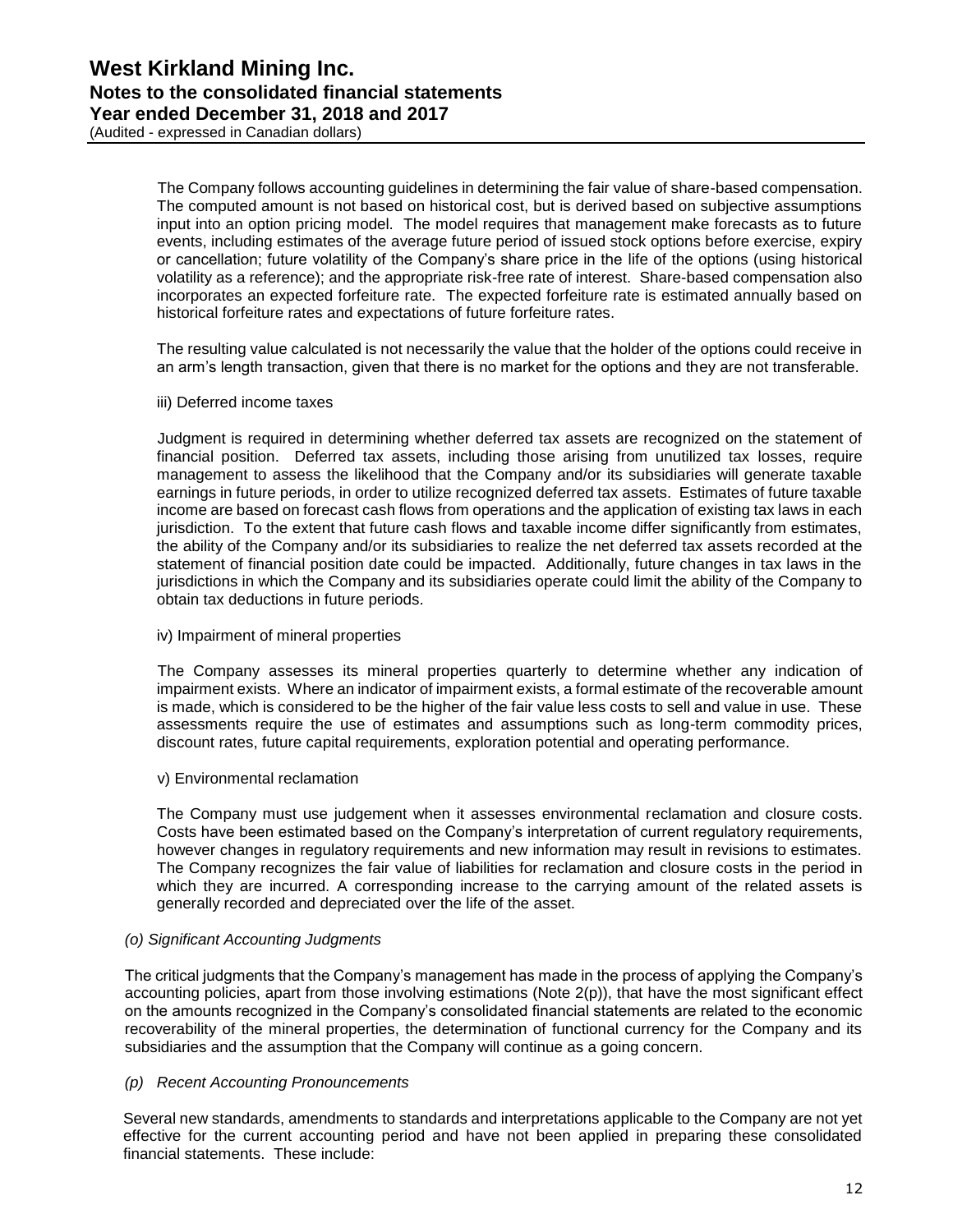*IFRS 16 Leases.* IFRS 16 applies a control model to the identification of leases, distinguishing between a lease and a service contract based on whether the customer controls the asset being leased. IFRS 16 introduces significant changes to the accounting by lessees, introducing a single, on-balance sheet accounting model that is similar to current finance lease accounting, with limited exceptions for short-term leases or leases of low value assets. The standard is effective for annual periods beginning on or after January 1, 2019, with early adoption permitted for entities that apply IFRS 15. The Company is expecting no material effects to the financial statements from the implementation of this standard.

#### **3. Application of new and revised accounting standards effective January 1, 2018**

These financial statements have been prepared using accounting policies consistent with those used in the year end financial statements of December 31, 2017, except for the two standards outlined below:

#### **i) IFRS 9 Financial Instruments**

The Company adopted all of the requirements of IFRS 9 Financial Instruments ("IFRS 9") as of January 1, 2018. IFRS 9 replaces IAS 39 Financial Instruments: Recognition and Measurement ("IAS 39"). IFRS 9 utilizes a revised model for recognition and measurement of financial instruments and a single, forwardlooking "expected loss" impairment model. Most of the requirements in IAS 39 for classification and measurement of financial liabilities were carried forward in IFRS 9, so the Company's accounting policy with respect to financial liabilities is unchanged. As a result of the adoption of IFRS 9, management has changed its accounting policy for financial assets retrospectively, for assets that continued to be recognized at the date of initial application.

The change did not impact the carrying value of any financial assets or financial liabilities on the transition date. The following is the Company's new accounting policy for financial instruments under IFRS 9:

#### **Classification**

The Company classifies its financial instruments in the following categories: at fair value through profit and loss ("FVTPL"), at fair value through other comprehensive income (loss) ("FVTOCI") or at amortized cost. The Company determines the classification of financial assets at initial recognition. The classification of debt instruments is driven by the Company's business model for managing the financial assets and the debt's contractual cash flow characteristics. Equity instruments that are held for trading are classified as FVTPL. For other equity instruments, on the day of acquisition the Company can make an irrevocable election (on an instrument-by-instrument basis) to designate them as at FVTOCI. Financial liabilities are measured at amortized cost, unless they are required to be measured at FVTPL (such as instruments held for trading or derivatives) or if the Company has opted to measure them at FVTPL.

The adoption of IFRS 9 resulted in no impact to the opening accumulated deficit nor to the opening balance of accumulated comprehensive income on January 1, 2018.

#### **Measurement**

Financial assets and liabilities at amortized cost. Financial assets and liabilities at amortized cost are initially recognized at fair value plus or minus transaction costs, respectively, and subsequently carried at amortized cost less any impairment.

Financial assets and liabilities at FVTPL. Financial assets and liabilities carried at FVTPL are initially recorded at fair value and transaction costs are expensed in the consolidated statements of comprehensive loss. Realized and unrealized gains and losses arising from changes in the fair value of the financial assets and liabilities held at FVTPL are included in the consolidated statements of comprehensive loss in the period in which they arise.

Impairment of financial assets at amortized cost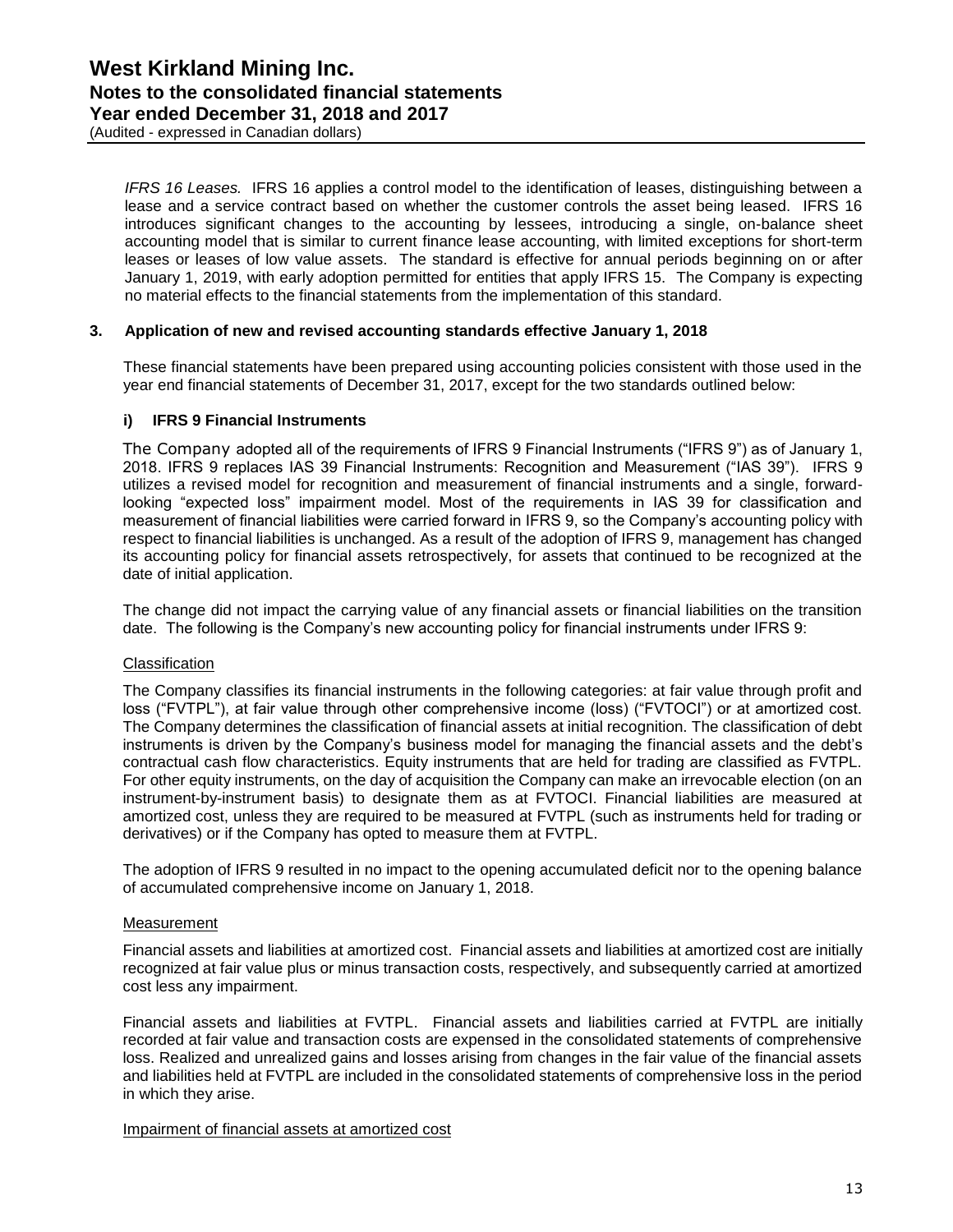(Audited - expressed in Canadian dollars)

The Company recognizes a loss allowance for expected credit losses on financial assets that are measured at amortized cost. At each reporting date, the Company measures the loss allowance for the financial asset at an amount equal to the lifetime expected credit losses if the credit risk on the financial asset has increased significantly since initial recognition. If at the reporting date, the credit risk of the financial asset has not increased significantly since initial recognition, the Company measures the loss allowance for the financial asset at an amount equal to the twelve-month expected credit losses. The Company shall recognize in the consolidated statements of comprehensive loss, as an impairment gain or loss, the amount of expected credit losses (or reversal) that is required to adjust the loss allowance at the reporting date to the amount that is required to be recognized.

#### Derecognition of Financial assets

The Company derecognizes financial assets only when the contractual rights to cash flows from the financial assets expire, or when it transfers the financial assets and substantially all of the associated risks and rewards of ownership to another entity. Gains and losses on derecognition are generally recognized in the consolidated statements of comprehensive loss.

#### **ii) IFRS 15 Revenue from Contracts with Customers**

The final standard on revenue from contracts with customers was issued on May 8, 2014 and is effective annual reporting periods beginning on or after January 1, 2018. The core principle of IFRS 15 is that an entity should recognize revenue to depict the transfer of goods to customers in an amount that reflects the consideration to which the entity expects to be entitled in exchange for those goods. The Company adopted this standard as of January 1, 2018 and it had no impact on the consolidated financial statements.

#### **4. Reclamation Bonds**

The Company's US subsidiaries, WKM USA Ltd. and Hasbrouck LLC have posted total statewide bonds of \$51,732 and \$162,353 respectively (2017 - \$65,406 and \$129,041 respectively) to the Bureau of Land Management (the "BLM") in the state of Nevada for disturbance of ground required to complete exploration work on projects in Nevada under the jurisdiction of the BLM.

WKM USA Ltd. had also posted a statewide bond of \$64,433 to the Division of Oil, Gas and Mining of Utah ("DOGM") for disturbance of ground required to complete exploration work on the formerly held TUG Project. The bond was applicable to work done on any property in Utah under the jurisdiction of the BLM or DOGM. All anticipated reclamation work has been completed and during the period \$57,960 was returned to the Company with the remaining bond of \$6,821 to be returned following the final inspection being completed by the DOGM and BLM (usually following multiple growing seasons). The funds are held in the State of Utah's reclamation performance bond pool and are held in an interest-bearing account and will be returned with interest when the projects are successfully reclaimed. Total interest of \$549 (2017 - \$465) has been earned on this bond.

#### **5. Property and Equipment**

The Company holds the following property and equipment at December 31, 2018:

|                                  | <b>Field</b>     | Leasehold           |                 |           |
|----------------------------------|------------------|---------------------|-----------------|-----------|
| Cost                             | <b>Equipment</b> | <b>Improvements</b> | <b>Vehicles</b> | Total     |
| Balance December 31, 2016        | \$<br>104.684    | \$<br>55,554        | \$108,161       | \$268,399 |
| Foreign exchange movement        | (6,238)          |                     | (7,105)         | (13, 343) |
| Balance December 31, 2017        | \$<br>98,446     | \$<br>55,554        | \$101,056       | \$255,056 |
| Foreign exchange movement        | 7,759            |                     | 8.837           | 16,596    |
| <b>Balance December 31, 2018</b> | 106,205          | 55,554              | \$109,893       | \$271,652 |
| <b>Accumulated Depreciation</b>  |                  |                     |                 |           |
| Balance December 31, 2016        | \$<br>85,241     | \$<br>26,886        | \$93,191        | \$205,318 |
| Additions                        | 5,324            | 7,936               | 4,323           | 17,583    |
| Foreign exchange movement        | (4,990)          |                     | (6,091)         | (11,081)  |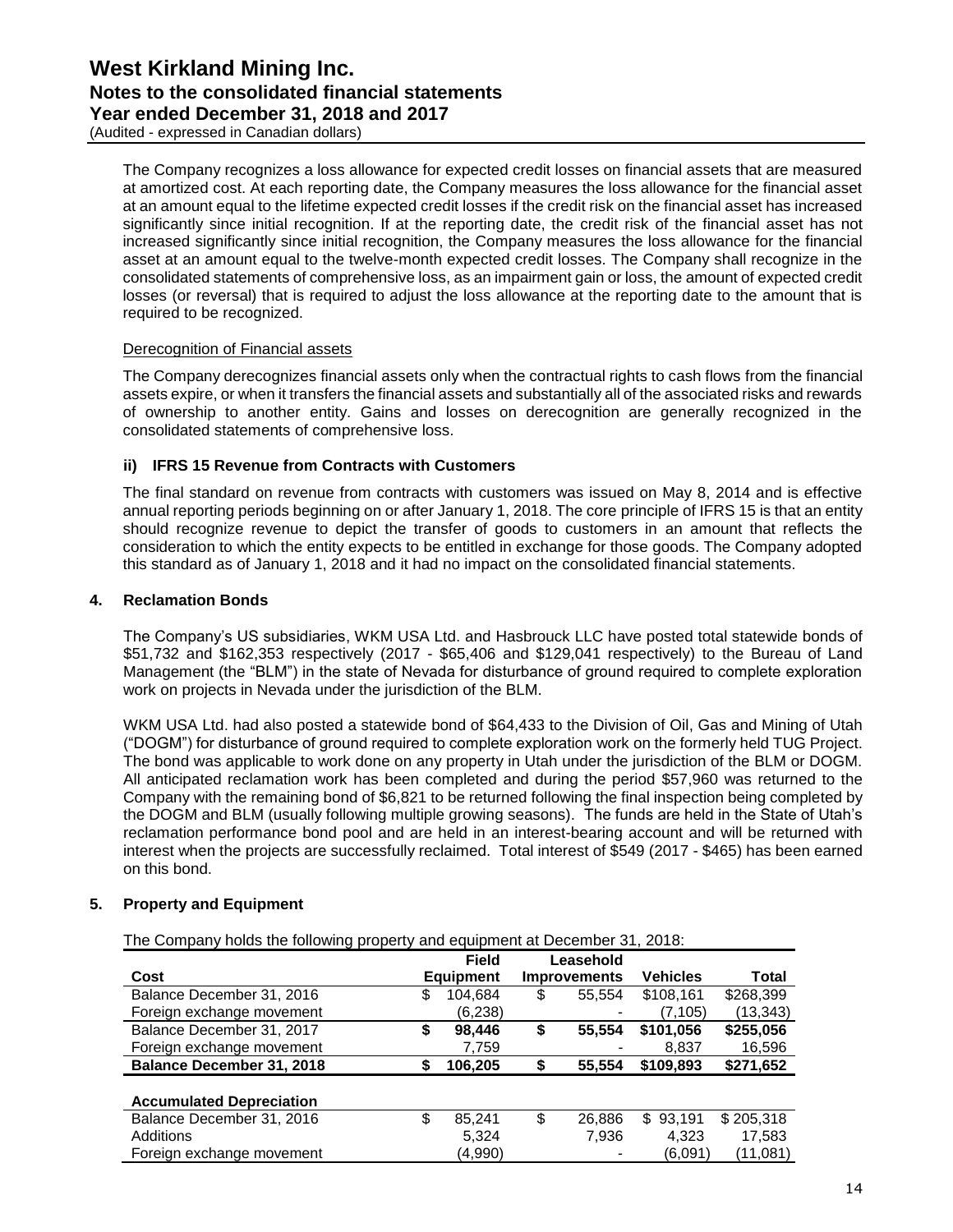(Audited - expressed in Canadian dollars)

| Balance December 31, 2017          |   | 85,575 | \$ | 34.822 | \$91.423  | \$211.820 |
|------------------------------------|---|--------|----|--------|-----------|-----------|
| Additions                          |   | 4,053  |    | 20,732 | 3.292     | 28,077    |
| Foreign exchange movement          |   | 6,671  |    |        | 7.954     | 14,625    |
| <b>Balance December 31, 2018</b>   |   | 96.299 |    | 55.554 | \$102,669 | \$254,522 |
|                                    |   |        |    |        |           |           |
| Carrying amount, December 31, 2018 | S | 9.906  | S  | ۰      | 7.224     | 17,130    |
|                                    |   |        |    |        |           |           |
| Carrying amount, December 31, 2017 |   | 12.871 | \$ | 20.732 | 9.633     | 43,236    |

During the periods ended December 31, 2018 and 2017, the Company capitalized depreciation of \$7,346 and \$9,647 respectively to mineral properties.

#### **6. Mineral Properties**

The Company's flagship project is primarily comprised of the 75% owned Hasbrouck & Three Hills properties (together the "Hasbrouck Project") which was purchased in April 2014 (see details below). In September 2016 the Hasbrouck Project was placed into a limited liability company Hasbrouck LLC. Since then the management and operation of the project has been conducted pursuant to the terms and conditions of limited liability agreement (the "LLC Agreement") between WKM USA Ltd. and 25% owner Clover Nevada LLC, a wholly owned USA subsidiary of Waterton Precious Metals Fund ("Waterton"). All costs incurred at the Hasbrouck Project prior to September 2016, including the Company's acquisition costs and all expenditures on 100% owned Company lands in the vicinity which are held outside of Hasbrouck LLC (including the Company's 100% owned 1.1% Net Smelter Return ("NSR") royalty on the Hasbrouck Project) are presented separately in the table below: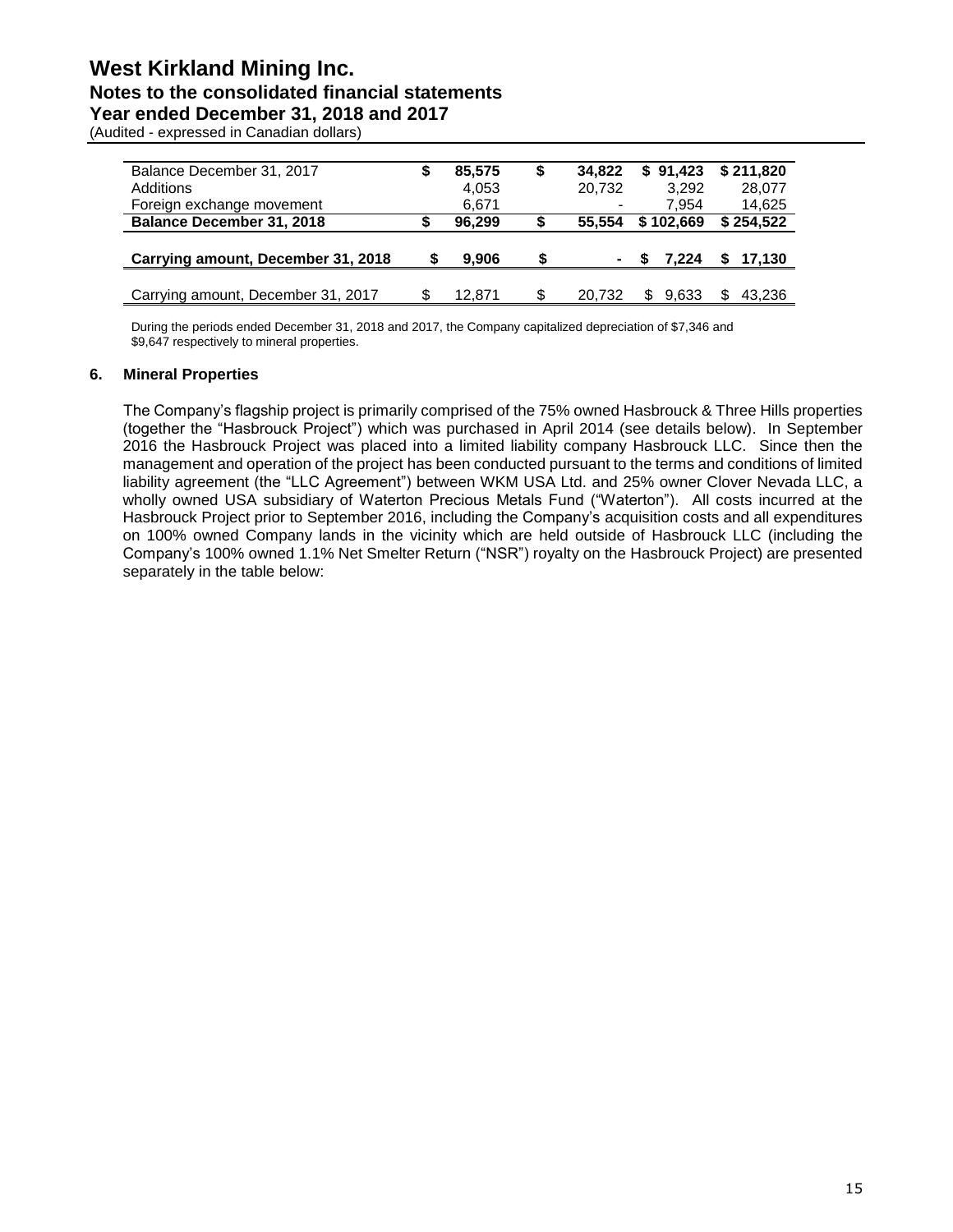# **West Kirkland Mining Inc. Notes to the consolidated financial statements**

# **Year ended December 31, 2018 and 2017**

(Audited - expressed in Canadian dollars)

|                                                   | Pre September 1,<br>2016                    | Post September 1,                                         | 2016 |                                                       |                   |
|---------------------------------------------------|---------------------------------------------|-----------------------------------------------------------|------|-------------------------------------------------------|-------------------|
|                                                   | Hasbrouck<br>Project<br><b>Expenditures</b> | $Non -$<br>Hasbrouck<br><b>LLC</b><br><b>Expenditures</b> |      | <b>Hasbrouck</b><br><b>LLC</b><br><b>Expenditures</b> | <b>Total</b>      |
|                                                   |                                             |                                                           |      |                                                       |                   |
| Opening Balance December 31, 2017                 | \$<br>32,318,427                            | \$<br>4,331,620                                           | \$   | 2,281,965                                             | \$<br>38,907,926  |
| Acquisition costs - mineral properties            |                                             | 189,429                                                   |      | 13,642                                                | 203,071           |
| Engineering<br>Permitting                         |                                             | 2,952<br>9,649                                            |      | 42,350<br>217,949                                     | 45,302<br>227,598 |
| Drilling - non-exploration                        |                                             | 8,813                                                     |      | 11,138                                                | 19,951            |
| Drilling - exploration                            |                                             | 772,753                                                   |      | 10,558                                                | 783,311           |
| Salaries and wages                                |                                             | 38,454                                                    |      | 302,008                                               | 340,462           |
| Land holding costs                                |                                             | 36,883                                                    |      | 215,645                                               | 252,528           |
| Other                                             |                                             | 9,514                                                     |      | 16,501                                                | 26,015            |
| Foreign exchange movement                         | 2,823,985                                   | 378,779                                                   |      | 199,547                                               | 3,402,311         |
| Total December 31, 2018                           | \$<br>35,118,326                            | \$<br>5,778,846                                           | \$   | 3,311,303                                             | \$<br>44,208,475  |
|                                                   |                                             |                                                           |      |                                                       |                   |
| Opening Balance December 31, 2016                 | \$<br>39,234,618                            | \$<br>196,272                                             | \$   | 220,326                                               | \$<br>39,651,216  |
| Acquisition costs - mineral properties            |                                             |                                                           |      | 133,397                                               | 133,397           |
| Eastfield rights to Hasbrouck LLC                 | (276, 734)                                  |                                                           |      | 276,734                                               |                   |
| Acquisition - 1.1% Hasbrouck Royalty <sup>1</sup> | (4,062,195)                                 | 4,062,195<br>(1, 304)                                     |      | 125,003                                               | 123,699           |
| Engineering<br>Permitting                         |                                             | (6, 873)                                                  |      | 786,812                                               | 779,939           |
| Drilling - non-exploration                        |                                             | 5,229                                                     |      | 141,378                                               | 146,607           |
| Drilling - exploration                            |                                             | 80,817                                                    |      | 125,495                                               | 206,762           |
| Salaries and wages                                |                                             | (90, 615)                                                 |      | 326,024                                               | 235,409           |
| Land holding costs                                |                                             | (16, 048)                                                 |      | 242,949                                               | 226,901           |
| Other                                             |                                             | (24,086)                                                  |      | 32,710                                                | 8,624             |
| Foreign exchange movement                         | (2,577,262)                                 | (12, 893)                                                 |      | (14, 473)                                             | (2,604,628)       |
| Total December 31, 2017                           | \$<br>32,318,427                            | \$<br>4,192,694                                           | \$   | 2,396,805                                             | \$<br>38,907,926  |

<sup>1</sup> TUG property exchanged for royalty on Hasbrouck Project, please see Note (c) below for further details**.**

#### **(a) Hasbrouck LLC**

 $\overline{a}$ 

On January 24, 2014, the Company signed a purchase agreement (the "Hasbrouck PA") with Allied Nevada Gold Corp. ("ANV") to acquire a 75% interest in ANV's Hasbrouck Project. The Company made a nonrefundable US\$500,000 cash deposit upon execution of the letter agreement and an additional US\$19.5 million payment on April 23, 2014 at which time the Company's purchase of a 75% interest in the properties was completed.

On March 10, 2015, ANV announced that it had filed for Chapter 11 bankruptcy protection in the U.S. and was implementing a financial restructuring of its debt. On June 19, 2015, Waterton acquired all of ANV's exploration properties and related assets (including ANV's remaining 25% interest in the Hasbrouck Project and excluding ANV's Hycroft operation) for US\$17.5 million. The bankruptcy of ANV and subsequent acquisition of the 25% interest in the Hasbrouck Project by Waterton does not alter the Company's legal rights or interests in the Hasbrouck Project.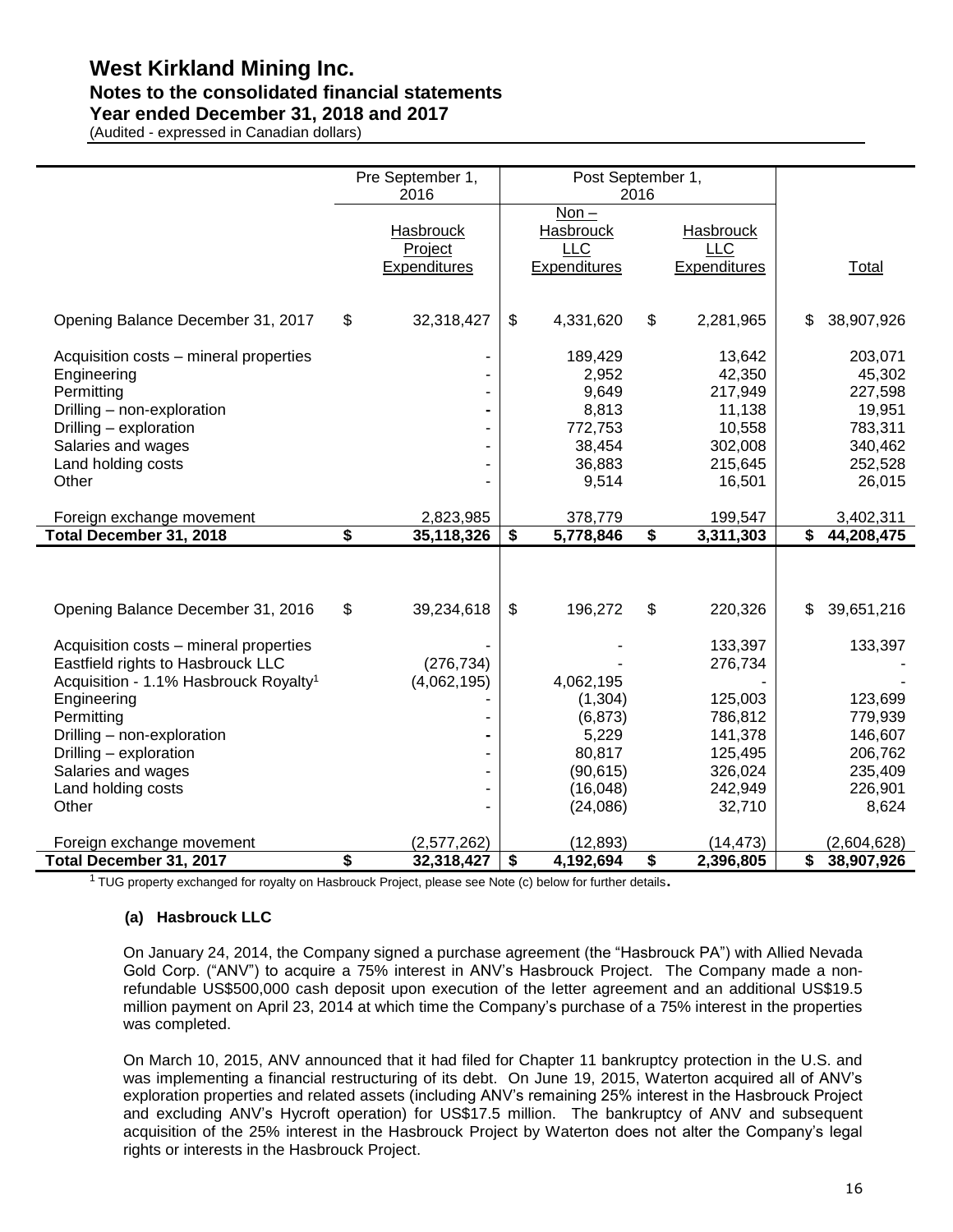(Audited - expressed in Canadian dollars)

As required by the Hasbrouck PA, 100% title to the mineral rights underlying the Hasbrouck Project has been transferred into a limited liability corporation, Hasbrouck LLC, for ownership and operating purposes. Effective September 1, 2016, the Company transferred a 25% interest in Hasbrouck LLC to Waterton and retained the remaining 75% interest. According to the terms of the Hasbrouck PA, the LLC Agreement was also executed during the year. Under the terms of the LLC Agreement, Waterton is required to fund their 25% share of expenditures for Hasbrouck LLC incurred subsequent to September 1, 2016. To date, Waterton has been funding their share of expenditures. However, should Waterton choose not to fund their share of expenditures, their interest will be diluted according to a prescribed formula in the LLC Agreement. At December 31, 2018 the Company has recorded in accounts receivable an amount of \$24,770 (US\$18,410) representing Waterton's 25% share of Hasbrouck LLC expenses from October 1, 2018 – December 31, 2018.

The transfer of rights into Hasbrouck LLC and the execution of the LLC Agreement has not altered or affected the existing royalty structure on the Hasbrouck Project, being approximately an aggregate 3.5% over the claims hosting the Hasbrouck Project's proven and probable reserves. (More details in (b) and (c) below.)

#### **(b) Non-Hasbrouck LLC Properties and Royalties**

The Company itself holds royalties over the Hasbrouck Project and properties in the immediate area adjacent to the Hasbrouck Project which are held as possible sources of heap leach ore to augment the Hasbrouck Project. These adjacent properties are not currently expected to become stand-alone future operations. The following properties and royalties are held 100% by the Company and are not included, owned or covered in Hasbrouck LLC:

#### 1.1% Hasbrouck Royalty

In May 2017 the Company purchased an existing 1.1% NSR royalty on the Hasbrouck Project, plus the rights to US\$1.0 million in payments due upon commercial production at the Hasbrouck Project. Please see (c) below for further details of the transaction. This 1.1% royalty is a component of the total 3.5% NSR royalty existing on the property and is 100% owned by the Company.

#### Hill of Gold Property

On November 29, 2016 the Company announced that it had signed a ten-year Mineral Lease and Option to Purchase Agreement (the "HOG Lease") for a 100% interest in the Hill of Gold property near Tonopah, Nevada. The Hill of Gold property is located midway between the Three Hills and the Hasbrouck properties. The HOG Lease terms allow for mining and involve annual lease payments as pre-payments on a 2% NSR royalty of US\$25,000 for the first three years and thereafter US\$30,000 per year, with the option of buying the mining claims and royalty for US\$500,000 at any time during the lease term. The lease is for 25 mining claims on approximately 500 acres of unpatented land.

#### Tonopah Divide Property

On December 18, 2017 the Company announced it had entered into a lease agreement with the Tonopah Divide Mining Company ("TDMC") for a 100% working interest on mining patents and mineral claims located adjacent to the Hasbrouck property. In consideration for the 100% working interest in the property the Company must continue to make optional US\$75,000 annual advance royalty payments to TDMC. Also, a US\$100,000 annual work requirement from 2018 to 2022 increasing to US\$200,000 per year from 2023 to 2028. TDMC is to receive an approximate 3% NSR royalty from any production from the property, less any underlying royalty payments and the advance royalties already paid.

#### **(c) TUG**

On May 9, 2017 the Company exchanged the Company's rights, title and interests in, and its obligations associated with the TUG property for an approximate 1.1% NSR royalty on the Hasbrouck Project, plus the rights to US\$1.0 million in payments due upon commercial production at Hasbrouck and the extinguishment of US\$194,000 in existing land fees payable to Newmont. The Company owns the approximate 1.1% NSR royalty for its own account, representing 31.4% of the existing 3.5% NSR royalties on the Hasbrouck Gold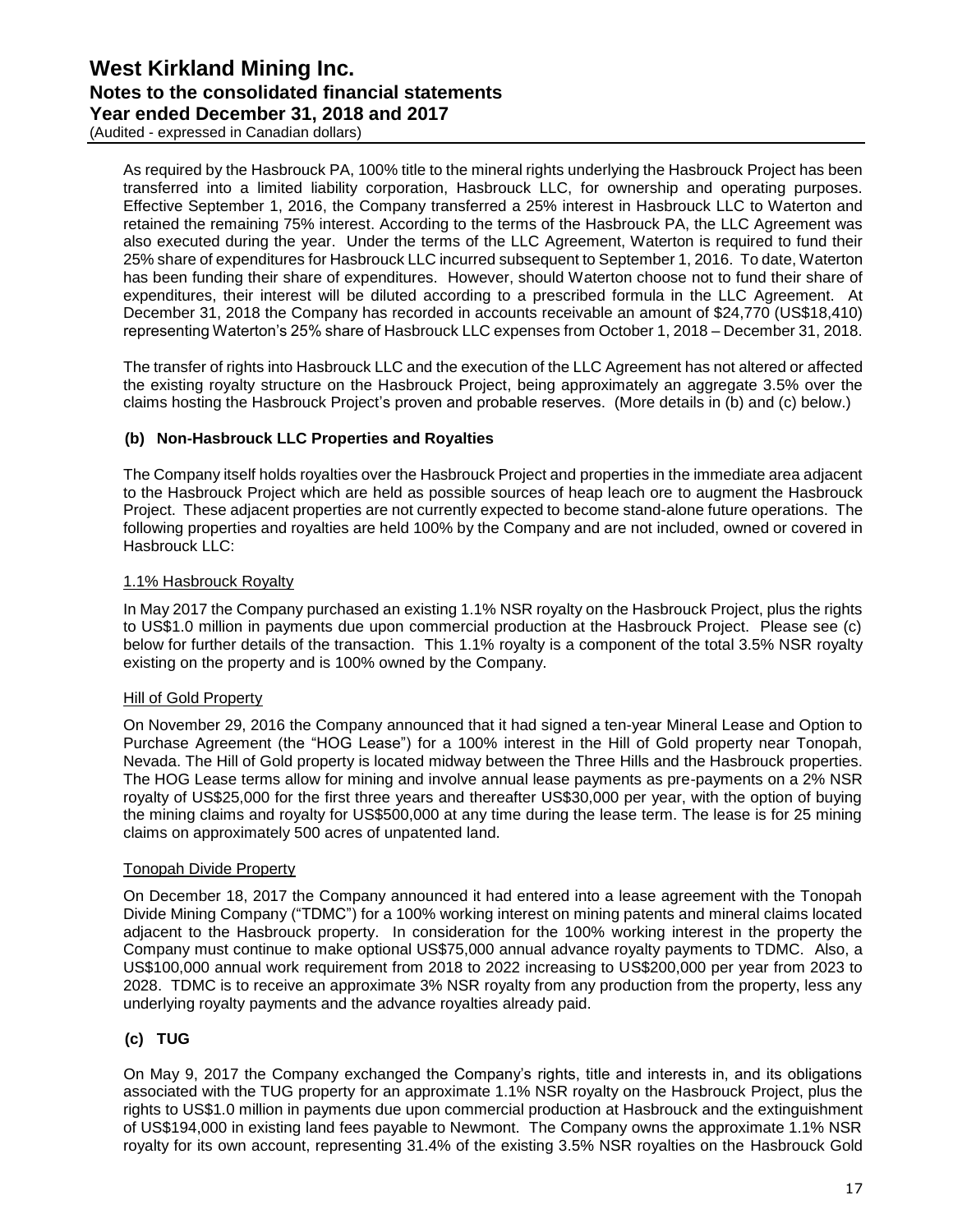Project. The existing NSR royalties are over claims hosting the proven and probable reserves and have not been altered by way of this transaction.

#### **7. Reclamation Provision**

The reclamation provision represents the estimated costs required to provide adequate restoration and rehabilitation of drilling activities in Nevada and Utah. The Company measures the reclamation costs at fair value, which is based on the net present value of future cash expenditures upon reclamation of drilling sites and related lands. Reclamation costs are capitalized mineral properties and will be amortized over the life of the related mine once the mine commences commercial production.

At December 31, 2018 the provision of \$71,248 (2017 - \$67,285) for reclamation cost obligations has been adjusted to reflect risk and foreign exchange. The estimate has been discounted at its present value at a rate of approximately 2.69% per annum (2017 – 2.28%) being an estimate of the long-term, risk-free, pre-tax cost of borrowing. The undiscounted balance of the reclamation provision is \$68,210 (2017 - \$62,725) and is expected to be incurred between 2019 and 2028.

#### **8. Share Capital**

The authorized share capital consists of an unlimited number of common shares without par value. At December 31, 2018, the Company had 408,468,393 shares outstanding.

On December 10, 2018, the Company closed a non-brokered private placement of 40,000,000 shares at a price of \$0.05 per share for gross proceeds of \$2,000,000. Finders fees, legal and exchange fees of \$67,732 were incurred.

On March 13, 2018, the Company closed a non-brokered private placement of 22,900,000 shares at a price of \$0.06 per share for gross proceeds of \$1,374,000. Finders fees, legal and exchange fees of \$68,455 were incurred.

On February 3, 2018 the Company issued 179,446 common shares (worth US\$10,000) to Liberty Moly in consideration for leased water rights on the Hasbrouck Project.

On August 16, 2017, the Company closed a non-brokered private placement of 19,300,000 shares at a price \$0.075 per share for gross proceeds of \$1,447,500.

On February 28, 2017 the Company issued 1,454,778 common shares (worth US\$100,000) to Liberty Moly in consideration for leased water rights on the Hasbrouck Project.

#### *Warrant Reserve*

In 2014, the Company issued 220,940,833 warrants. Each warrant was exercisable for one common share at a price of \$0.30 at any time prior to April 17, 2019. The \$4,418,817 fair value of these warrants was estimated using the relative fair value method using the share price on the date of issue of the shares and the warrant price from the first day of public trading. These warrants all expired unexercised subsequent to year end.

#### *Share based payment reserve*

The Company established a stock option plan (the "Plan") on May 1, 2007, whereby options can be granted to directors, officers, employees and consultants at the discretion of the Board of Directors. The number of options that can be granted is limited to 10% of the total shares issued and outstanding.

The following table summarizes the Company's outstanding share options: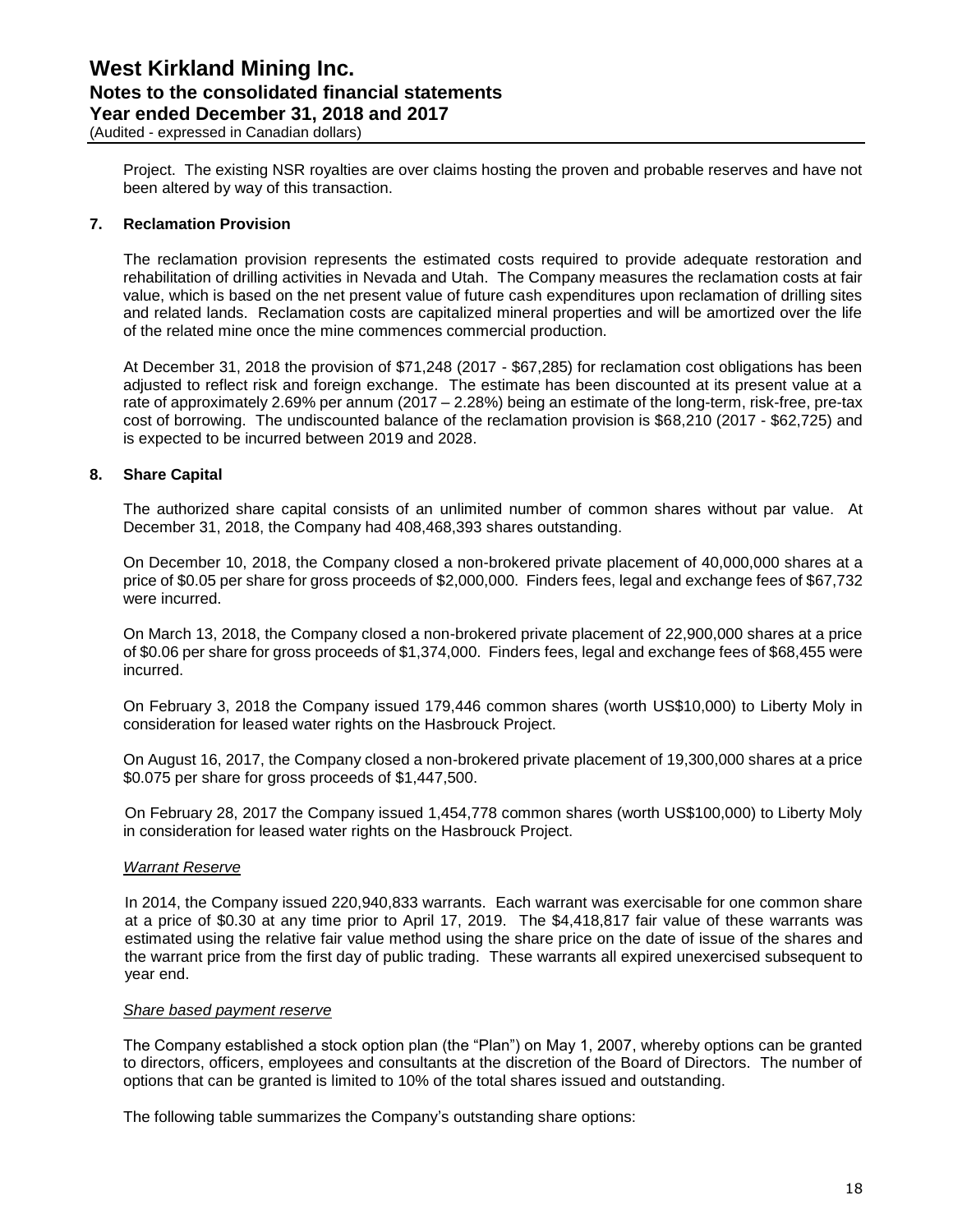| (Audited - expressed in Canadian dollars) |  |
|-------------------------------------------|--|
|                                           |  |

| <b>Exercise Price</b> | <b>Number Outstanding</b><br>at December 31, 2018 | <b>Weighted Average</b><br>Remaining<br><b>Contractual Life</b><br>(Years) | <b>Number Exercisable at</b><br>December 31, 2018 |
|-----------------------|---------------------------------------------------|----------------------------------------------------------------------------|---------------------------------------------------|
| \$0.15                | 5,375,000                                         | 0.48                                                                       | 5,375,000                                         |
| \$0.11                | 3,450,000                                         | 3.01                                                                       | 3,450,000                                         |
| \$0.10                | 3,600,000                                         | 2.16                                                                       | 3,600,000                                         |
| \$0.06                | 7,125,000                                         | 4.28                                                                       | 7,125,000                                         |
|                       | 19,550,000                                        | 2.62                                                                       | 19,550,000                                        |

The weighted average remaining contractual life of the options outstanding at December 31, 2018 is 2.62 years.

The following table summarizes the Company's share-based payment reserve:

| <b>Balance December 31, 2016</b>   | 882,870    |
|------------------------------------|------------|
| Share-based compensation expense   | 264,406    |
| Share options cancelled or expired | (72, 766)  |
| <b>Balance December 31, 2017</b>   | 1,074,510  |
| Share-based compensation expense   | 244.862    |
| Share options expired              | (133, 527) |
| <b>Balance December 31, 2018</b>   | 1,185,845  |

On April 12, 2018, 7,125,000 incentive stock options were granted to various officers and employees of the Company. Each option is exercisable at a price of \$0.06 per share for a period of five years and vest immediately. The Company expensed \$209,307 related to these options and capitalized \$35,555 to mineral properties.

During the year, 1,375,000 stock options expired at a fair value of \$133,527. The fair value of these options was transferred from share based payment reserve to deficit.

The fair value of the options granted in 2018 was estimated using the Black-Scholes model with the following weighted average assumptions:

| Expected life                    | 5.00 years |
|----------------------------------|------------|
| Risk-free interest rate          | 2.08%      |
| Expected volatility <sup>1</sup> | .67%       |

 $1$ Expected volatility is based on the trading history of the Company. The Company's expected volatility is similar to a comparable peer group of companies.

On January 4, 2017, 3,900,000 incentive stock options were granted to various officers and employees of the Company. Each option is exercisable at a price of \$0.11 per share for a period of five years and vest immediately. The Company expensed \$233,491 related to these options and capitalized \$24,435 to mineral properties.

On January 23, 2017, the Company granted 200,000 options with 25% vesting immediately with the remaining unvested options vesting evenly at six, nine and 12 months after issue. Each option is exercisable at a price of \$0.10 for a period of two years. The Company recognized a \$97 expense during 2017 relating to these options.

The fair value of the options granted in 2017 was estimated using the Black-Scholes model with the following weighted average assumptions: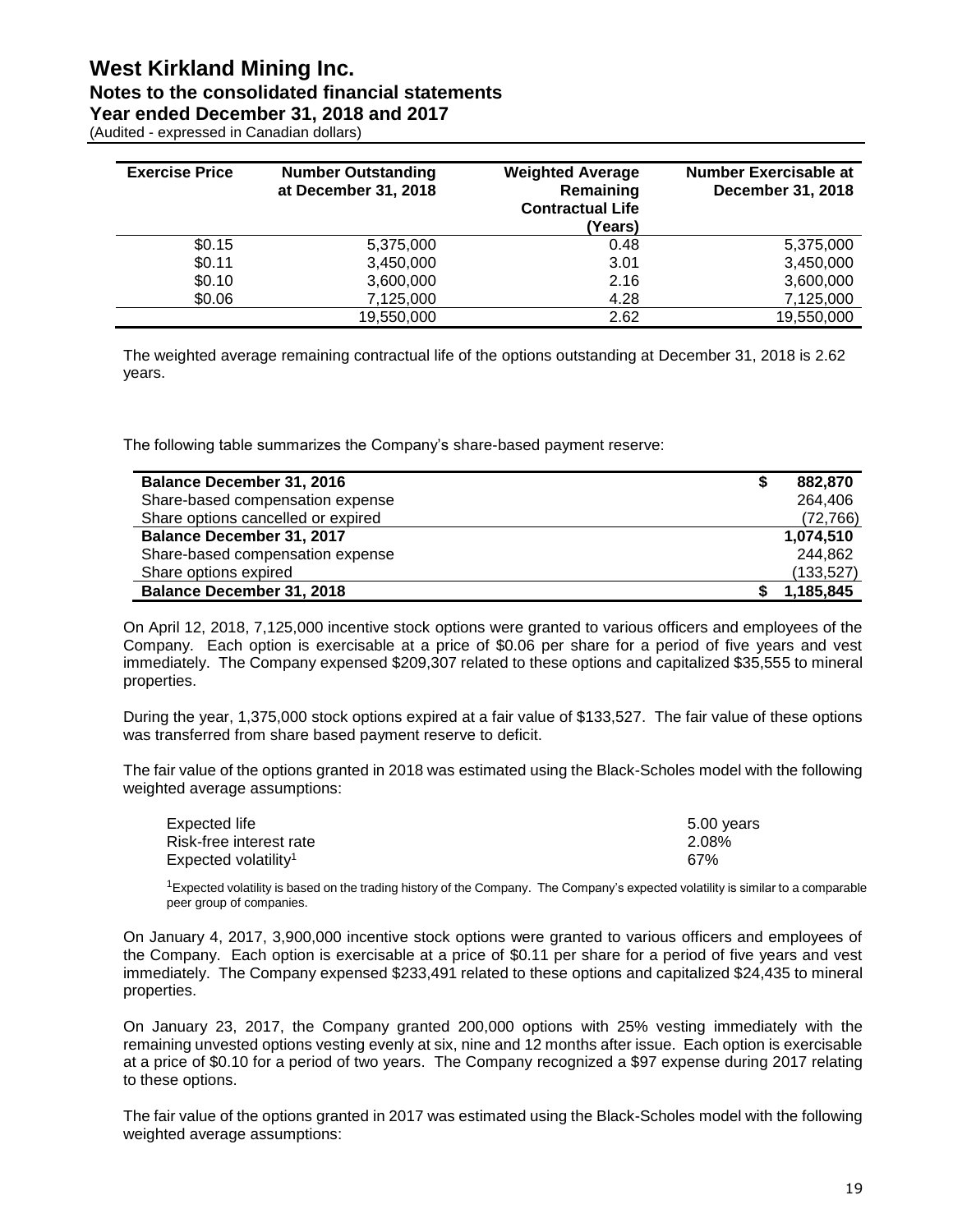(Audited - expressed in Canadian dollars)

| Expected life                    | 4.85 years |
|----------------------------------|------------|
| Risk-free interest rate          | 1.03%      |
| Expected volatility <sup>1</sup> | 90%        |

<sup>1</sup>Expected volatility is based on the trading history of the Company and companies with a similar corporate structure and operating in similar regions as the Company. The Company's expected volatility is similar to this comparable peer group.

During the year ended December 31, 2017 a total of 900,000 share purchase options were cancelled at a fair value amount of \$168,801. The fair value of these options was transferred from share based payment reserve to deficit.

As at December 31, 2018 the weighted average fair value per option outstanding was \$0.06 (2017 \$0.08). Details of the weighted average exercise price of outstanding share options is as follows:

|                                  | <b>Number</b> | <b>Weighted average</b><br>exercise price |
|----------------------------------|---------------|-------------------------------------------|
| <b>Balance December 31, 2016</b> | 10,600,000    | \$0.13                                    |
| Granted                          | 4,100,000     | \$0.11                                    |
| Cancelled                        | (900,000)     | \$0.15                                    |
| December 31, 2017                | 13,800,000    | \$0.13                                    |
| Granted                          | 7,125,000     | \$0.06                                    |
| Cancelled                        | (1,375,000)   | \$0.15                                    |
| December 31, 2018                | 19,550,000    | \$0.10                                    |

The weighted average exercise price for the outstanding and exercisable share purchase options at December 31, 2018 is \$0.10.

#### **9. Capital Risk Management**

The Company's objectives in managing its liquidity and capital are to safeguard the Company's ability to continue as a going concern and to provide financial capacity to meet its strategic objectives. The capital structure of the Company consists of equity attributable to common shareholders, comprised of issued share capital, reserves and accumulated deficit.

The Company manages the capital structure and makes adjustments to it in light of changes in economic conditions and the risk characteristics of the underlying assets. To maintain or adjust the capital structure, the Company may attempt to issue new shares, issue new debt and acquire or dispose of mineral rights.

As at December 31, 2018, the Company does not have any long-term debt and is not subject to any externally imposed capital requirements.

#### **10. Financial Risk Management**

The Company examines the various financial instrument risks to which it is exposed and assesses the impact and likelihood of those risks.

#### **(a) Fair Value**

As at December 31, 2018 the Company's financial instruments consist of cash, accounts receivable, reclamation bonds, accounts payable and accrued liabilities. The fair values of accounts receivable, accounts payable and accrued liabilities approximate their carrying values due to the short-term nature of these instruments and the fair value of the reclamation bonds approximates their fair value due to the fact they earn interest at rates approximating market rates.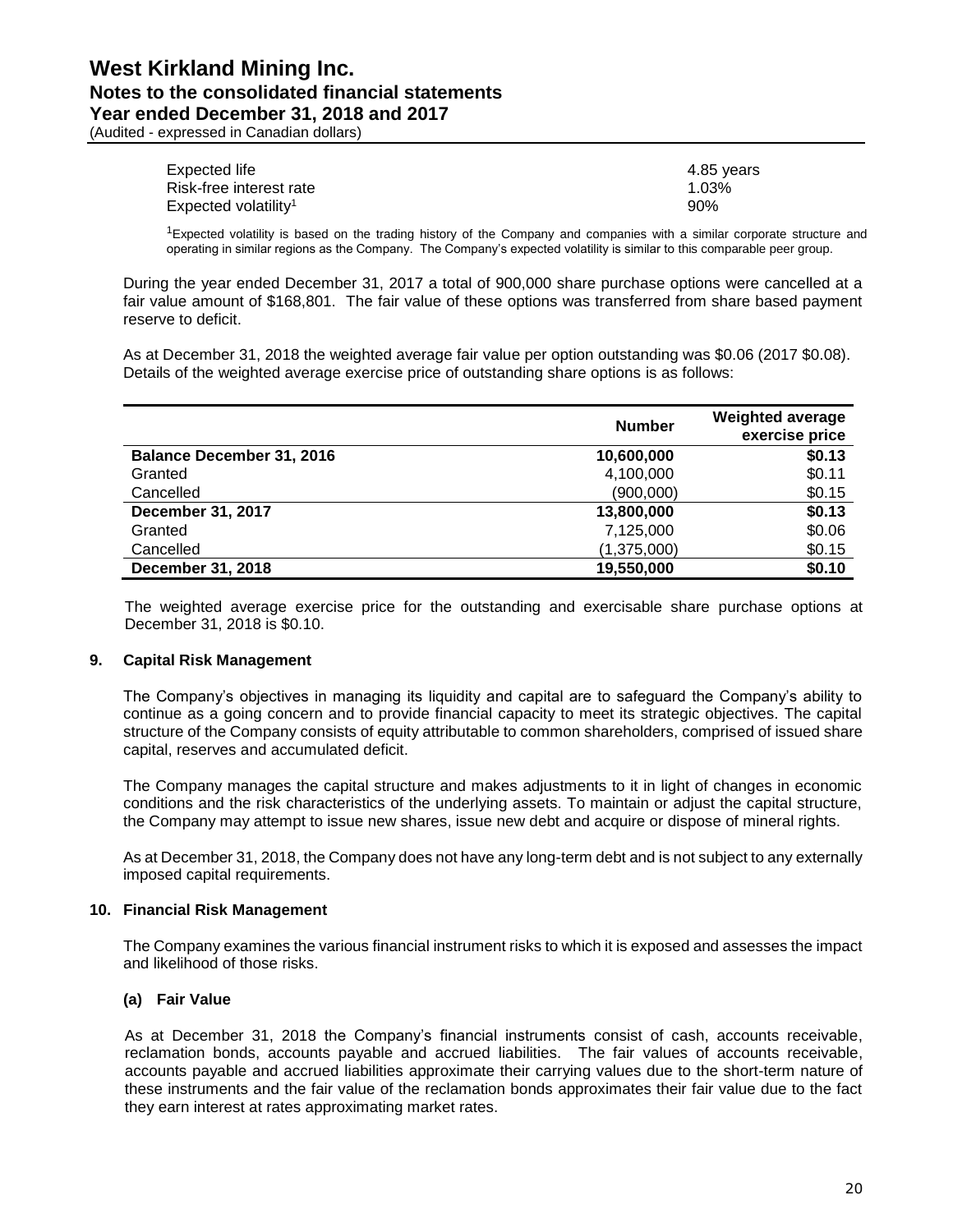#### **(b) Interest Rate Risk**

Interest rate risk is the risk that the fair value or future cash flows of a financial instrument will fluctuate because of changes in market interest rates. The Company is exposed to the short-term interest rates through the interest earned on cash balances; however, management does not believe this exposure is significant.

#### **(c) Credit Risk**

Credit risk is the risk of financial loss to the Company if a customer fails to meet its contractual obligations. The Company is exposed to credit risk through its cash, which is held in large Canadian financial institutions and accounts receivable. The Company believes this credit risk is insignificant.

#### **(d) Foreign Currency Risk**

Foreign currency risk is the risk that the fair value of financial instruments or future cash flows will fluctuate as a result of changes in foreign exchange rates. The Company operates in Canada and the United States and is therefore exposed to foreign currency risk arising from transactions denominated in U.S. dollars. Certain amounts of the Company's accounts payable and accrued liabilities are denominated in U.S. dollars. A 10% change in the exchange rate between the Canadian and United States dollar would have an effect on the loss before income taxes as at December 31, 2018 of approximately \$5,402 (December 31, 2017, \$15,698). The Company monitors its net exposure to foreign currency fluctuations and adjusts its cash held in U.S. dollars accordingly. The following table lists the Canadian dollar equivalent of financial instruments and other current assets denominated in U.S. dollars as of December 31, 2018:

|                                          | December 31, 2018 | December 31, 2017 |         |  |
|------------------------------------------|-------------------|-------------------|---------|--|
|                                          |                   |                   |         |  |
| Cash                                     | \$<br>114.039     | S                 | 201,026 |  |
| Accounts receivable                      | 24.770            |                   | 89,622  |  |
| Prepaid expenses and other               | 1.773             |                   | 19.778  |  |
| <b>Reclamation bond</b>                  | 221,455           |                   | 257,638 |  |
| Accounts payable and accrued liabilities | 8,882             |                   | 94.624  |  |

#### **(e) Liquidity Risk**

Liquidity risk is the risk that the Company will not be able to meet its financial obligations as they fall due. The Company manages liquidity risk through the management of its capital structure.

Accounts payable and accrued liabilities are due within the current operation period.

#### **11. Segmented Information**

The Company currently operates in one segment, being the exploration of mineral properties in Nevada. The Company's executive and head office is located in Vancouver, British Columbia, Canada.

Details of the geographic location of assets, liabilities and net loss are as follows:

| As at December 31, 2018                  | Canada          | <b>United States</b> | Total      |
|------------------------------------------|-----------------|----------------------|------------|
| <b>Current Assets</b>                    | \$<br>1,390,185 | \$<br>171.967        | 1,562,152  |
| <b>Mineral Properties</b>                | ۰               | 44,208,475           | 44,208,475 |
| <b>Other Assets</b>                      | ۰               | 238,585              | 238,585    |
| <b>Total Assets</b>                      | 1,390,185       | 44,619,027           | 46,009,212 |
| Accounts Payable and accrued liabilities | 166.292         | 11.049               | 177.341    |
| Net loss                                 | 716,332         | 54,018               | 770,340    |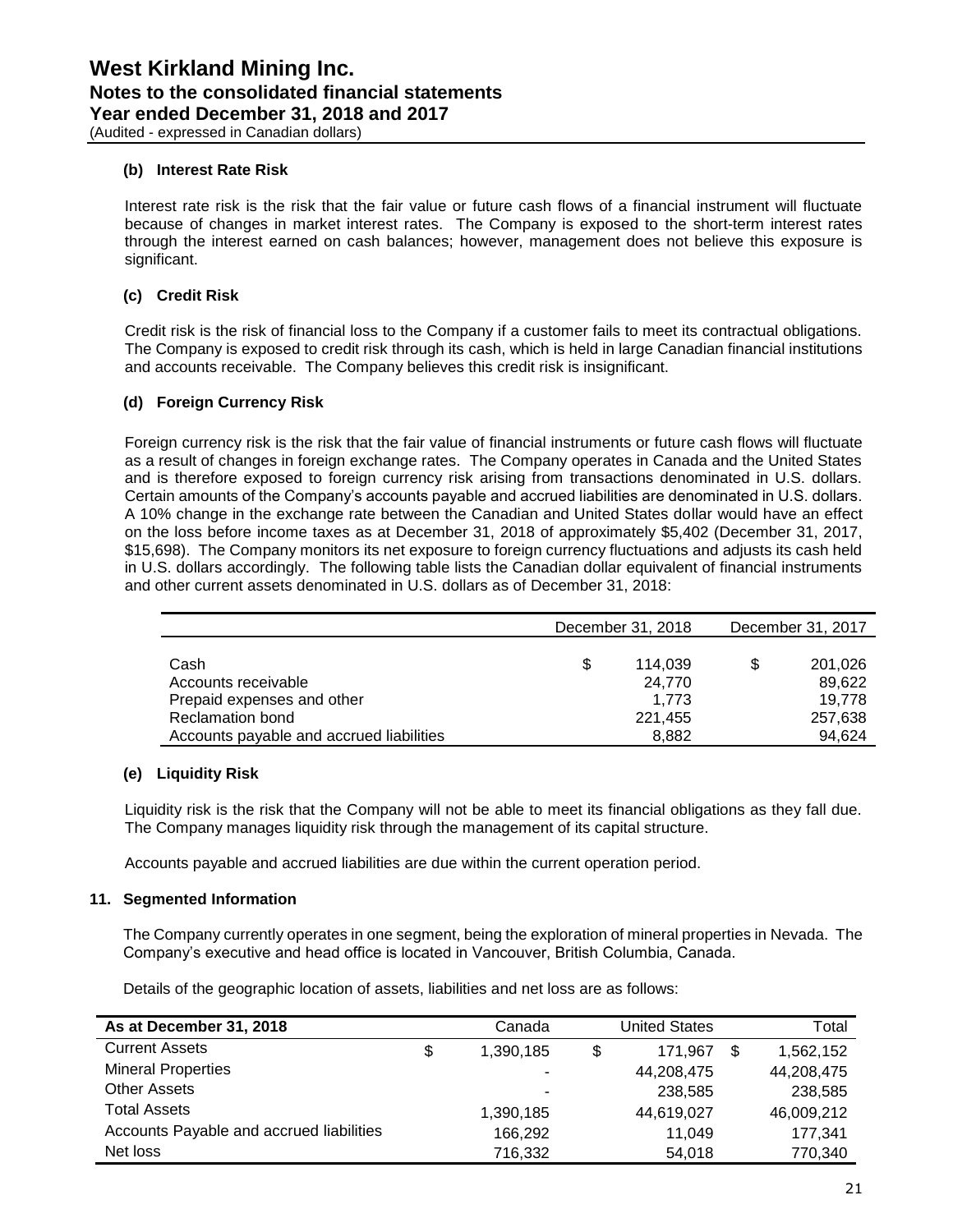(Audited - expressed in Canadian dollars)

| As at December 31, 2017                  | Canada       | <b>United States</b> | Total         |
|------------------------------------------|--------------|----------------------|---------------|
| <b>Current Assets</b>                    | \$<br>63.816 | \$<br>294.397        | \$<br>358.213 |
| <b>Mineral Properties</b>                | ٠            | 28,907,926           | 38,907,926    |
| <b>Other Assets</b>                      | 20.731       | 280.143              | 300.874       |
| <b>Total Assets</b>                      | 84.547       | 39,482,466           | 39,567,013    |
| Accounts Payable and accrued liabilities | 85,213       | 94,624               | 179,837       |
| Net loss                                 | 872,584      | 156,978              | 1,029,562     |

#### **12. Related Party Transactions**

The Company paid remuneration for the following items with companies related by way of directors in common:

|                                                                                   |    | 12 months<br>ended<br>December<br>31, 2018 |   | 12 months<br>ended<br>December<br>31, 2017 |
|-----------------------------------------------------------------------------------|----|--------------------------------------------|---|--------------------------------------------|
| <b>General Administration</b><br>Accounting fees<br>Rent<br><b>Directors Fees</b> | \$ | 24,000<br>48,000<br>25,194<br>94,250       | S | 24,000<br>48,000<br>25,200<br>101,379      |
| <b>Total Related Party Transactions</b>                                           | S. | 191,444                                    | S | 198,579                                    |

For the year ended December 31, 2018 the Company accrued and paid \$24,000 (December 31, 2017 - \$24,000) for day-to-day administration, reception and secretarial services and \$48,000 (December 31, 2017 - \$48,000) for accounting services; and \$25,194 (December 31, 2017 - \$25,200) for rent to Platinum Group Metals Ltd., a company related by virtue of common directors and officers. Amounts payable at year end include an amount of \$9,043 payable to Platinum Group Metals (December 31, 2017 \$12,201).

These transactions are in the normal course of operations and are measured at the exchange amount of consideration established and agreed to by the parties.

#### Compensation of Key Management Personnel

|                                                                        | 12 months<br>ended<br>December<br>31, 2018 |     | 12 months<br>ended<br>December<br>31, 2017 |
|------------------------------------------------------------------------|--------------------------------------------|-----|--------------------------------------------|
| Salaries and management fees<br>Directors fees<br>Share-based payments | \$<br>310,000<br>94,250<br>170,048         | -\$ | 273,000<br>101,379<br>193,445              |
| <b>Total Related Party Transactions</b>                                | 574.298                                    | \$  | 567,824                                    |

#### **13. Commitments and Contingencies**

To acquire certain other mineral property interests or to continue to hold current properties in Nevada the Company must make optional acquisition and exploration expenditures in order to satisfy the terms of existing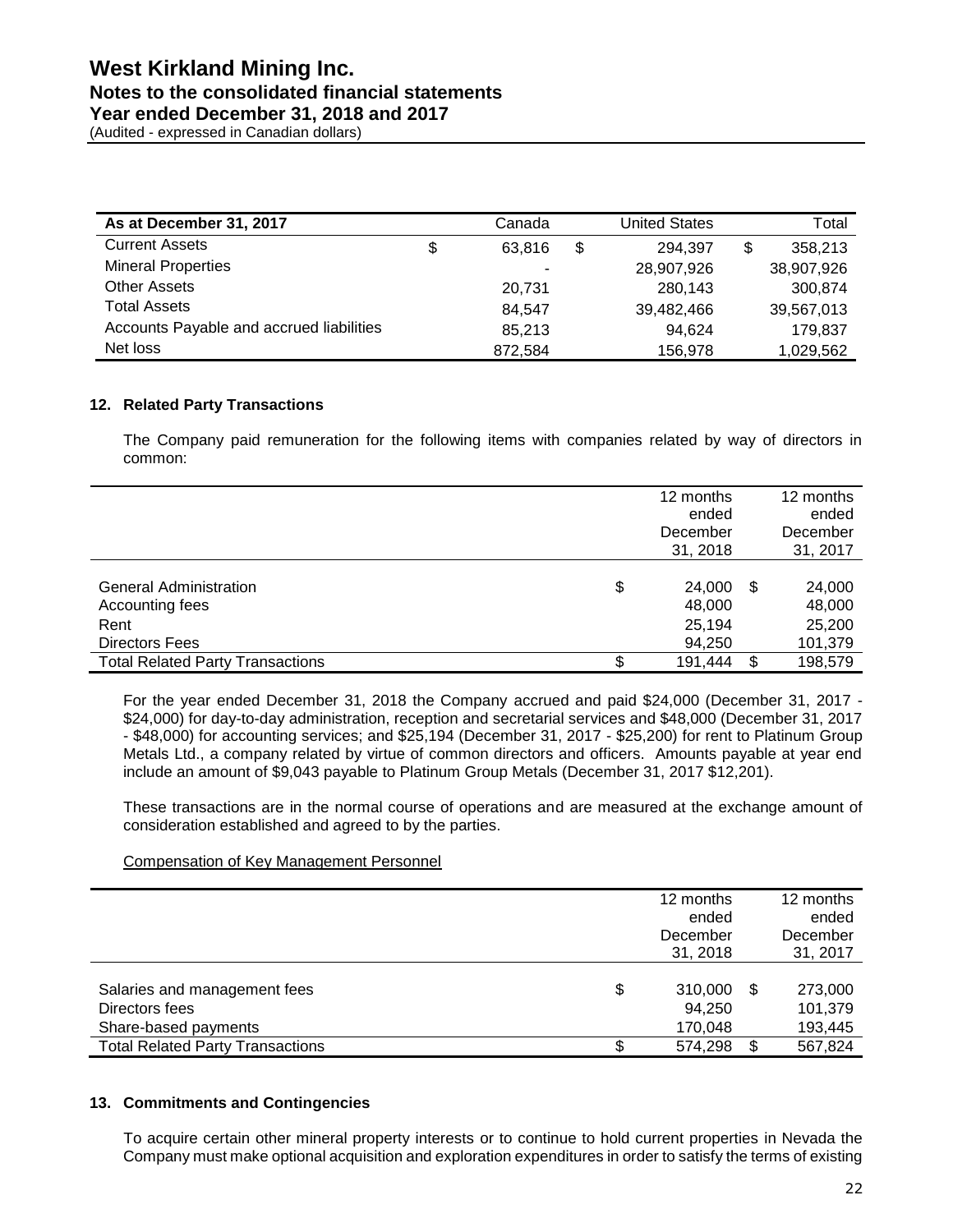option agreements, failing which the rights to such mineral properties will revert to the property vendors. For details of the Company's mineral property acquisitions and optional expenditure commitments see Note 6. The Company has no other identified commitments or contingencies.

#### **14. Deferred Taxes**

Income tax expense reported differs from the amount computed by applying the combined Canadian federal and provincial income tax rates, applicable to West Kirkland Mining Inc., to the loss before the tax provision due to the following:

|                                                         | 2018                   | 2017        |
|---------------------------------------------------------|------------------------|-------------|
| Net loss before income taxes                            | \$<br>(770,341)<br>-\$ | (1,029,562) |
| Canadian federal and provincial income tax rates        | 27%                    | 26%         |
| Income tax expense based on Canadian federal and        |                        |             |
| provincial income tax rates                             | (207, 992)             | (267,686)   |
| Increase (decrease) attributable to:                    |                        |             |
| Non-deductible expenditures                             | 5,422                  | 2.064       |
| Non-deductible share-based payments                     | 56,513                 | 62,392      |
| Changes in unrecognized deferred tax assets             | 495.541                | (1,557,690) |
| Effects of different statutory tax rates on earnings of |                        |             |
| subsidiaries                                            | 1,552                  | (7,906)     |
| Effect of foreign currency exchange rate change         | (152, 882)             | 586,247     |
| Impact of change in DIT rates                           | (158,065)              | 1,177,118   |
| Other                                                   | (40, 089)              | 5,461       |
| Income tax recovery                                     |                        |             |

The significant components of the Company's deferred tax assets and liabilities are as follows:

|                                                   | December 31,<br>2018 |    | December 31,<br>2017 |
|---------------------------------------------------|----------------------|----|----------------------|
| Deferred tax assets                               |                      |    |                      |
| Non-capital and net operating loss carry forwards | 2,955,635            | S  | 2,165,106            |
| Total deferred tax assets                         | 2,955,635            |    | 2,165,106            |
|                                                   |                      |    |                      |
| Deferred tax liabilities                          |                      |    |                      |
| Mineral properties                                | \$<br>(2,955,635)    | \$ | (2, 165, 106)        |
| Total deferred tax liabilities                    | (2,955,635)          |    | (2, 165, 106)        |
|                                                   |                      |    |                      |
| Net deferred taxes                                | \$                   |    |                      |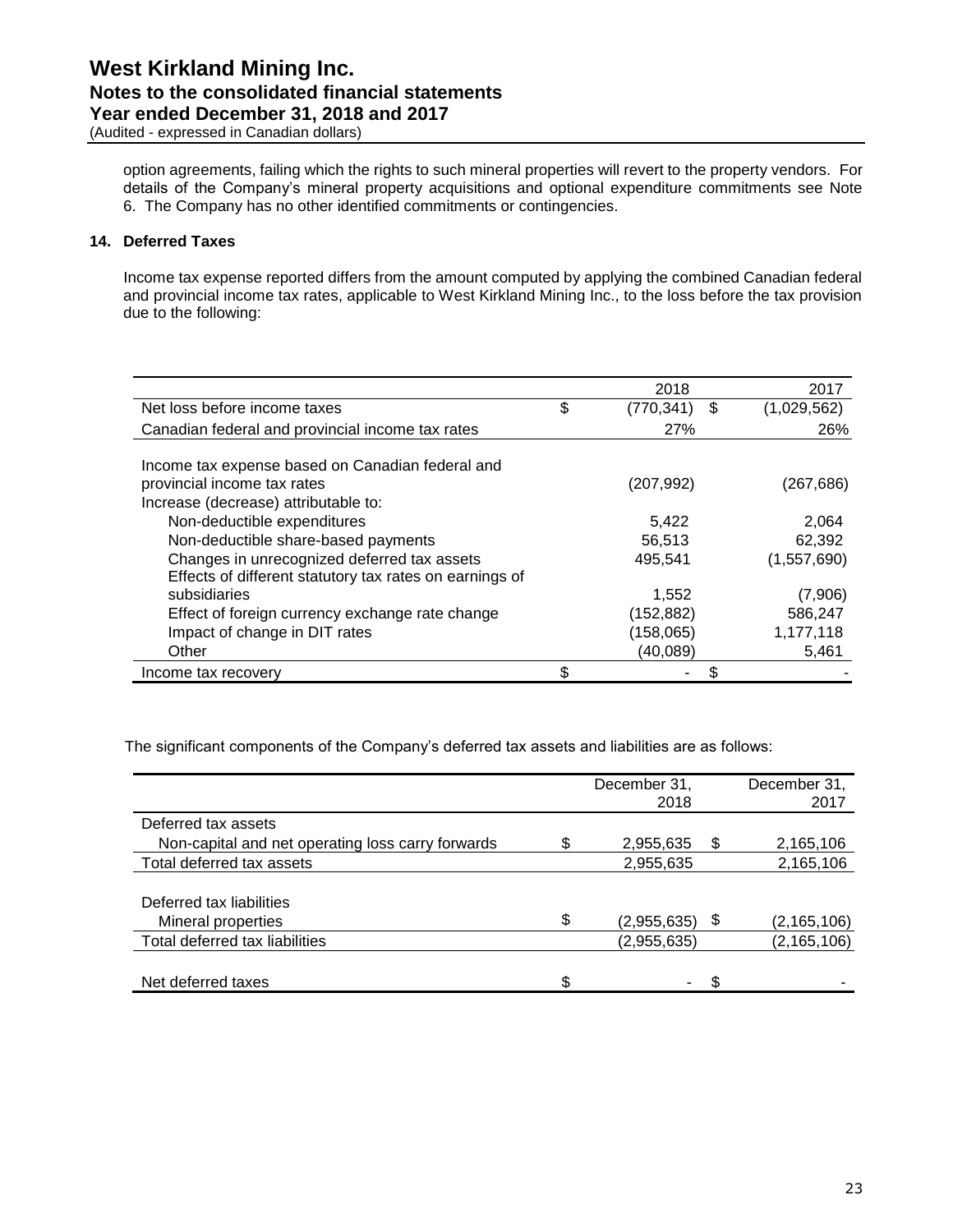(Audited - expressed in Canadian dollars)

Unrecognized deductible temporary differences, unused tax losses, and unused tax credits are attributable to the following:

|                                                                | 2018             | 2017             |
|----------------------------------------------------------------|------------------|------------------|
| Non-capital and net operating loss carry forwards <sup>1</sup> | \$<br>37,794,398 | \$<br>35,380,330 |
| Share issuance costs                                           | 138,131          | 629,526          |
| Mineral properties                                             | 1,771,919        | 1,771,919        |
| Pre-production investment tax credits                          | 86.537           | 86,537           |
| Tax value of property and equipment in excess of book          | 150.484          | 129,753          |
| Other temporary differences                                    | 181,889          | 76,027           |
|                                                                | \$<br>40,123,358 | \$<br>38,074,092 |

<sup>1</sup>The unrecognized tax losses and investment tax credits will begin to expire in 2029.

#### **15. Subsequent Events**

i) On April 17, 2019 a total of 220,940,833 common share purchase warrants exercisable at a price of \$0.30 at any time prior to April 17, 2019 expired, unexercised at the end of their five year term.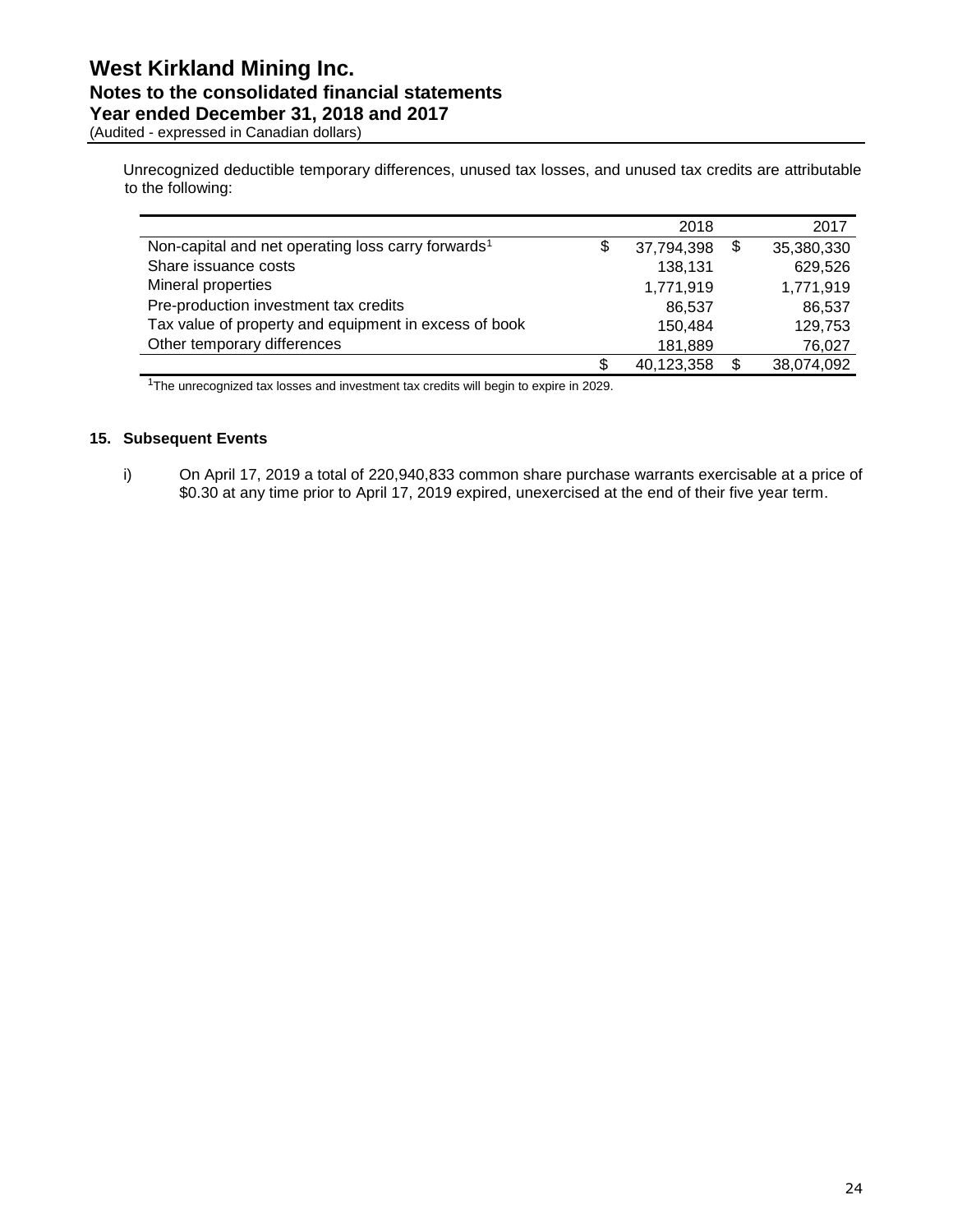

# **MANAGEMENT'S DISCUSSION AND ANALYSIS**

# **WEST KIRKLAND MINING INC.**

**For the year ended December 31, 2018**

Office: Suite 838 1100 Melville Street Vancouver, BC V6E 4A6 Canada

TSXV: WKM Phone: (604) 685-8311 Fax: (604) 484-4710 [info@wkmining.com](mailto:info@wkmining.com) www.wkmining.com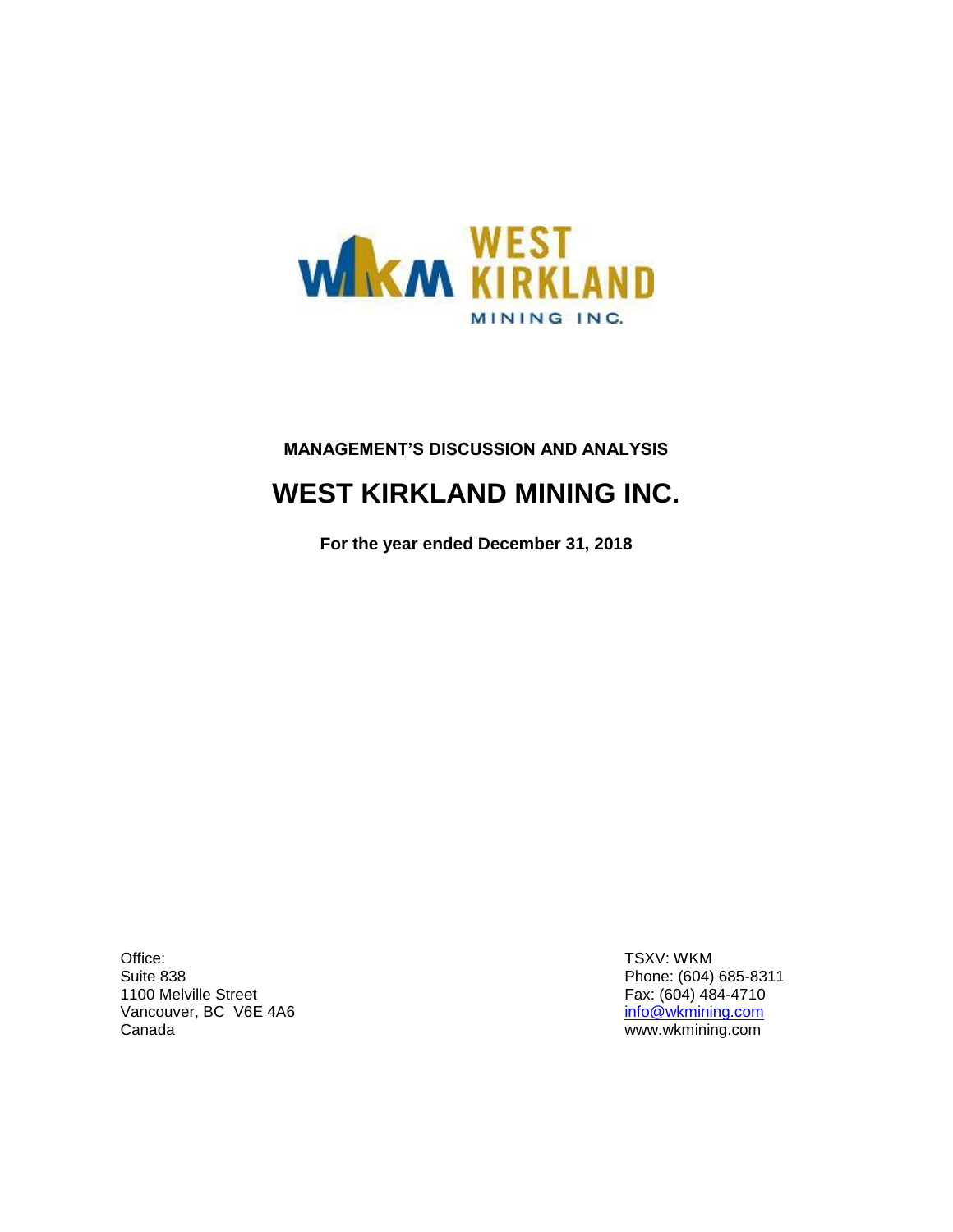#### **Overview**

West Kirkland Mining Inc. ("West Kirkland" or the "Company") is a mineral exploration and development company focused on the acquisition, exploration and development of gold projects in Nevada with its flagship asset being the Hasbrouck heap leach gold project, which consists of the Hasbrouck and Three Hills properties (the "Hasbrouck Project"). The Company is based in Vancouver, British Columbia, Canada and its common shares trade on the TSX Venture Exchange under the symbol, "WKM". The Company is a reporting issuer in the each of the provinces of Canada except Quebec.

The following Management Discussion and Analysis ("MD&A") focuses on the financial condition and results of operations of the Company for the year ended December 31, 2018. This MD&A is prepared as of April 26, 2019 and should be read in conjunction with the Company's consolidated financial statements and related notes thereto for the year ended December 31, 2018.

The Company prepares its financial statements in accordance with International Financial Reporting Standards ("IFRS"). All dollar figures included therein and in the following discussion and analysis are quoted in Canadian dollars unless otherwise noted.

#### **Forward-Looking Information**

Certain statements made and information contained herein may constitute "forward-looking statements" or "forward-looking information" within the meaning of applicable securities legislation (collectively, "Forward-Looking Statements"). Forward-Looking Statements are typically identified by words such as: believe, expect, anticipate, intend, estimate, postulate and similar expressions, or are those, which, by their nature, refer to future events. Forward-Looking Statements in this MD&A include, but are not limited to, statements with regard to:

- Planned permitting activity for the Hasbrouck properties;
- Planned exploration activity including both expected drilling and geological and geophysical related activities;
- Impact of increasing competition;
- Future foreign currency exchange rates;
- The Company's ability to obtain additional financing on satisfactory terms;
- Future sources of liquidity, cash flows and their uses; and

Forward-Looking Statements are necessarily based on a number of estimates and assumptions that, while considered reasonable by the Company based on the information available to it, are inherently subject to significant business, economic and competitive uncertainties and contingences. The Company cautions investors that any Forward-Looking Statements provided by the Company are not a guarantee of future results or performance, and that actual results may differ materially from those in Forward-Looking Statements as a result of various estimates, assumptions, risks, and uncertainties, including, but not limited to, the state of the financial markets for the Company's equity securities, the state of the market for gold or other minerals that may be produced generally, recent market volatility; variations in the nature, quality and quantity of any mineral deposits that may be located, the Company's ability to obtain any necessary permits, consents or authorizations required for its activities, to raise the necessary capital or to be fully able to implement its business strategies and other risks associated with the exploration and development of mineral properties.

Although the Company has attempted to identify risks and uncertainties (section 10) that may cause actual actions, events or results to differ materially from those described in Forward-Looking Statements, there may be other factors that cause actual results, performances, achievements or events to not be as anticipated, estimated or intended. Also, many of the factors are beyond the Company's control. As actual results and future events could differ materially from those anticipated in Forward-Looking Statements, readers should not place undue reliance on such statements. Except as may be required by law, the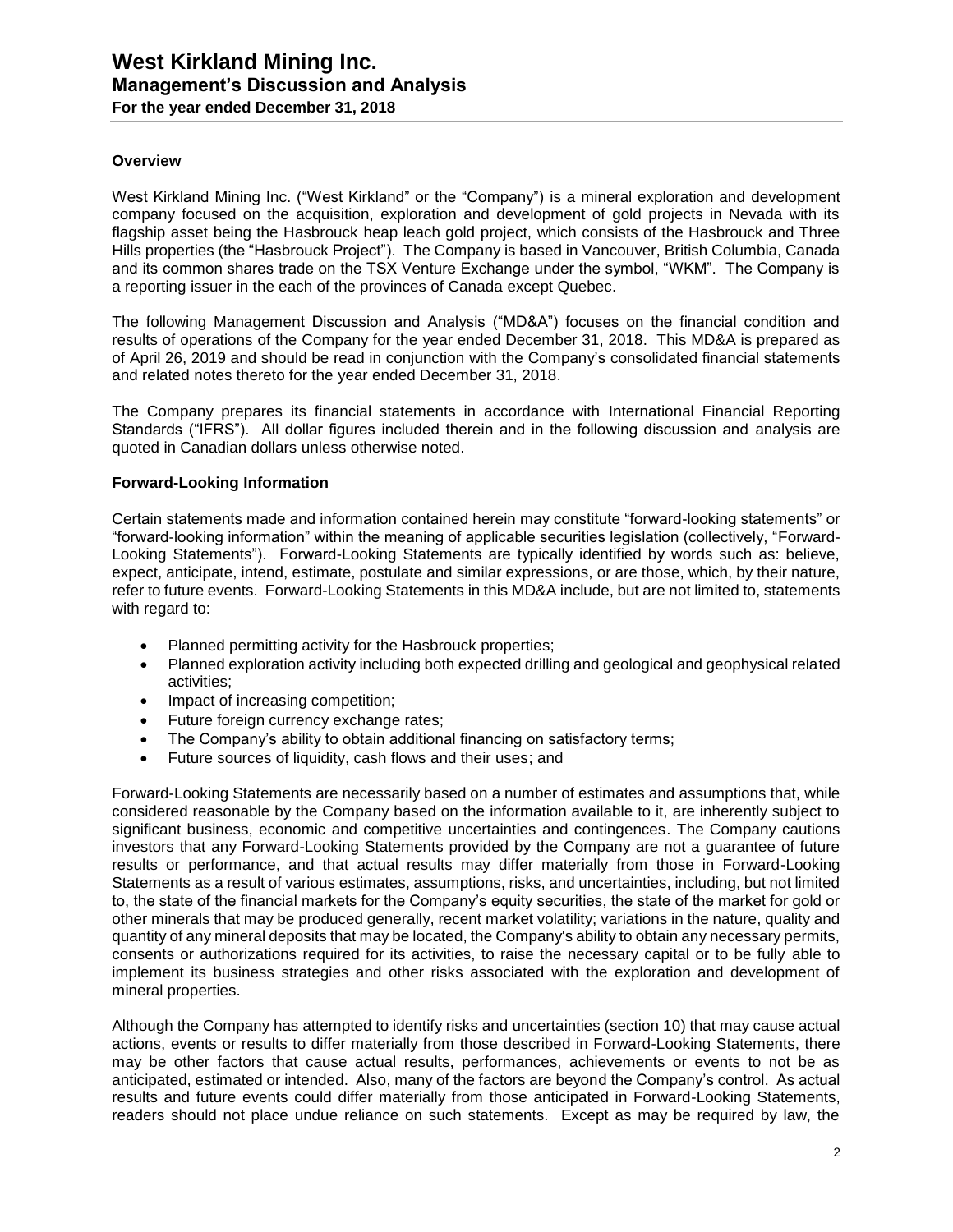Company undertakes no obligation to publicly update or revise any Forward-Looking Statements, whether as a result of new information, future events or otherwise.

#### **Recent Activities in the Company**

On December 10, 2018 the Company announced it had closed a non-brokered private placement for 40,000,000 common shares at a price of \$0.05 per share for aggregate gross proceeds of \$2,000,000. A 6% cash finders fee amounting to \$27,000 was paid on a portion of the private placement, which was otherwise arranged by management. The Company intends to use the proceeds to focus on permitting Phase 2 of the Hasbrouck Gold Project.

On October 16, 2018 the Company announced results from its continuous channel chip sampling on the newly identified MJ Zone located on the 75% owned portion of the Company's Hasbrouck Nevada land position. Results included the following:

| 2018 Surface Composite 20' Rock Chips - MJ Zone |             |            |                |                |                    |  |  |  |  |  |
|-------------------------------------------------|-------------|------------|----------------|----------------|--------------------|--|--|--|--|--|
| <b>Traverse</b>                                 | Length (ft) | Length (m) | Au Grade (g/t) | Au Grade (opt) | <b>Orientation</b> |  |  |  |  |  |
| MJ-01                                           | 80          | 24         | 2.69           | 0.078          | Across strike      |  |  |  |  |  |
| $MJ-04$                                         | 80          | 24         | 0.70           | 0.020          | Oblique to strike  |  |  |  |  |  |

The new MJ Zone on the Hasbrouck property was previously intersected by historic drilling on the adjacent Gold Mountain ground near the property boundary. A historic 230 foot (70m) drill intercept returned a grade of 0.42 g/t gold (0.012 ounces per ton gold) starting at 250 feet (76m) from surface and was located on the same MJ Zone structure now mapped and sampled by the Company on surface. This historic drill intercept is open up-dip and was not further investigated at the time of drilling due to its proximity to the property boundary as it existed at that time. The historic drill intercept was approximately 400 feet (122m) to the NW along strike from the new gold values on surface. The property position has now been consolidated by WKM through its 100% option of the Gold Mountain property.

The true thickness of the MJ Zone is not known at this time. Since consolidating the district into one property package, WKM has compiled all the data, mapped the structures and conducted sampling. The MJ Zone is well defined with 1,000 feet (305m) of untested strike length that will now be tested by WKM. The mineralization at Gold Mountain on surface is very similar in style to the Three Hills ore hosted nearby in the same formation and the same structurally controlled setting. The MJ Zone adds to the exploration potential at surface announced previously at the Gold Zone Adit area of the Gold Mountain property where underground workings and drilling by WKM and previous operators has outlined a clear near surface target.

On September 17, 2018 the Company reported that recent results from underground channel sampling in historic gold mining adits, shallow air-track drilling, mapping and compilation in 3D of historic drilling had highlighted potential for additional gold resources in the regional land position of the Company.

On August 2, 2018 the Company reported on the metallurgy of high-grade surface gold at Gold Mountain. Samples were taken along a 3,000 ft (900 m) zone defined by surface sampling lines. A 96-hour bottle roll test performed by Kappes Cassiday & Associates indicated a rapid recovery of over 90% gold and 50% silver at 0.15 mm crush size, with low-to-moderate reagent consumption. Detailed metallurgical work at various larger crush sizes will be required. The initial results provide encouragement that the new gold mineralization has the potential to leach and be recovered.

On July 26, 2018 the Company published results from a further 345 composite surface samples from Gold Mountain each taken across an interval of 20 feet and focused on areas of high interest identified by the surface sampling reported in May and June 2018 (outlined below). Results were supportive of the continuous high-grade gold sections outlined below.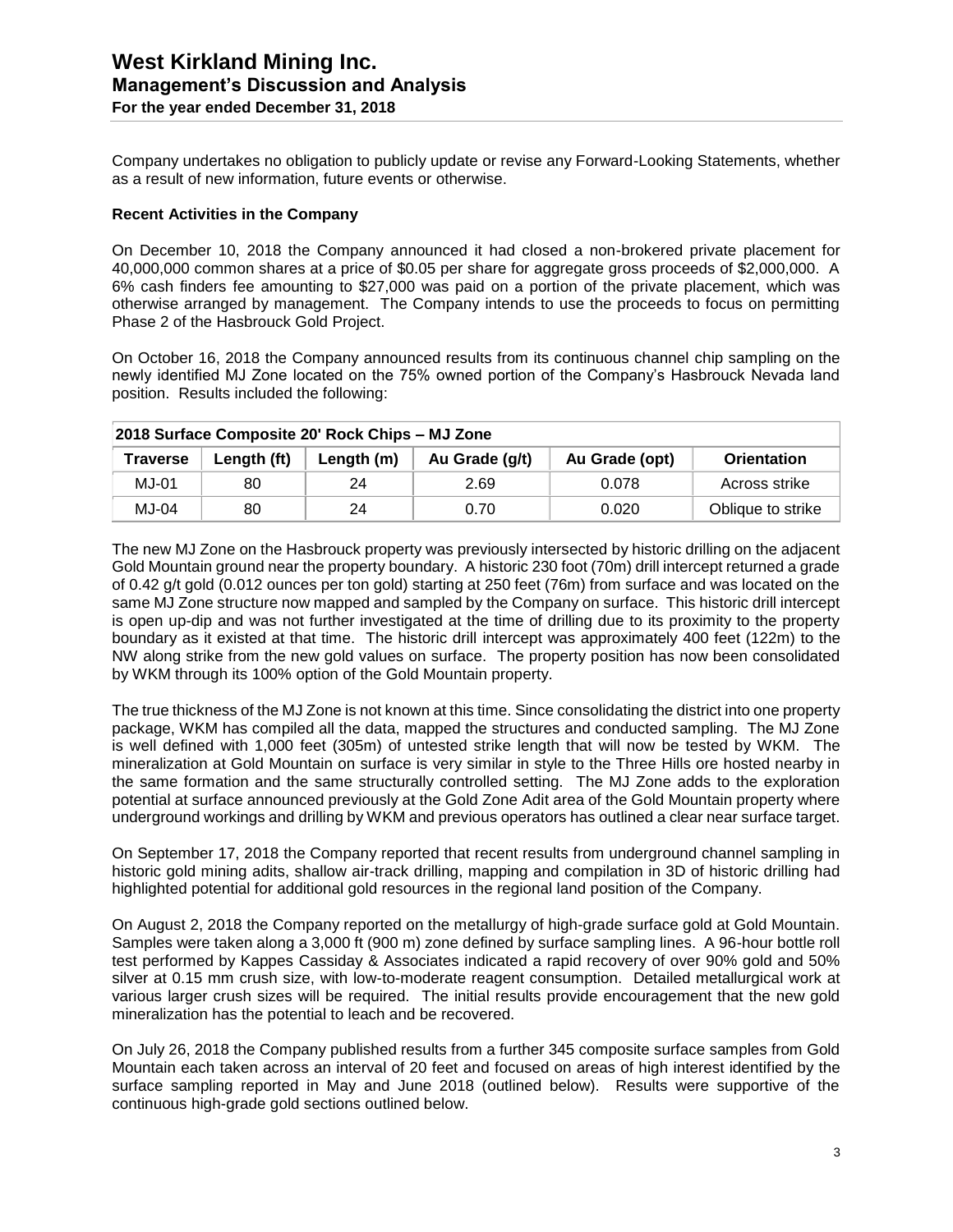On June 7, 2018 the Company published assay results from the east and central areas of the Gold Mountain target area. Results included 160 feet (49 m) with an average of 4.34 g/t gold and 140 feet (43 m) with an average of 4.32 g/t gold. These results are a continuation of the results announced May 22, 2018 outlined below.

On May 22, 2018 the Company published assay results from the Gold Mountain target near the Company's Hasbrouck Gold Project. Results from the Company's mapping and continuous surface sampling include 140 feet (43m) with an average of 3.40 g/t gold and 100 feet (30 m) with an average of 3.67 g/t in the west part of the Gold Mountain area. The true thickness is yet to be determined however it does not appear that these areas have been effectively tested by drilling previously. The results reported are from the first batch of 326 samples out of 876 continuous 20 foot chip samples taken by the Company in the recent program.

On April 5, 2018 the Company reported gold assay values in continuous sample lengths, at surface, further outlining a new target near the Hasbrouck Project. The best channel results of 1.54 g/t Au over 120 feet compares well with a historic drill intercept 500 feet to the west of 1.1 g/t Au over a down-hole length of 225 feet.

On March 13, 2018, the Company closed a private placement for 22,900,000 common shares at a price of \$0.06 per share for aggregate gross proceeds of \$1,374,000. A 6% finder's fee amounting to \$27,720 was paid on a portion of the private placement, which was otherwise arranged by management. Following the Private Placement, Sun Valley Gold Master Fund, Ltd. and Ruffer LLP, on behalf of its clients, held approximately 45.85% and 17.23% respectively of the common shares of the Company.

#### **Discussion of Operations and Financial Results**

#### **1. Results of Operations**

#### *For the year ended December 31, 2018*

For the year ended December 31, 2018, the Company incurred a net loss of \$770,340 (December 31, 2017 - \$1,029,562). Professional fees have dropped from \$235,596 in the previous year to \$135,895 in the current year due primarily to reduced legal fees. Shareholder relations have dropped from \$110,077 to \$37,452 due to a reduction in shareholder relations personnel in the current year. Cash expenditures on mineral property acquisition costs in 2018 totalled \$203,071 (\$133,397 in 2017) while mineral property exploration costs totalled \$1.84 million (\$1.69 million in 2017). Exchange differences on the translation of foreign operations resulted in a gain of \$3.5 million (2017- \$2.7 million loss) due to a rise the value of US Dollar relative to the Canadian Dollar in the current year.

#### *For the three-month period ended December 31, 2018*

For the three-month period ended December 31, 2018 the net loss was \$163,467 (December 31, 2017 \$111,673). Professional fees of \$62,913 (Dec 31, 2017 \$43,260) due to This difference is largely due to an increase in accrued audit fees in 2018. Exchange differences on the translation of foreign operations resulted in a gain of \$2.3 million (December 31, 2017- \$0.2 million gain) due to a relatively larger rise in the value of US Dollar relative to the Canadian Dollar in the current three-month period.

#### *Selected Information*

The following tables set forth selected financial data from the Company's consolidated financial statements and should be read in conjunction with those financial statements: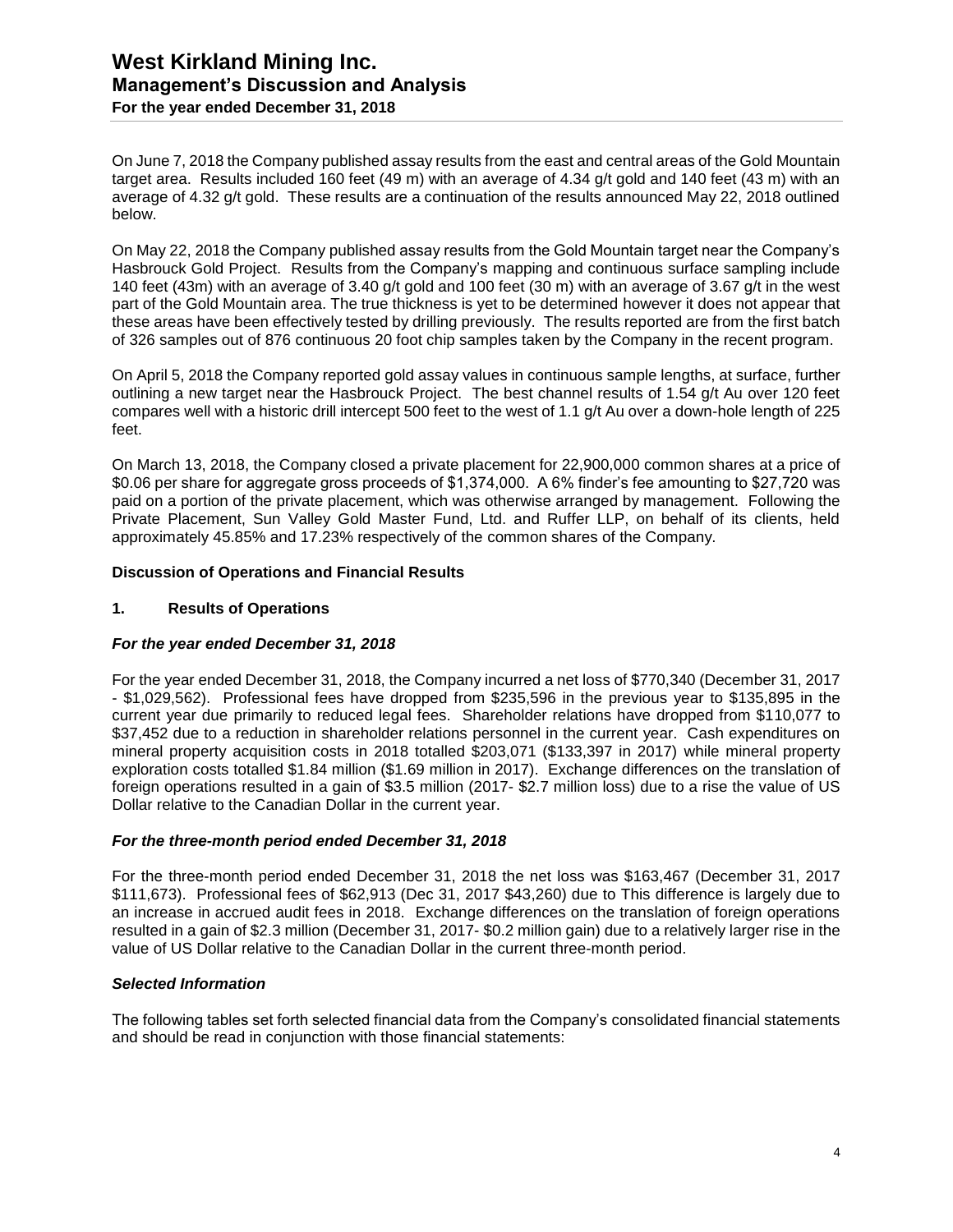# **West Kirkland Mining Inc.**

# **Management's Discussion and Analysis**

**For the year ended December 31, 2018**

|                                  | <b>Year Ended</b><br>December 31,<br>2018 |             |   | <b>Year Ended</b><br>December 31,<br>2017 |               | <b>Year Ended</b><br>December 31,<br>2016 |
|----------------------------------|-------------------------------------------|-------------|---|-------------------------------------------|---------------|-------------------------------------------|
| Interest Income                  |                                           | 4,412       |   | 4,958                                     |               | 2,619                                     |
| Comprehensive Loss (Income)      |                                           | (2,740,938) | S | 3,701,929                                 | S             | 2,278,889                                 |
| Basic and Diluted Loss per Share |                                           | 0.00        |   | 0.00                                      | S             | 0.00                                      |
| <b>Total Assets</b>              |                                           | 46,009,212  | S | 39,567,013                                | <sup>\$</sup> | 41,066,395                                |
| Long Term Debt                   |                                           | Nil         | S | Nil                                       | S             | Nil                                       |
| <b>Dividends</b>                 |                                           | Nil         | S | Nil                                       |               | Nil                                       |

The following table sets forth selected quarterly financial information for each of the last eight (8) quarters:

| <b>Quarter Ending</b> |   | <b>Interest &amp; Other</b><br><b>Income</b> |     | Net Loss <sup>(a)</sup> |     | <b>Comprehensive Loss</b><br>$(Gain)^{(b)}$ | <b>Net Basic Loss</b><br>per Share |
|-----------------------|---|----------------------------------------------|-----|-------------------------|-----|---------------------------------------------|------------------------------------|
| December 31, 2018     |   | 72                                           | \$  | 163,467                 | \$. | (2,097,028)                                 | \$<br>0.00                         |
| September 30, 2018    |   | 1.244                                        |     | 112,857                 | \$  | 831,383                                     | \$<br>0.00                         |
| June 30, 2018         |   | 2,811                                        | \$. | 381,442                 | \$  | (497, 776)                                  | \$<br>0.00                         |
| March 31, 2018        |   | 285                                          | \$  | 112,574                 | \$. | (977,517)                                   | \$<br>0.00                         |
| December 31, 2017     |   | 2,088                                        | \$  | 111,673                 | \$  | (51, 694)                                   | \$<br>0.00                         |
| September 30, 2017    |   | 684                                          | \$  | 286,035                 | \$  | 1,818,606                                   | \$<br>0.00                         |
| June 30, 2017         | ጥ | 223                                          | \$  | 158,404                 | \$  | (1, 216, 155)                               | \$<br>0.00                         |
| March 31, 2017        |   | 1,963                                        | \$  | 478,042                 | S   | 849,854                                     | \$<br>0.00                         |

#### **Notes:**

a) Quarterly Net Loss is often materially affected by the timing and recognition of large non-cash expenses.

b) Comprehensive (gain) loss by quarter is often materially affected by changes in foreign exchange rates.

#### **2. Exploration Programs and Expenditures**

#### *Hasbrouck Project*

On January 24, 2014, the Company entered into a purchase agreement to acquire 75% of the Hasbrouck and Three Hills properties in southwestern Nevada for consideration of US\$20 million from Allied Nevada Gold Corp. ("ANV"). A US\$0.5 million non-refundable cash deposit was paid to ANV and a further US\$19.5 million cash payment was paid on April 23, 2014, at which time the Company acquired a 75% interest in the properties.

On March 10, 2015, ANV announced that it had filed for Chapter 11 bankruptcy protection in the U.S. and was implementing a financial restructuring of its debt. On June 19, 2015, Waterton Precious Metals Fund II Cayman, LP ("Waterton") acquired all of ANV's exploration properties and related assets (excluding the Hycroft operation) for US\$17.5 million.

As outlined in the purchase agreement, 100% title to the mineral rights underlying the Hasbrouck Project was transferred into the LLC on September 1, 2016 with the Company retaining its 75% interest and Waterton its 25% interest for ownership and operating purposes.

On March 30, 2017 a formal LLC agreement, effective as at September 1, 2016, was executed between the Company and Waterton. Under the terms of the LLC agreement Waterton is required to fund their 25% share of expenditures on the Hasbrouck Project incurred subsequent to September 1, 2016. To date, Waterton has been funding their share of expenditures. However, should Waterton choose not to fund their share of expenditures, their interest will be diluted according to a prescribed formula in the LLC agreement.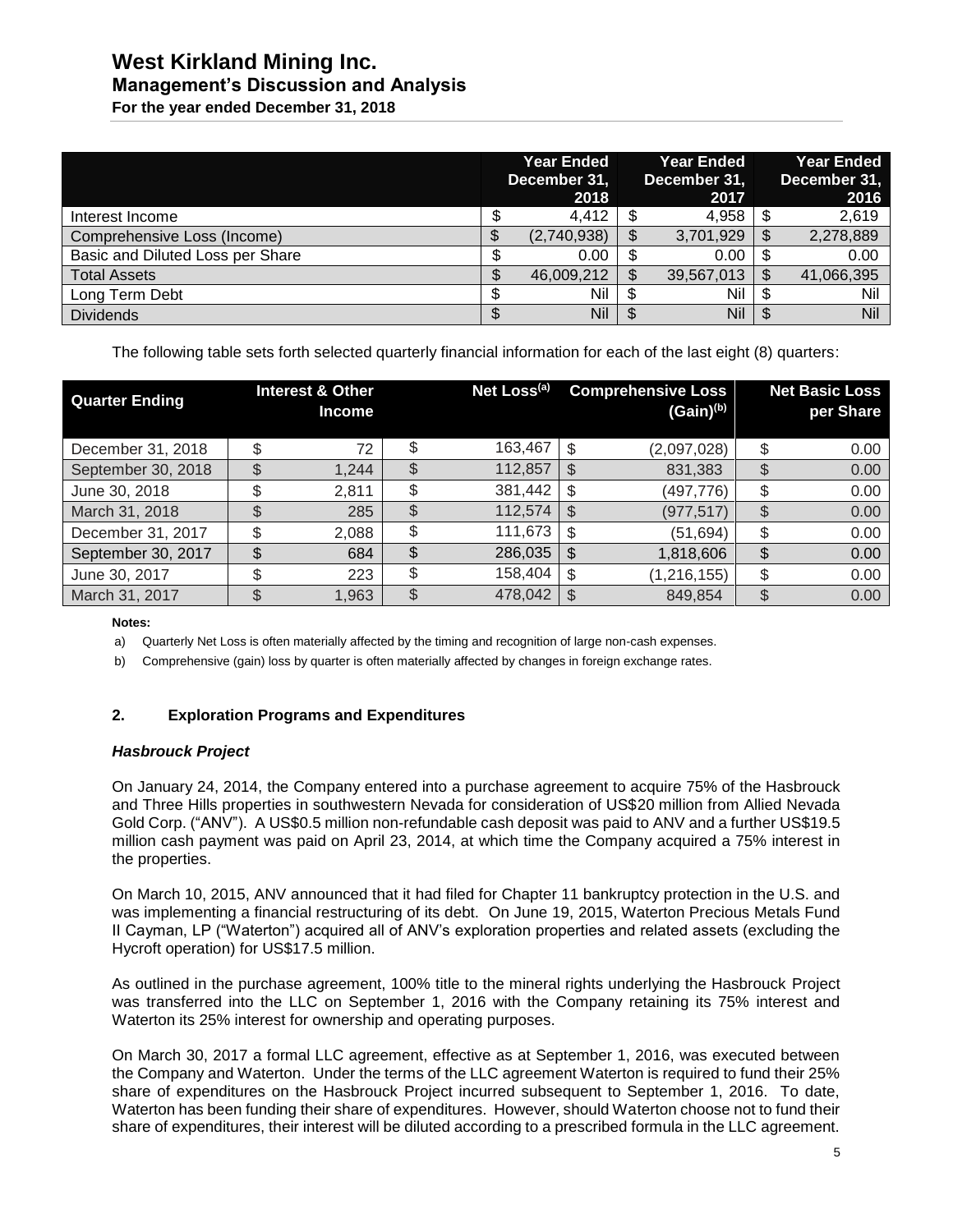At December 31, 2018 the Company recorded an amount receivable of \$24,770 (US\$18,157) representing Waterton's 25% share of LLC expenses incurred.

The Company has advanced the Hasbrouck Project to a pre-feasibility study level. Permitting to allow mine development at the Hasbrouck property is underway. On November 27, 2015, the Company announced the receipt of a Decision Record and Finding of No Significant Impact for an environmental assessment report ("EA") at the Three Hills property. The last key permit necessary for construction and operation at Three Hills was issued in June 2016.

Since acquiring its 75% interest in the Hasbrouck properties in April 2014 the Company has conducted exploration and condemnation drilling, geotechnical and hydrological investigations and metallurgical studies. Pre-feasibility engineering and modelling as well as permitting activities continued into 2016, culminating with the completion of an updated PFS as announced September 1, 2016 and filed September 15, 2016 on SEDAR.

On January 12, 2017 the Company announced that it had exercised an option with Eastfield Resources (USA) Inc. ("Eastfield") to purchase 7 patented mining claims comprising approximately 140 acres over a portion of the Hasbrouck and Three Hills Project. On September 11, 2014, the Company entered a mining lease and purchase agreement with Eastfield for the patented mining claims, including surface rights. Total consideration paid was \$285,000. The purchase of these patented claims and surface rights is in accordance with the fully-permitted Plan of Operations for the Three Hills gold mine.

#### *Properties held outside of Hasbrouck LLC*

#### *Tonopah Divide Property*

On December 18, 2017 the Company announced it had entered into a lease agreement with the Tonopah Divide Mining Company ("TDMC") for a 100% working interest on mining patents and mineral claims located adjacent to the Hasbrouck property. In consideration for the 100% working interest in the property the Company must continue to make optional US\$75,000 annual advance royalty payments to TDMC. Also, a US\$100,000 annual work requirement from 2018 to 2022 increasing to US\$200,000 per year from 2023 to 2028. TDMC is to receive an approximate 3% NSR royalty from any production from the property, less any underlying royalty payments and the advance royalties already paid. On December 18, 2018, the Company made its annual advance royalty payment to TDMC.

The Company has completed a Geographic Information System ("GIS") compilation of over \$4m of previous exploration on the property along with historical level plans and data going back to 1915. This data is being combined with the ongoing new exploration and sampling and assaying data. Clear new targets for at surface gold are emerging from this work and sampling is ongoing. Please see the Recent Developments section for further details of the exploration work completed on Gold Mountain on the Tonopah Divide property.

#### *Hill of Gold*

On November 29, 2016 the Company announced that it had signed a ten-year Mineral Lease and Option to Purchase Agreement (the "HOG Lease") for a 100% interest in the Hill of Gold property near Tonopah, Nevada. The Hill of Gold property is located midway between the Three Hills Mine and the Hasbrouck Mine. The HOG Lease terms allow for mining, and involve annual lease payments as pre-payments on a 2% NSR royalty of US\$25,000 for the first three years and thereafter US\$30,000 per year, with the option of buying the mining claims and royalty for US\$500,000 at any time during the lease term. The lease is for 25 mining claims on approximately 500 acres of unpatented land. Although adjacent to the Hasbrouck Project, Hill of Gold is 100% owned by the Company.

Exploration at Hill of Gold will be directed at defining an open pit that can add life to the permitted Three Hills Mine. Historical drilling of 29,926 feet from 83 reverse circulation holes and 6 core holes and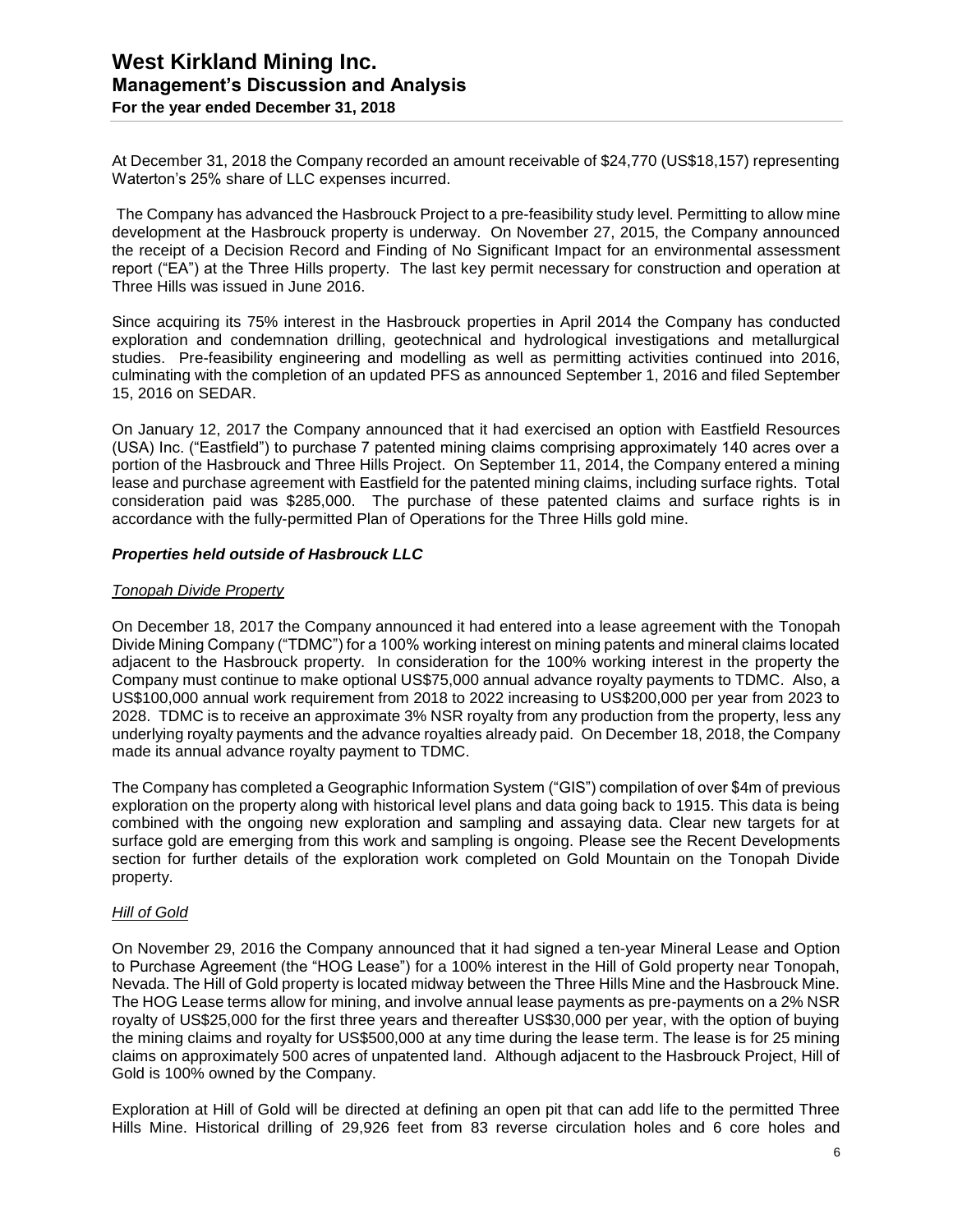metallurgical work at Hill of Gold indicates that mineralization is oxidized and amenable to heap leach at 1.5 inch crush for an 80% gold recovery. The Hill of Gold host rocks and geological setting are similar to the Three Hills deposit.

On March 16, 2017 the Company announced that one exploration hole had been drilled at Hill of Gold, together with seven exploration holes at Three Hills Mine. The hole was successful in expanding the known gold zone.

#### *Royalty on Hasbrouck LLC*

On May 9, 2017 the Company announced it had purchased an approximate 1.1% NSR royalty on the Hasbrouck Project, plus the rights to US\$1.0 million in payments due upon commercial production at the Hasbrouck Project and the extinguishment of US\$194,000 in existing land fees due to Newmont in exchange for the Company's TUG property interest (see below for further details). Newmont retains a 1.25% NSR royalty over the Hasbrouck Project, which the Company has a right to purchase at any time for so long as Newmont continues to own the rights. The Company now owns for its own account approximately a 1.1% NSR royalty, or 31.4% of the existing 3.5% NSR royalties on the Hasbrouck Project. The existing NSR royalties are over claims hosting the proven and probable reserves and have not been altered by way of this transaction.

#### *Permitting*

#### *Three Hills Permitting Update*

On November 27, 2015, the Company announced the receipt of a Decision Record and Finding of No Significant Impact for the EA at the Three Hills Mine. The receipt of the Decision Record signifies completion of the National Environmental Policy Act ("NEPA") and environmental assessment process and is the final major permitting step for construction to begin. The last key permit necessary for construction and operation was issued in June 2016.

Three Hills Mine qualified to be assessed under an EA as opposed to the lengthier and costlier Environmental Impact Statement ("EIS") because of its small footprint of less than a square mile and the absence of "significant impacts" as determined by the Bureau of Land Management ("BLM"). West Kirkland plans to operate the Three Hills Mine for at least two years, allowing time to finalize permitting and to build the Hasbrouck Mine. Hasbrouck Mine's capital costs are projected to be significantly funded by cash flow from the Three Hills Mine. The possibility exists that the ore body at Three Hills Mine can be extended through exploration while the mine is in construction and operation, which would generate additional cash flow in order to reduce peak funding requirements on the Hasbrouck Mine. Drilling completed in 2017 did not yield further economically recoverable ore.

#### *Hasbrouck Permitting Update*

The mine plan for Hasbrouck Mine, as outlined in the 2016 PFS, will require a typical amount of permitting for a mining operation in Nevada, including the completion of either an EA or an EIS. Based on the fact that the Hasbrouck Mine is similar to Three Hills Mine in being less than one square mile and not believed to have significant impacts on the environment, it may be reasonable to expect that it will be permitted under an EA. The Company submitted the Hasbrouck Mine Plan of Operation to the BLM in September 2017. Recent changes and directives from the senior levels of federal government to accelerate and simplify permitting have resulted in delays in determining process at the local level. This could start an expedited process and the local level has requested more baseline work. There are no identified biological, cultural, hydrology, or geochemistry issues that would delay or disrupt the timely process of applications and permitting for development. The two mines are scheduled sequentially which will allow 24 months during Three Hills Mine construction and operation for the finalization of permit acquisition for the Hasbrouck Mine. This is considered sufficient time, given the amount of permitting work that has already been performed and the straightforward nature of the Hasbrouck Mine, but the time required to obtain permits is outside of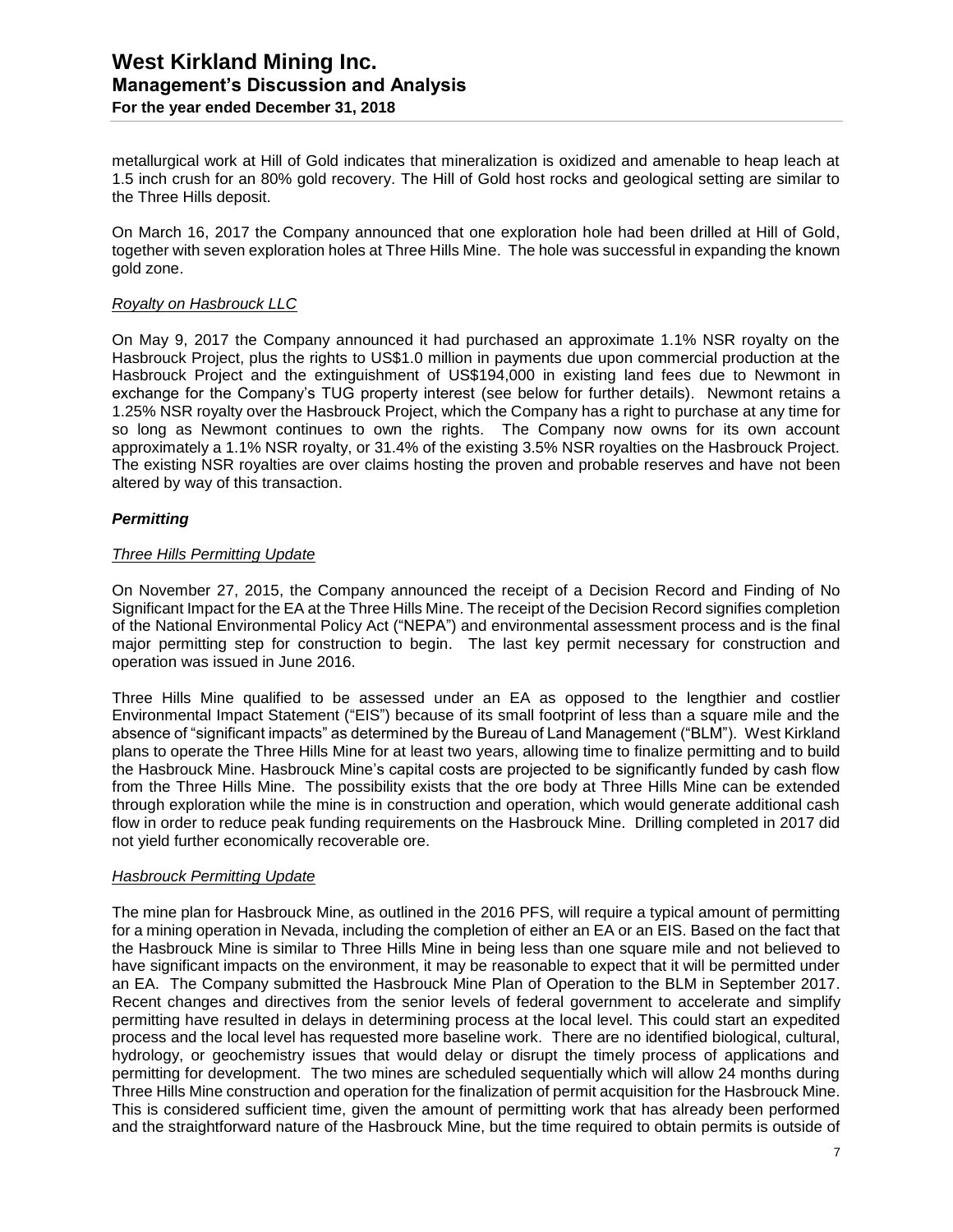the Company's control. The Company has continued work towards the completion of permitting at Hasbrouck during 2017 in advance of the completion of project financing and the commencement of construction at Three Hills, reducing the time gap between the commencement of production at Three Hills versus the completion of permitting at Hasbrouck.

A significant reduction in cost and time for permitting the larger Hasbrouck Mine will be achieved if the BLM choose to process the Hasbrouck Mine under an Environmental Assessment ("EA") versus an Environmental Impact Statement ("EIS") as was assumed in the 2016 PFS. An EA is possible following certain minor re-designs of the Hasbrouck Mine which have brought the area of disturbance down to less than a square mile. Should the BLM decide on an EA, the potential saving would be estimated at approximately US\$2 million and a year off the project schedule. Recent feedback on the potential for an EA process has been positive.

The Company has decided to focus on permitting at Hasbrouck as a method of adding to the project value and certainty with low risk.

#### *Hasbrouck Project Updated Pre-Feasibility Study*

The Hasbrouck Project's base case, as reported in the 2016 PFS, has an after-tax IRR of 43% and a US\$120 million after-tax NPV at a 5% discount rate (NPV 5%) assuming a US\$1,275/oz gold price and a US\$18.21/oz silver price (all figures are based on 100% of the project). Processing is planned at an average 6.1 million ore tons per year for 74,000 ounces annual gold-equivalent production for eight years.

In the 2016 PFS base case a Carbon-In-Columns ("CIC") plant will be installed at the Three Hills. Gold will be stripped from carbon off-site by a contractor. An Adsorption-Desorption-Recovery plant (ADR) complete with CIC will be installed at the Hasbrouck Mine to handle the greater amount of silver in that deposit.

Initial capital to construct the Three Hills Mine is estimated at \$47 million. Further capital expenditures of \$83 million to construct the larger Hasbrouck Mine are modelled to come from free cashflow from operations at the Three Hills Mine.

The 2016 PFS includes a timeline showing the Three Hills Mine operating for approximately two years followed by six years of operations at the Hasbrouck Mine to produce 594,000 equivalent gold ounces over eight years. The life of mine stripping ratio is modeled at 1:1. Adjusted Operating Costs net of by-products as defined by the World Gold Council for the project are predicted to be US\$661 per ounce of gold, with All-in Sustaining Costs net of by products of US\$709 per ounce of gold.

Three Hills Mine is planned as a run-of-mine heap-leach operation using conventional open pit, truck-andshovel mining. Run-of-mine ore will be placed on the leach pad at 15,000 tons per day. A large-scale metallurgical test on 20 tons of un-crushed ore predicted 81.5% gold recovery and 11% silver recovery at the Three Hills Mine.

The Hasbrouck Mine is designed as a 17,500 ton-per-day heap-leach operation. Crushing will be by a primary jaw crusher, two secondary cone-crushers, and a tertiary high pressure grinding roll (HPGR). The crushed product will be agglomerated with cement in a pug mill and conveyed to a leach pad. Metallurgical tests of Hasbrouck ore in a lab-scale HPGR predict that using an HPGR for tertiary crushing will result in a gold recovery of 74% and silver recovery of 11%. Gold, and silver in the case of Hasbrouck, is to be leached using industry-standard cyanide solution which will be passed through carbon columns to extract the precious metals.

The 2016 PFS National Instrument 43-101 Standards of Disclosure for Mineral Projects ("NI 43-101") compliant technical report was filed on SEDAR on September 15, 2016. The filed report is entitled "Technical Report and Updated Preliminary Feasibility Study: Hasbrouck and Three Hills Gold-Silver Project, Esmeralda County, Nevada," is dated September 14, 2016 and was prepared by Thomas L. Dyer, P.E. and Paul Tietz, C.P.G. of Mine Development Associates ("MDA") of Reno, Nevada, who are WKM's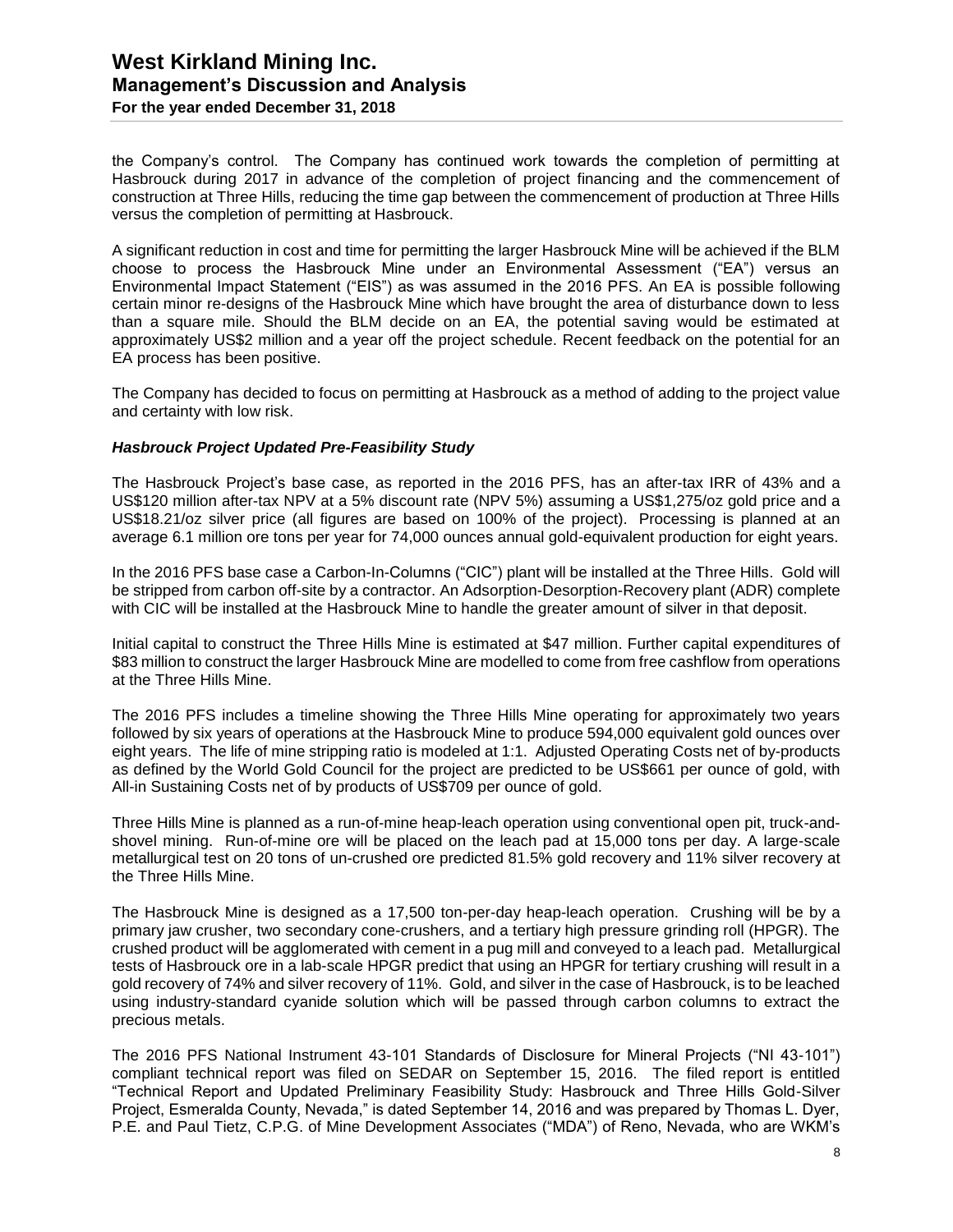Independent Qualified Persons as defined under NI 43-101. A copy of the report can be found at www.sedar.com and on the Company's website. This latest technical report is an update to the earlier 2015 PFS technical report dated effective June 19, 2015, which was prepared by the same Qualified Persons as the 2016 PFS. Mineral resource and reserve estimates have not changed since June 19, 2015.

#### *Water*

On February 21, 2017 the Company announced that it had entered into an agreement to lease water rights from Liberty Moly LLC ("Liberty Moly"). Liberty Moly holds certain water rights which allow it to appropriate ground water within Basin 137a for use at their Liberty Moly project, located 30 km north of WKM's Hasbrouck Project. The lease allows WKM to appropriate ground water in the amount of 1.522 cubic feet per second with an annual duty of 800 acre feet. The quantity of water leased by WKM is a portion of Liberty Moly's right to 6,200 acre feet annually and is sufficient for all of WKM`s water needs at the Hasbrouck Project.

As initial compensation for the leased water rights, WKM has issued to Liberty Moly US\$100,000 worth of WKM common shares (1,454,778 common shares) at a price of \$0.09 per share calculated on the last closing price of one WKM common share on the TSX Venture Exchange (the "TSXV") on February 13, 2017, converted into U.S. dollars based on the noon buying rate reported by the Bank of Canada on February 14, 2017. On each anniversary date during the term of the Lease, WKM is to pay Liberty Moly either US\$10,000 in cash or the equivalent value in common shares calculated by dividing US\$10,000 by the last closing price of one WKM common share on the TSXV immediately preceding the anniversary date, converted into U.S. dollars based on the foreign exchange rate reported by the Bank of Canada on the applicable payment anniversary. Accordingly, 179,446 shares were issued to Liberty Moly on March 2, 2018 to settle the US\$10,000 owed on the first anniversary date.

The Three Hills Mine is the first phase of the Hasbrouck Project and is located within Basin 137a. Approval from Nevada's state engineer to change the point of diversion of the leased water right to Three Hills Mine has been obtained. The Hasbrouck Mine is the second phase of the project and is located in the adjacent Basin 142 and an inter-basin approval is required for water appropriated under the leased water right to be diverted to the Hasbrouck Mine. The application an inter-basin transfer will be made following the completion of a water inventory in progress.

#### *Hasbrouck Project Resources*

No change to Mineral Resources or Reserves has occurred since the 2015 PFS. Resources reported below are as at November 3, 2014 and are inclusive of Reserves and are based on 100% of the project.

| Hasbrouck Deposit Reported Mineral Resources* November 3, 2014,<br>Mine Development Associates (0.006oz AuEq/ton Cutoff) |                  |       |               |  |            |  |
|--------------------------------------------------------------------------------------------------------------------------|------------------|-------|---------------|--|------------|--|
| <b>Class</b>                                                                                                             | oz Ag/ton oz Ag  |       |               |  |            |  |
| Measured                                                                                                                 | 8,261,000        | 0.017 | 143,000 0.357 |  | 2,949,000  |  |
| Indicated                                                                                                                | 45,924,000 0.013 |       | 595,000 0.243 |  | 11,147,000 |  |
| M+I                                                                                                                      | 54,185,000 0.014 |       | 738,000 0.260 |  | 14,096,000 |  |
| Inferred                                                                                                                 | 11,772,000 0.009 |       | 104,000 0.191 |  | 2,249,000  |  |
| Notes: $oz$ AuEq/ton = $oz$ Au/ton + ( $oz$ Ag/ton x 0.000417)                                                           |                  |       |               |  |            |  |

**Three Hills Reported Mineral Resources\*** August 4, 2014, Mine Development Associates **(0.005oz Au/ton Cutoff)**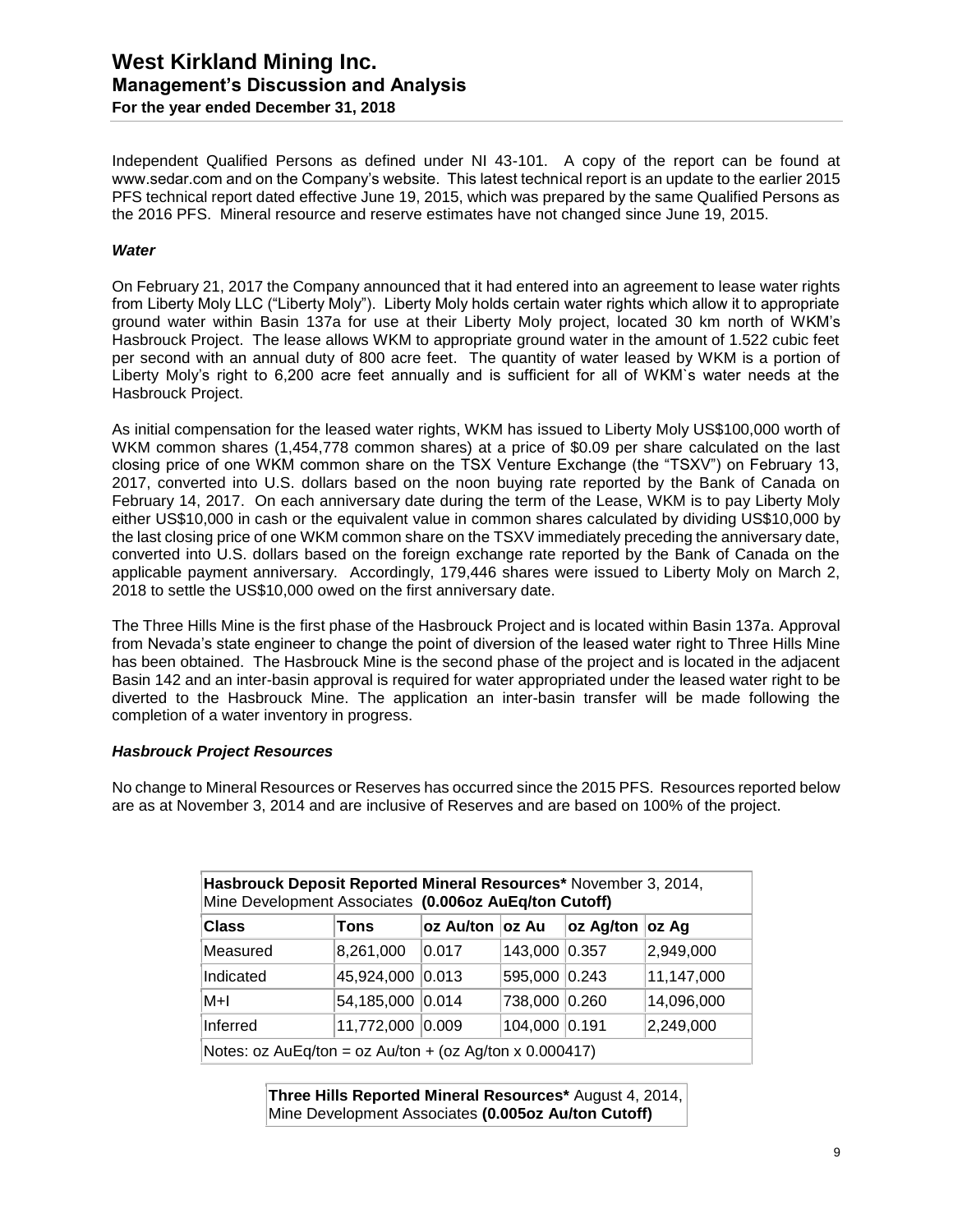| <b>Class</b>     | Tons       | ∣oz Au/ton | ∣oz Au  |
|------------------|------------|------------|---------|
| <b>Indicated</b> | 10,897,000 | 0.017      | 189,000 |
| lInferred⊦       | 2,568,000  | 0.013      | 32,000  |

#### **Notes:**

- a) CIM definitions are followed for classification of Mineral Resources.
- b) Mineral Resources are estimated using a gold price of US\$1,300 per oz and a silver price of US\$22 per oz.
- c) Totals may not represent the sum of the parts due to rounding.
- d) The Mineral Resources have been prepared by Paul Tietz, C.P.G of Mine Development Associates in conformity with CIM "Estimation of Mineral Resource and Mineral Reserves Best Practices" guidelines and are reported in accordance with the Canadian Securities Administrators NI43-101. Mineral resources are not Mineral Reserves and do not have demonstrated economic viability. There is no certainty that all Mineral Resource will be converted into Mineral Reserve.

#### *Hasbrouck Project Reserves*

The 2015 PFS, Mineral Resource Estimate and Reserves were prepared in conformance with NI 43-101 by MDA. Proven and Probable Reserves (based on 100% of the project) total 45.3 million tons containing 762,000 ounces gold and 10.6 million ounces silver as detailed below**:**

| Hasbrouck Project Reserves* June 3, 2015, Mine Development Associates (1, 2) |            |               |                       |         |           |         |  |
|------------------------------------------------------------------------------|------------|---------------|-----------------------|---------|-----------|---------|--|
| Three Hills                                                                  |            | <b>K</b> tons | Grade<br>(oz Au/ ton) | K oz Au | oz Ag/ton | K oz Ag |  |
| 0.005<br>Au cutoff                                                           | opt Proven |               |                       |         |           |         |  |
|                                                                              | Probable   | 9,653         | 0.018                 | 175     |           |         |  |
|                                                                              | P&P        | 9,653         | 0.018                 | 175     |           |         |  |
| <b>Hasbrouck</b>                                                             |            |               |                       |         |           |         |  |
| Variable $(3)$                                                               | Proven     | 6,242         | 0.020                 | 127     | 0.410     | 2,562   |  |
|                                                                              | Probable   | 29,374        | 0.016                 | 461     | 0.273     | 8,007   |  |
|                                                                              | P&P        | 35,617        | 0.017                 | 588     | 0.297     | 10,569  |  |
| <b>Total Hasbrouck Project</b>                                               |            |               |                       |         |           |         |  |
| Variable <sup>(3)</sup>                                                      | Proven     | 6,242         | 0.020                 | 127     | 0.410     | 2,562   |  |
|                                                                              | Probable   | 39,028        | 0.016                 | 635     | 0.205     | 8,007   |  |
|                                                                              | P&P        | 45,270        | 0.017                 | 762     | 0.233     | 10,569  |  |

#### **Notes:**

- 1. The estimation and classification of Proven and Probable Reserves have been prepared by Thomas L. Dyer, P.E., of Mine Development Associates following CIM standards.
- 2. Reserves are estimated based on \$1,225/oz gold and \$17.50/oz silver.
- 3. Cutoff grades used for reserves are: Three Hills 0.005 oz Au/ton, Hasbrouck Upper Siebert 0.008 oz Au/ton, and Hasbrouck Lower Siebert 0.007 oz Au/ton.
- 4. It is MDA's opinion that the sampling, assaying, and security procedures used at Three Hills and Hasbrouck follow industry standard procedures, and are adequate for the estimation of the current Mineral Reserves.
- 5. MDA completed audits of the database, performed a site visit, reviewed QAQC data and confirmed historic assays. After performing their review, they consider the assay data to be adequate for the estimation of the current Mineral Reserves.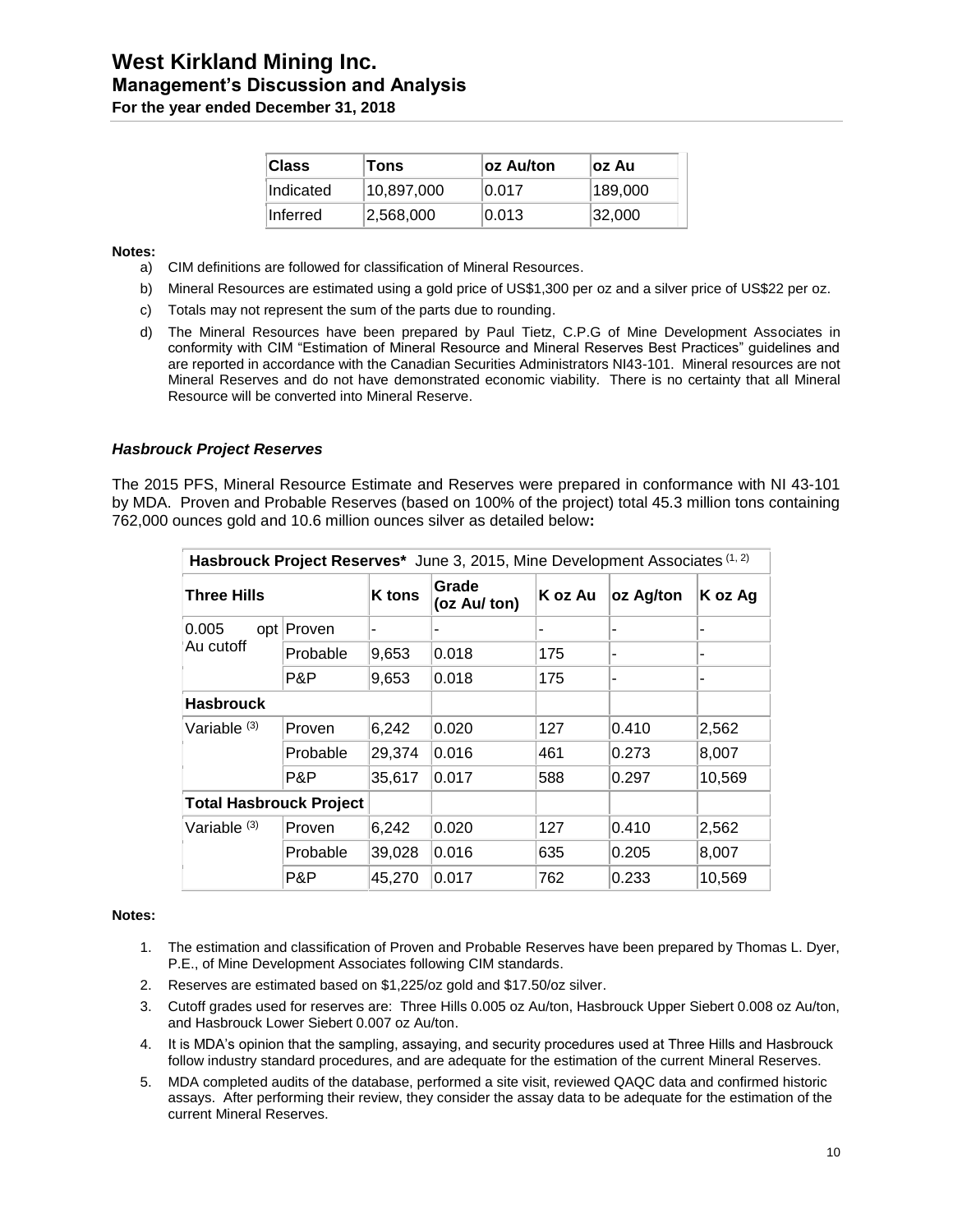6. MDA has reviewed and verified the data disclosed in the above table to be in conformity with generally accepted CIM "Estimation of Mineral Resource and Mineral Reserves Best Practices" guidelines in accordance with NI 43-101.

#### **3. Liquidity and Capital Resources**

In March 2018, the Company closed a private placement for 22,900,000 common shares at a price of \$0.06 per share for aggregate gross proceeds of \$1,374,000.

In December 2018, the Company closed a private placement for 40,000,000 common shares at a price of \$0.05 per share for aggregate gross proceeds of \$2,000,000

The Company has no sources of operating income at present. The Company's ability to continue as a going concern is dependent upon its ability to raise funds primarily through the issuance of shares or obtain alternative financing, in which it has been successful in the past. In addition, if the Company is to begin construction on the Hasbrouck Project, it will be necessary to obtain additional financing. If the Company is unable to obtain this additional financing, management may be required to curtail development at the Hasbrouck Project. The Company has proactively taken steps to lower its overhead and staff costs to conserve working capital.

The financial statements are prepared on the basis of a going concern which contemplates the realization of assets and satisfaction of liabilities in the normal course of business. If the Company was unable to continue as a going concern, there would be changes in the carrying amounts of assets and liabilities and the statement of financial position classifications used.

#### **4. Off Balance Sheet Arrangements**

The Company does not have any special purpose entities nor is it party to any arrangements that would be excluded from the balance sheet.

#### **5. Transactions with Related Parties**

The Company paid remuneration for the following items with companies related by way of directors in common:

|                                                                  | 12 months<br>ended<br>December<br>31, 2018 | 12 months<br>ended<br>December<br>31, 2017 |
|------------------------------------------------------------------|--------------------------------------------|--------------------------------------------|
| <b>General Administration</b><br>Accounting fees<br>Rent         | \$<br>24,000<br>48,000<br>25,194           | \$<br>24,000<br>48,000<br>25,200           |
| <b>Directors Fees</b><br><b>Total Related Party Transactions</b> | 94,250<br>191,444                          | \$<br>101,379<br>198,579                   |

For the year ended December 31, 2018 the Company accrued and paid \$24,000 (December 31, 2017 - \$24,000) for day-to-day administration, reception and secretarial services and \$48,000 (December 31, 2017 - \$48,000) for accounting services; and \$25,194 (December 31, 2017 - \$25,200) for rent to Platinum Group Metals Ltd., a company related by virtue of common directors and officers. Amounts payable at period end include an amount of \$9,043 to Platinum Group Metals (December 31, 2017 - \$12,201).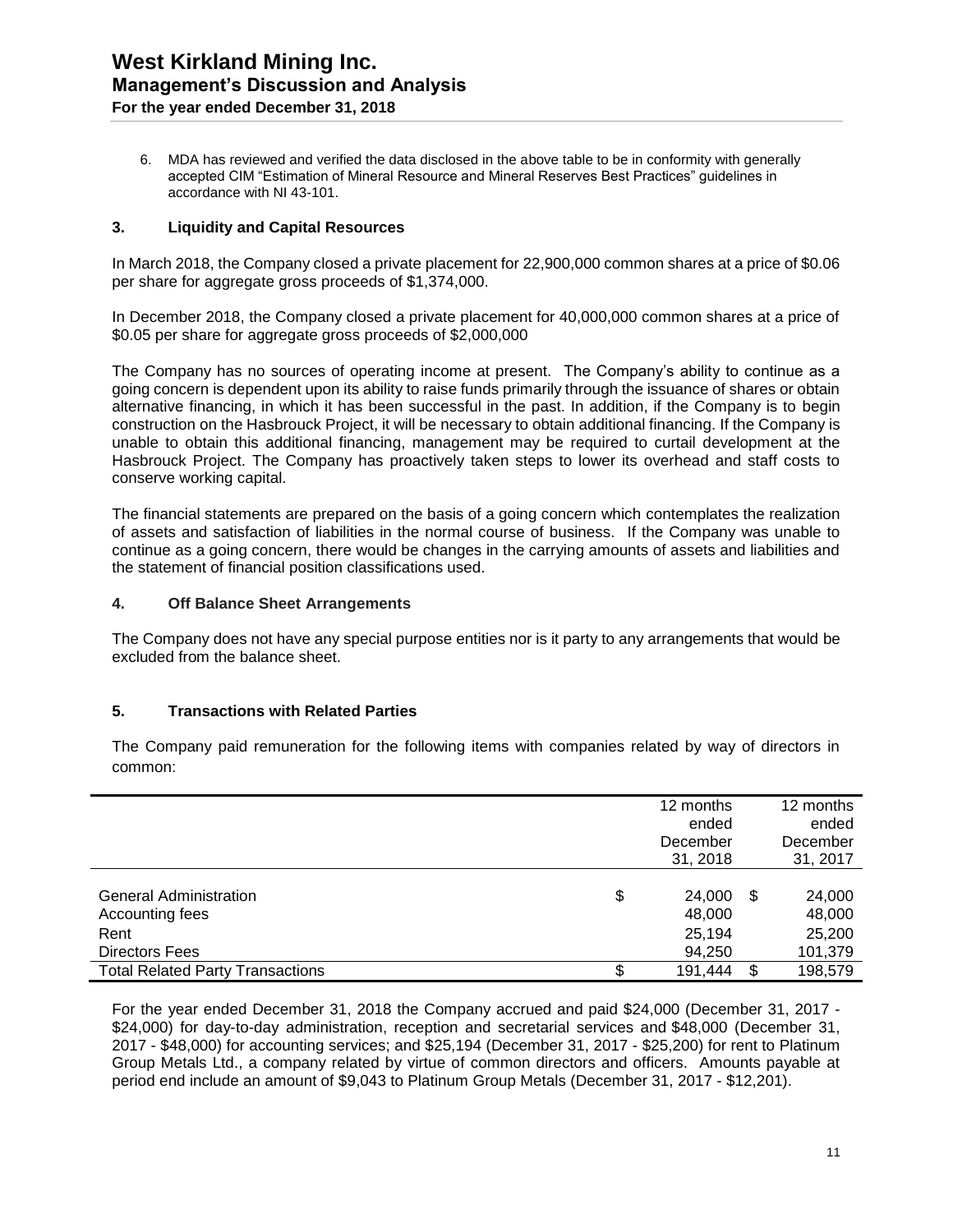These transactions are in the normal course of operations and are measured at the exchange amount of consideration established and agreed to by the parties.

#### Compensation of Key Management Personnel

|                                                                        |   | December 31,<br>2018         |      | December 31,<br>2017          |
|------------------------------------------------------------------------|---|------------------------------|------|-------------------------------|
| Salaries and management fees<br>Directors fees<br>Share-based payments | S | 310,000<br>94,250<br>170,048 | - \$ | 273,000<br>101,379<br>193,445 |
| Total compensation of key management personnel                         |   | 574.298                      |      | 567,824                       |

#### **6. Proposed Transactions**

As is typical of the mineral exploration and development industry, the Company periodically reviews potential merger, acquisition, investment, joint venture and other opportunities that could enhance shareholder value.

#### **7. Critical Accounting Estimates**

The preparation of financial statements in conformity with IFRS requires management to make estimates and assumptions that affect the reported amount of assets and liabilities and disclosure of contingent liabilities at the date of the financial statements, and the reported amounts of revenues and expenditures during the reporting period. Management has identified (i) mineral property acquisition and deferred exploration costs (ii) provision for environmental reclamation and closure costs, (iii) deferred tax provision (iv) share-based compensation and (v) recoverability of its interest in mineral properties as the main estimates for the following discussion. Please refer to Note 2 of the Company's 2018 audited annual consolidated financial statements for a description of the significant accounting policies and critical accounting estimates.

Under IFRS, the Company defers all costs relating to the acquisition and exploration of its mineral properties. Any revenues received from such properties are credited against the costs of the property. When commercial production commences on any of the Company's properties, any previously capitalized costs would be charged to operations using a unit-of-production method. The Company reviews the carrying value of its mineral properties for recoverability when events or changes in circumstances indicate that the properties may be impaired. If such a condition exists and the carrying value of a property exceeds the estimated net recoverable amount, provision is made for impairment in value.

The existence of uncertainties during the exploration stage and the lack of definitive empirical evidence with respect to the feasibility of successful commercial development of any exploration property does create measurement uncertainty concerning the estimate of the amount of impairment and related fair value of any mineral property. The Company relies on its own or independent estimates of further geological prospects of a particular property and also considers the likely proceeds from a sale or assignment of the rights before determining whether or not impairment in value has occurred.

Environmental reclamation and closure costs have been estimated based on the Company's interpretation of current regulatory requirements, however changes in regulatory requirements and new information may result in revisions to estimates. The Company recognizes the fair value of liabilities for reclamation and closure costs in the period in which they are incurred. A corresponding increase to the carrying amount of the related assets is generally recorded and depreciated over the life of the asset.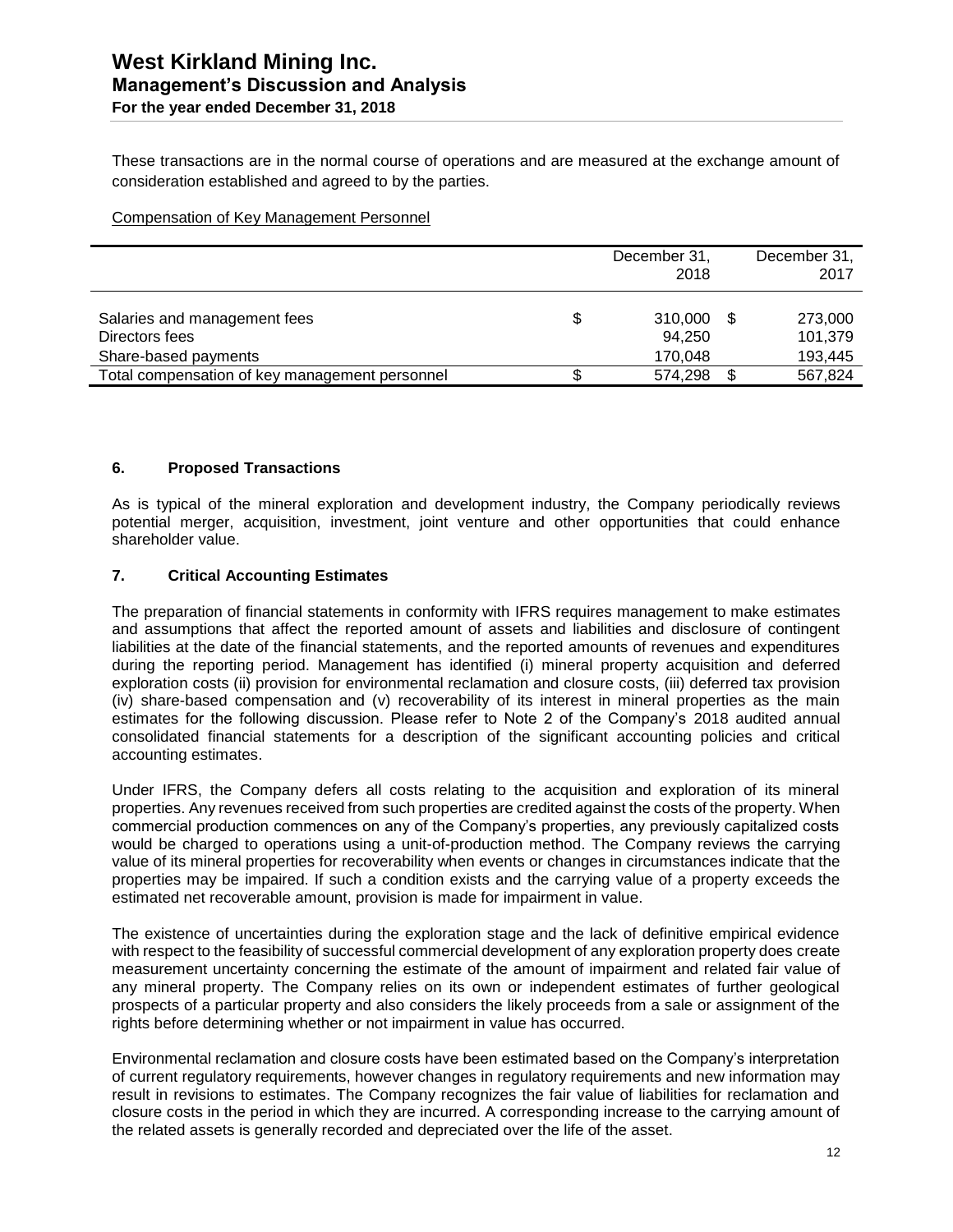The deferred tax provision is based on the liability method. Future taxes arise from the recognition of the tax consequences of temporary differences by applying enacted or substantively enacted tax rates applicable to future years to differences between the financial statement carrying amounts and the tax bases of certain assets and liabilities. The Company does not recognize any deferred tax assets unless it is probable that the deferred tax amount will be realized in the foreseeable future.

#### **8. Changes in Accounting Policies**

The accounting policies applied in preparation of the consolidated financial statements are consistent with those applied and disclosed in the Company's consolidated financial statements for the year ended December 31, 2017 except for the changes outlined below:

#### *i) IFRS 9 Financial Instruments*

The Company adopted all the requirements of IFRS 9 Financial Instruments ("IFRS 9") as of January 1, 2018. IFRS 9 replaces IAS 39 Financial Instruments: Recognition and Measurement ("IAS 39"). IFRS 9 utilizes a revised model for recognition and measurement of financial instruments and a single, forwardlooking "expected loss" impairment model. Most of the requirements in IAS 39 for classification and measurement of financial liabilities were carried forward in IFRS 9, so the Company's accounting policy with respect to financial liabilities is unchanged. As a result of the adoption of IFRS 9, management has changed its accounting policy for financial assets retrospectively, for assets that continued to be recognized at the date of initial application.

The change did not impact the carrying value of any financial assets or financial liabilities on the transition date.

The following is the Company's new accounting policy for financial instruments under IFRS 9:

#### **Classification**

The Company classifies its financial instruments in the following categories: at fair value through profit and loss ("FVTPL"), at fair value through other comprehensive income (loss) ("FVTOCI") or at amortized cost. The Company determines the classification of financial assets at initial recognition. The classification of debt instruments is driven by the Company's business model for managing the financial assets and the debt's contractual cash flow characteristics. Equity instruments that are held for trading are classified as FVTPL. For other equity instruments, on the day of acquisition the Company can make an irrevocable election (on an instrument-by-instrument basis) to designate them as at FVTOCI. Financial liabilities are measured at amortized cost, unless they are required to be measured at FVTPL (such as instruments held for trading or derivatives) or if the Company has opted to measure them at FVTPL.

The adoption of IFRS 9 resulted in no impact to the opening accumulated deficit nor to the opening balance of accumulated comprehensive income on January 1, 2018.

#### Measurement

Financial assets and liabilities at amortized cost. Financial assets and liabilities at amortized cost are initially recognized at fair value plus or minus transaction costs, respectively, and subsequently carried at amortized cost less any impairment. Financial assets and liabilities at FVTPL. Financial assets and liabilities carried at FVTPL are initially recorded at fair value and transaction costs are expensed in the consolidated statements of comprehensive loss. Realized and unrealized gains and losses arising from changes in the fair value of the financial assets and liabilities held at FVTPL are included in the consolidated statements of comprehensive loss in the period in which they arise.

#### Impairment of financial assets at amortized cost

The Company recognizes a loss allowance for expected credit losses on financial assets that are measured at amortized cost. At each reporting date, the Company measures the loss allowance for the financial asset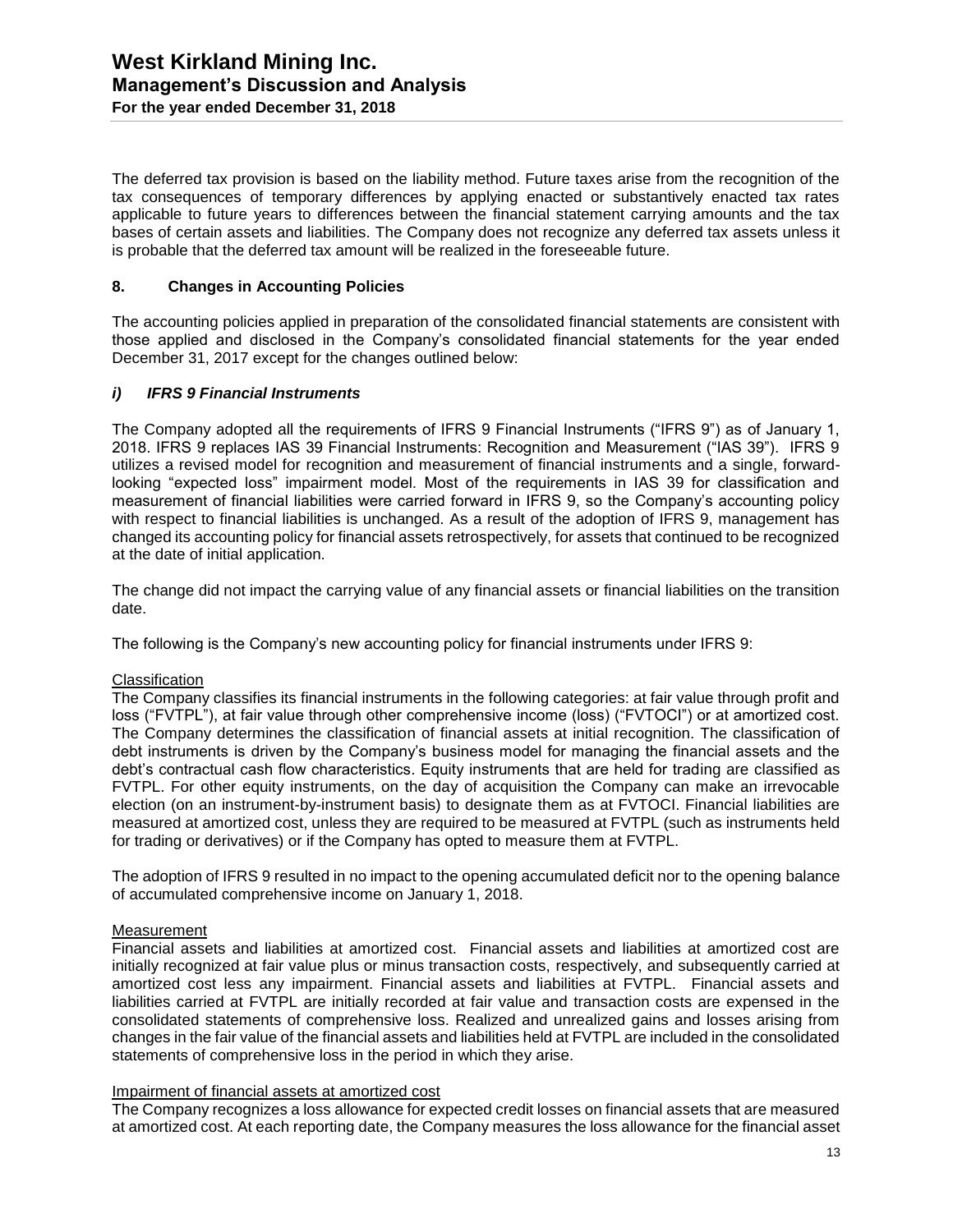at an amount equal to the lifetime expected credit losses if the credit risk on the financial asset has increased significantly since initial recognition. If at the reporting date, the financial asset has not increased significantly since initial recognition, the Company measures the loss allowance for the financial asset at an amount equal to the twelve-month expected credit losses. The Company shall recognize in the consolidated statements of comprehensive loss, as an impairment gain or loss, the amount of expected credit losses (or reversal) that is required to adjust the loss allowance at the reporting date to the amount that is required to be recognized.

#### Derecognition of Financial assets

The Company derecognizes financial assets only when the contractual rights to cash flows from the financial assets expire, or when it transfers the financial assets and substantially all of the associated risks and rewards of ownership to another entity. Gains and losses on derecognition are generally recognized in the consolidated statements of comprehensive loss.

#### *ii) IFRS 15 Revenue from Contracts with Customers*

The final standard on revenue from contracts with customers was issued on May 8, 2014 and is effective annual reporting periods beginning on or after January 1, 2018. The core principle of IFRS 15 is that an entity should recognize revenue to depict the transfer of goods to customers in an amount that reflects the consideration to which the entity expects to be entitled in exchange for those goods. The Company adopted this standard as of January 1, 2018 and it had no impact on the consolidated financial statements.

#### **9. Financial Instruments and Other Instruments**

The Company has designated its cash, accounts receivable and reclamation bonds as fair value through profit and loss, all of which are adjusted for current exchange rates as applicable. Trades payable and other liabilities are recorded and measured at amortized cost. Unless otherwise noted, it is management's opinion that the Company is not exposed to significant interest, currency or credit risks arising from financial instruments. The fair value of these financial instruments approximates their carrying value due to their capacity for prompt liquidation.

#### **10. Risks and Uncertainties**

The Company's securities should be considered a highly speculative investment and investors should carefully consider all of the information disclosed in the Company's Canadian regulatory filings prior to making an investment in the Company. For a discussion of risk factors applicable to the Company, see the section entitled "Risk Factors" in the Company's most recent annual information form filed with the Canadian provincial securities regulators.

Without limiting the foregoing, the most significant risks and uncertainties faced by the Company are: the inherent risk associated with mineral exploration and development activities; the uncertainty of mineral resources and their development into mineable reserves; uncertainty as to potential project delays from circumstances beyond the Company's control; as well as title risks; political risks; risks associated with fluctuations in foreign exchange rates; risks associated with fluctuations in metal prices; risks associated with the possible failure to obtain mining licenses and/or obtain the capital required for project and mine development.

#### **11. Disclosure on Internal Controls**

Management has established processes to provide them sufficient knowledge to support representations that they have exercised reasonable diligence that (i) the consolidated financial statements do not contain any untrue statement of material fact or omit to state a material fact required to be stated or that is necessary to make a statement not misleading in light of the circumstances under which it is made, as of the date of and for the periods presented by the audited financial statements; and (ii) the consolidated financial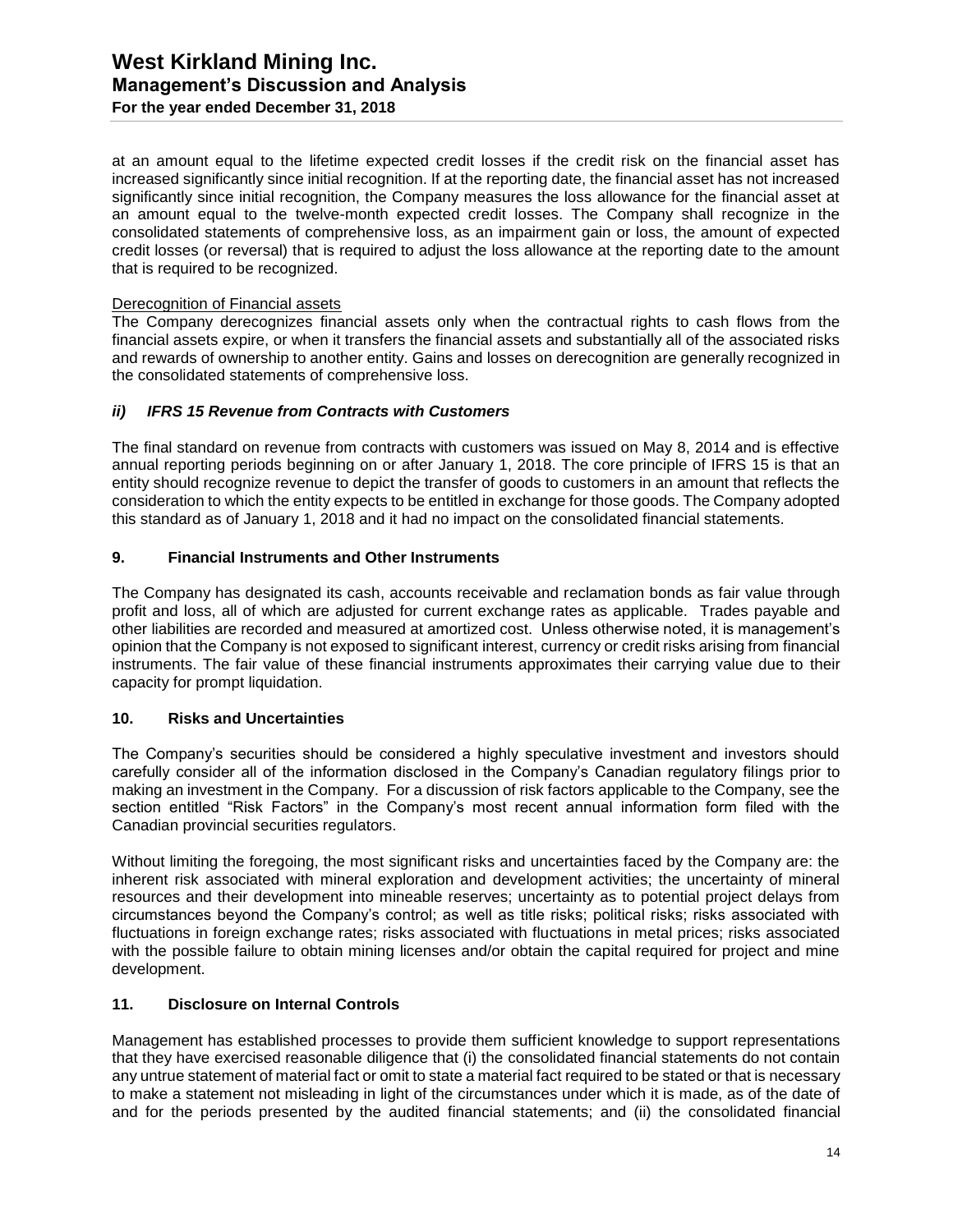statements fairly present in all material respects the financial condition, results of operations and cash flows of the Company, as of the date of and for the periods presented.

In contrast to the certificate required for non-venture issuers under National Instrument 52-109 Certification of Disclosure in Issuers' Annual and Interim Filings ("NI 52-109"), this Venture Issuer Basic Certificate does not include representations relating to the establishment and maintenance of disclosure controls and procedures ("DC&P") and internal control over financial reporting ("ICFR"), as defined in NI 52-109. In particular, the certifying officers filing this certificate are not making any representations relating to the establishment and maintenance of: i) controls and other procedures designed to provide reasonable assurance that information required to be disclosed by the issuer in its annual filings, interim filings or other reports filed or submitted under securities legislation is recorded, processed, summarized and reported within the time periods specified in securities legislation; and ii) a process to provide reasonable assurance regarding the reliability of financial reporting and the preparation of financial statements for external purposes in accordance with the issuer's accounting policies.

The issuer's certifying officers are responsible for ensuring that processes are in place to provide them with sufficient knowledge to support the representations they are making in this certificate. Investors should be aware that inherent limitations on the ability of certifying officers of a venture issuer to design and implement on a cost-effective basis DC&P and ICFR as defined in NI 52-109 may result in additional risks to the quality, reliability, transparency and timeliness of interim and annual filings and other reports provided under securities legislation.

#### **12. Outstanding Share Data**

The Company's has an unlimited number of common shares authorized for issuance without par value. At December 31, 2018 there were 408,468,393 common shares outstanding, 19,550,000 incentive share options outstanding and 220,940,833 common share purchase warrants outstanding. At April 26, 2019 all outstanding warrants had expired. During the period and subsequent to period end the Company made no changes to the exercise price of outstanding options through cancellation and reissuance or otherwise.

#### **13. Outlook**

The Company's exploration work on its 100% optioned properties that adjoin the Hasbrouck Project and reserves have shown potential for new gold mineralization at or near surface. Surface sampling and underground sampling has found gold mineralization in and around historic underground workings with previous gold production. Drilling on these targets with a low-cost air track drill did not cut the target zone easily and the zone was not fully tested. In general, the surface sampling results returned higher grades than the drill cuttings from subsurface in the same zone. Some surface enrichment of grade may be present, but the results to date continue to indicate the potential to add gold resources to the regional package with the same gold grade tenor as the Company's reserves.

The Company plans to follow a very focused strategy to add value with low risk. The Company is focusing on the final permitting for the second phase of overall Hasbrouck reserves associated with the larger Hasbrouck open pit deposit. Currently permits are in place for the phase one Three Hills open pit deposit. Heap leach recovery test work and baseline work for Hasbrouck open pit, crushing circuit and heap leach pad is largely complete. The Company believes that the completion of permitting is a low risk path to add project value. A fully federally permitted open pit heap leach mine with good margins and a low strip ratio, in Nevada, is a rare asset. The Company reserves are of sufficient size for a standalone operation as outlined in the PFS and additional resources could be detailed during construction or operation.

The Company will look for financing and new investors to join our significant large institutional owners with a focused low risk strategy of permitting our current reserves.